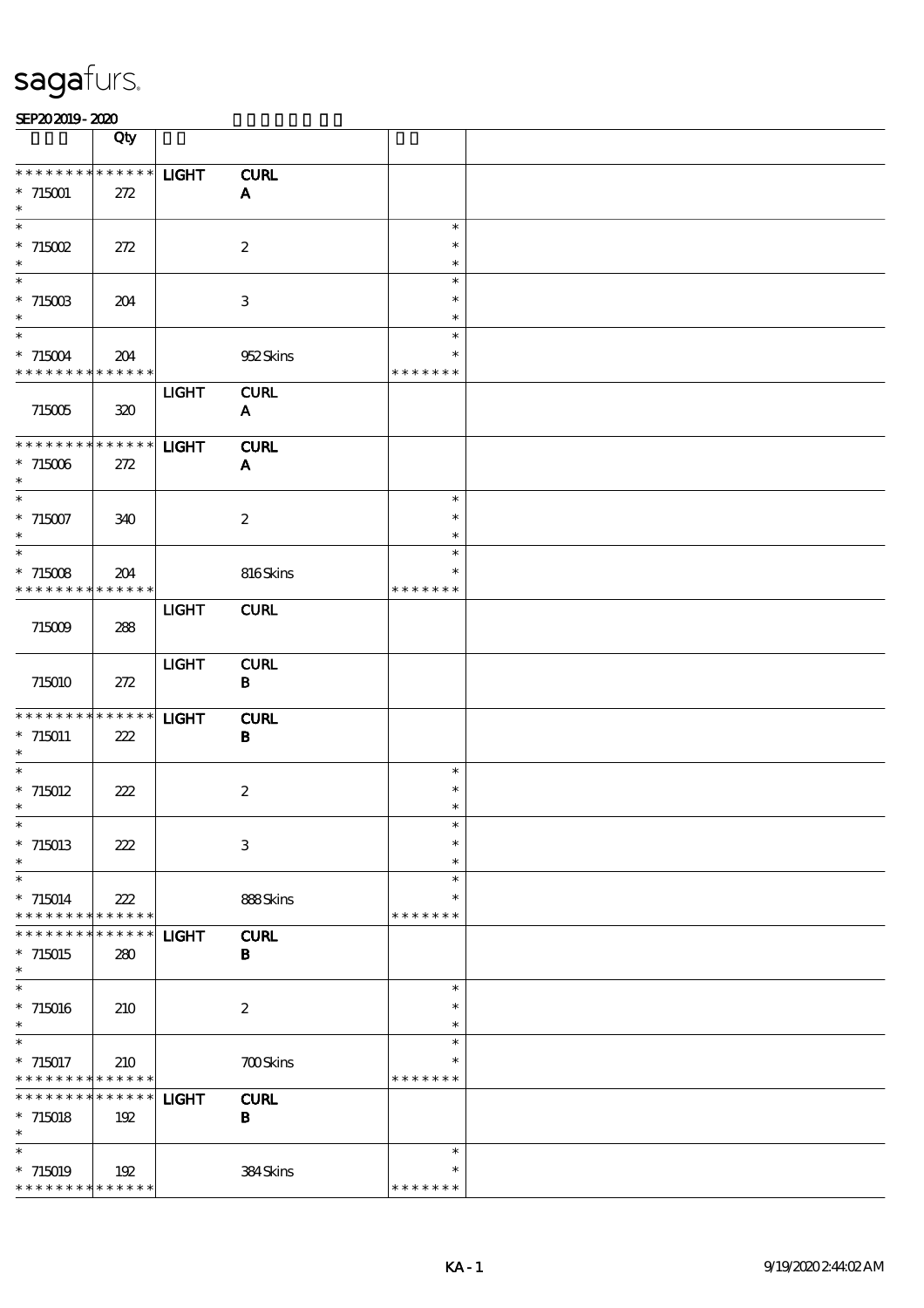|                                                       | Qty         |              |                                |                         |  |
|-------------------------------------------------------|-------------|--------------|--------------------------------|-------------------------|--|
| * * * * * * * * * * * * * *                           |             | <b>LIGHT</b> | <b>CURL</b>                    |                         |  |
| $*715021$                                             | 320         |              | $\, {\bf B}$                   |                         |  |
| $\ast$                                                |             |              |                                |                         |  |
| $\ast$                                                |             |              |                                | $\ast$                  |  |
| $*715022$<br>* * * * * * * * * * * * * *              | 316         |              | 636Skins                       | $\ast$<br>* * * * * * * |  |
| * * * * * * * * * * * * * *                           |             | <b>LIGHT</b> | <b>CURL</b>                    |                         |  |
| $*715023$                                             | 216         |              | $\mathbf B$                    |                         |  |
| $\ast$                                                |             |              |                                |                         |  |
| $\overline{\phantom{a}}$                              |             |              |                                | $\ast$                  |  |
| $* 715024$                                            | 288         |              | 504Skins                       | $\ast$                  |  |
| * * * * * * * * <mark>* * * * * * *</mark>            |             |              |                                | * * * * * * *           |  |
| 715025                                                | 288         | <b>LIGHT</b> | <b>CURL</b><br>$\bf{B}$        |                         |  |
|                                                       |             |              |                                |                         |  |
|                                                       |             | <b>LIGHT</b> | <b>CHAQMQI</b>                 |                         |  |
| 715026                                                | 216         |              | $\mathbf{A}$                   |                         |  |
|                                                       |             |              |                                |                         |  |
| ******** <mark>*******</mark>                         |             | <b>LIGHT</b> | <b>CHAQMQI</b>                 |                         |  |
| $* 715027$<br>$\ast$                                  | 210         |              | $\mathbf{A}$                   |                         |  |
| $\ast$                                                |             |              |                                | $\ast$                  |  |
| $*715028$                                             | 210         |              | $\boldsymbol{2}$               | $\ast$                  |  |
| $\ast$                                                |             |              |                                | $\ast$                  |  |
| $\ast$                                                |             |              |                                | $\ast$                  |  |
| $*715029$<br>$\ast$                                   | 210         |              | 3                              | $\ast$<br>$\ast$        |  |
| $\ast$                                                |             |              |                                | $\ast$                  |  |
| $*715030$                                             | 210         |              | 840Skins                       | $\ast$                  |  |
| * * * * * * * * * * * * * *                           |             |              |                                | * * * * * * *           |  |
| * * * * * * * * * * * * * *                           |             | <b>LIGHT</b> | <b>CHAQMQI</b>                 |                         |  |
| $*715031$<br>$\ast$                                   | 204         |              | A                              |                         |  |
| $\ast$                                                |             |              |                                | $\ast$                  |  |
| $*715032$                                             | 204         |              | $\boldsymbol{2}$               | $\ast$                  |  |
| $\ast$                                                |             |              |                                | $\ast$                  |  |
| $*$                                                   |             |              |                                | $\ast$                  |  |
| $*715033$                                             | 204         |              | $\,3$                          | $\ast$                  |  |
| $\ast$<br>$\ast$                                      |             |              |                                | $\ast$<br>$\ast$        |  |
| $* 715034$                                            | 204         |              | $\bf{4}$                       | $\ast$                  |  |
| $\ast$                                                |             |              |                                | $\ast$                  |  |
| $\ast$                                                |             |              |                                | $\ast$                  |  |
| $*715035$                                             | 204         |              | 1020Skins                      |                         |  |
| * * * * * * * * <mark>* * * * * * *</mark><br>* * * * | * * * * * * |              |                                | * * * * * * *           |  |
| $*715036$                                             | 272         | <b>LIGHT</b> | <b>CHAQMQI</b><br>$\mathbf{A}$ |                         |  |
| $\ast$                                                |             |              |                                |                         |  |
| $\ast$                                                |             |              |                                | $\ast$                  |  |
| $*715037$                                             | 210         |              | $\boldsymbol{z}$               | $\ast$                  |  |
| $\ast$<br>$\ast$                                      |             |              |                                | $\ast$                  |  |
| $*715038$                                             |             |              | $\ensuremath{\mathbf{3}}$      | $\ast$<br>$\ast$        |  |
| $\ast$                                                | 210         |              |                                | $\ast$                  |  |
| $\ast$                                                |             |              |                                | $\ast$                  |  |
| $*715039$                                             | 208         |              | $\bf{4}$                       | $\ast$                  |  |
| $\ast$                                                |             |              |                                | $\ast$                  |  |
| $\ast$                                                |             |              |                                | $\ast$<br>$\ast$        |  |
| $*715040$<br>* * * * * * * * <mark>* * * * * *</mark> | 204         |              | 1104Skins                      | * * * * * * *           |  |
|                                                       |             |              |                                |                         |  |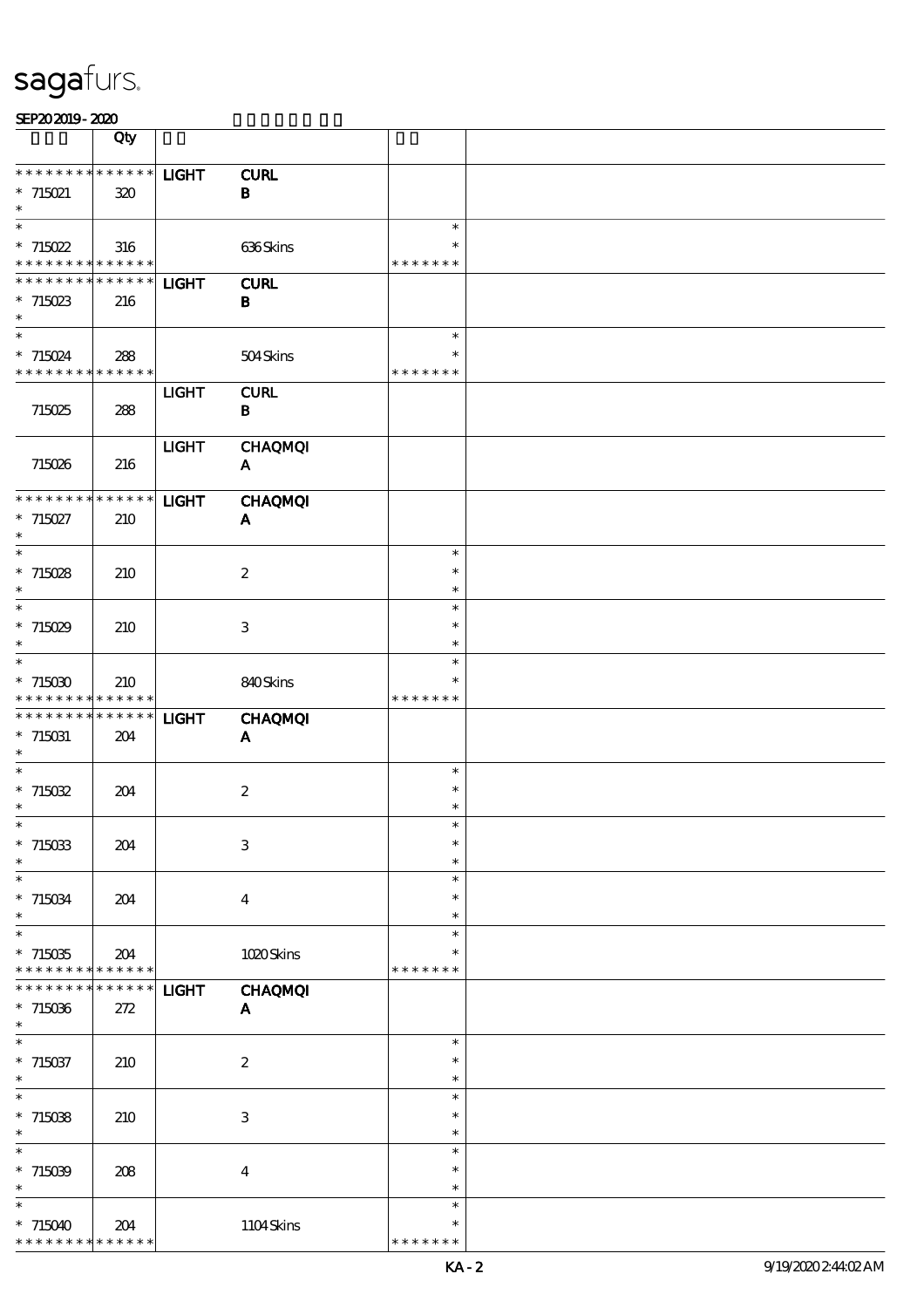|                                          | Qty |              |                  |                         |  |
|------------------------------------------|-----|--------------|------------------|-------------------------|--|
|                                          |     |              |                  |                         |  |
| * * * * * * * * * * * * * *              |     | <b>LIGHT</b> | <b>CHAQMQI</b>   |                         |  |
| $*715041$                                | 272 |              | A                |                         |  |
| $\ast$                                   |     |              |                  |                         |  |
| $\ast$                                   |     |              |                  | $\ast$                  |  |
| $* 715042$                               | 340 |              | $\boldsymbol{2}$ | $\ast$                  |  |
| $\ast$                                   |     |              |                  | $\ast$                  |  |
| $\ast$                                   |     |              |                  | $\ast$                  |  |
| $*715043$<br>* * * * * * * * * * * * * * | 204 |              | 816Skins         | $\ast$<br>* * * * * * * |  |
| * * * * * * * * * * * * * *              |     |              |                  |                         |  |
|                                          | 264 | <b>LIGHT</b> | <b>CHAQMQI</b>   |                         |  |
| $* 715044$<br>$\ast$                     |     |              | $\mathbf{A}$     |                         |  |
| $\overline{\phantom{1}}$                 |     |              |                  | $\ast$                  |  |
| $*715045$                                | 198 |              | 462Skins         | $\ast$                  |  |
| * * * * * * * * * * * * * *              |     |              |                  | * * * * * * *           |  |
|                                          |     | <b>LIGHT</b> | <b>CHAQMQI</b>   |                         |  |
| 715046                                   | 210 |              | $\mathbf{A}$     |                         |  |
|                                          |     |              |                  |                         |  |
| * * * * * * * * * * * * * *              |     | <b>LIGHT</b> | <b>CHAQMQI</b>   |                         |  |
| $*715047$                                | 272 |              | A                |                         |  |
| $\ast$                                   |     |              |                  |                         |  |
| $\ast$                                   |     |              |                  | $\ast$                  |  |
| $* 715048$                               | 204 |              | $\boldsymbol{2}$ | $\ast$                  |  |
| $\ast$                                   |     |              |                  | $\ast$                  |  |
| $\ast$                                   |     |              |                  | $\ast$                  |  |
| $*715049$<br>$\ast$                      | 204 |              | 3                | $\ast$                  |  |
| $\ast$                                   |     |              |                  | $\ast$<br>$\ast$        |  |
|                                          |     |              |                  | $\ast$                  |  |
| $*715050$<br>* * * * * * * * * * * * * * | 204 |              | 884Skins         | * * * * * * *           |  |
|                                          |     |              |                  |                         |  |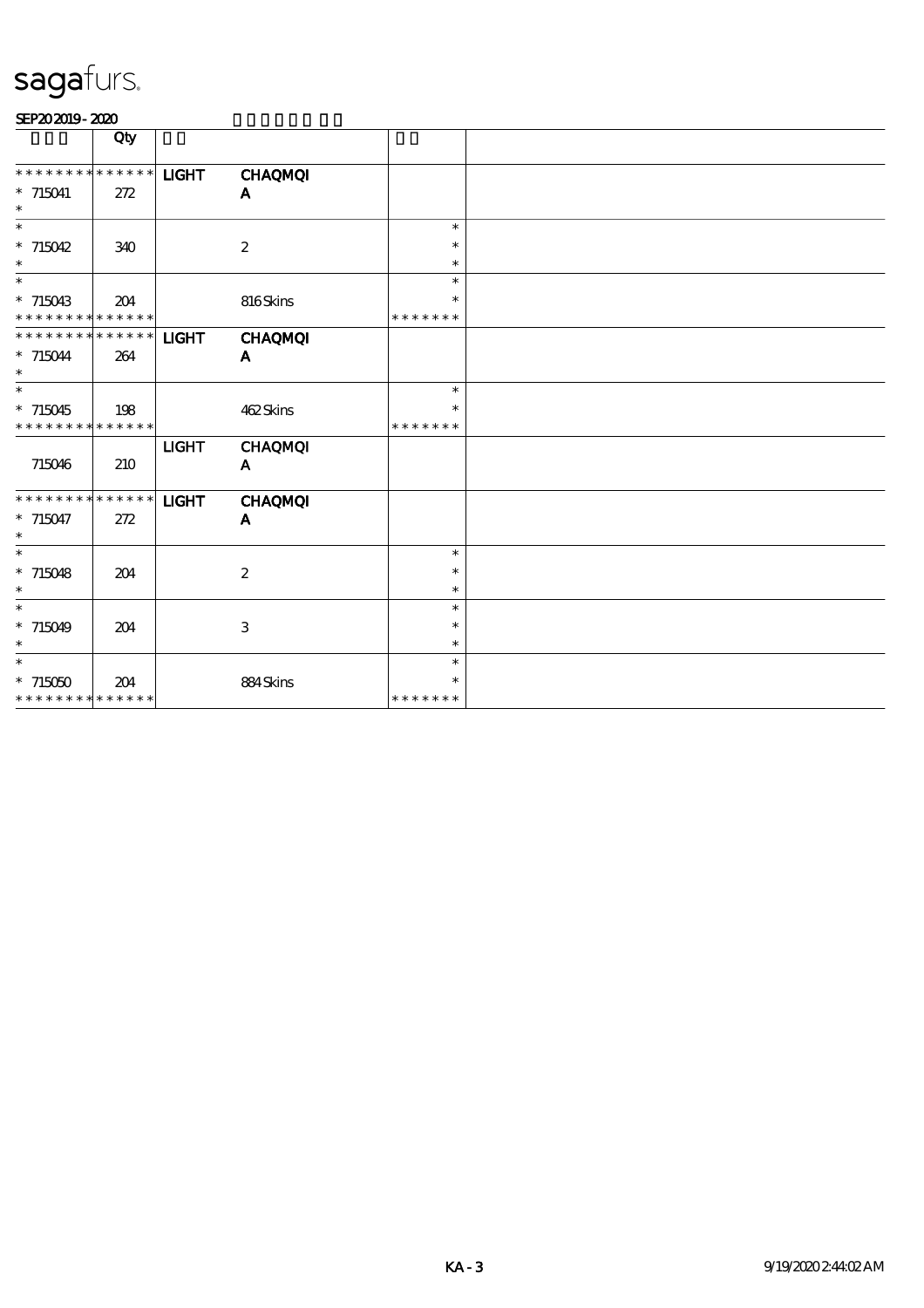|                                                     | Qty                |              |                            |                                   |  |
|-----------------------------------------------------|--------------------|--------------|----------------------------|-----------------------------------|--|
| 715061                                              | 186                | <b>LIGHT</b> | <b>CHAQMQI</b>             |                                   |  |
| * * * * * * * *<br>$*715062$<br>$\ast$              | * * * * * *<br>216 | <b>LIGHT</b> | <b>CHAQMQI</b><br>B        |                                   |  |
| $\ast$<br>$*715063$<br>* * * * * * * * * * * * * *  | 144                |              | 360Skins                   | $\ast$<br>$\ast$<br>* * * * * * * |  |
| * * * * * * * *<br>$*715064$<br>$\ast$              | * * * * * *<br>210 | <b>LIGHT</b> | <b>CHAQMQI</b><br>В        |                                   |  |
| $\overline{\phantom{0}}$<br>$*715065$<br>$\ast$     | 210                |              | $\boldsymbol{2}$           | $\ast$<br>$\ast$<br>$\ast$        |  |
| $\overline{\phantom{a}}$<br>$*715066$<br>$\ast$     | 210                |              | 3                          | $\ast$<br>$\ast$<br>$\ast$        |  |
| $\ast$<br>$*715067$<br>$\ast$                       | 210                |              | $\boldsymbol{4}$           | $\ast$<br>$\ast$<br>$\ast$        |  |
| $\overline{\ast}$<br>$*71508$<br>* * * * * * * *    | 210<br>* * * * * * |              | 1050Skins                  | $\ast$<br>$\ast$<br>* * * * * * * |  |
| * * * * * * *<br>$* 715009$<br>$\ast$               | * * * * * *<br>272 | <b>LIGHT</b> | <b>CHAQMQI</b><br>$\bf{B}$ |                                   |  |
| $\ast$<br>$*715070$<br>$\ast$                       | 330                |              | $\boldsymbol{z}$           | $\ast$<br>$\ast$<br>$\ast$        |  |
| $\ast$<br>$* 715071$<br>$\ast$                      | 204                |              | $\ensuremath{\mathsf{3}}$  | $\ast$<br>$\ast$<br>$\ast$        |  |
| $* 715072$<br>* * * * * * * * * * * * * *           | 204                |              | 1010Skins                  | $\ast$<br>$\ast$<br>* * * * * * * |  |
| *************** <b>IIGHT</b><br>$*715073$<br>$\ast$ | 272                |              | <b>CHAQMQI</b><br>B        |                                   |  |
| $\ast$<br>$* 715074$<br>$\ast$                      | 204                |              | $\boldsymbol{2}$           | $\ast$<br>$\ast$<br>$\ast$        |  |
| $\ast$<br>$*715075$<br>$\ast$                       | 204                |              | 3                          | $\ast$<br>$\ast$<br>$\ast$        |  |
| $\ast$<br>$* 715076$<br>* * * * * * * *             | 204<br>* * * * * * |              | 884Skins                   | $\ast$<br>$\ast$<br>* * * * * * * |  |
| * * * * * * *<br>$*715077$<br>$\ast$                | * * * * * *<br>264 | <b>LIGHT</b> | <b>CHAQMQI</b><br>B        |                                   |  |
| $\ast$<br>$* 715078$<br>$\ast$                      | 198                |              | $\boldsymbol{z}$           | $\ast$<br>$\ast$<br>$\ast$        |  |
| $\ast$<br>$* 715079$<br>* * * * * * * *             | 198<br>* * * * * * |              | 660Skins                   | $\ast$<br>$\ast$<br>* * * * * * * |  |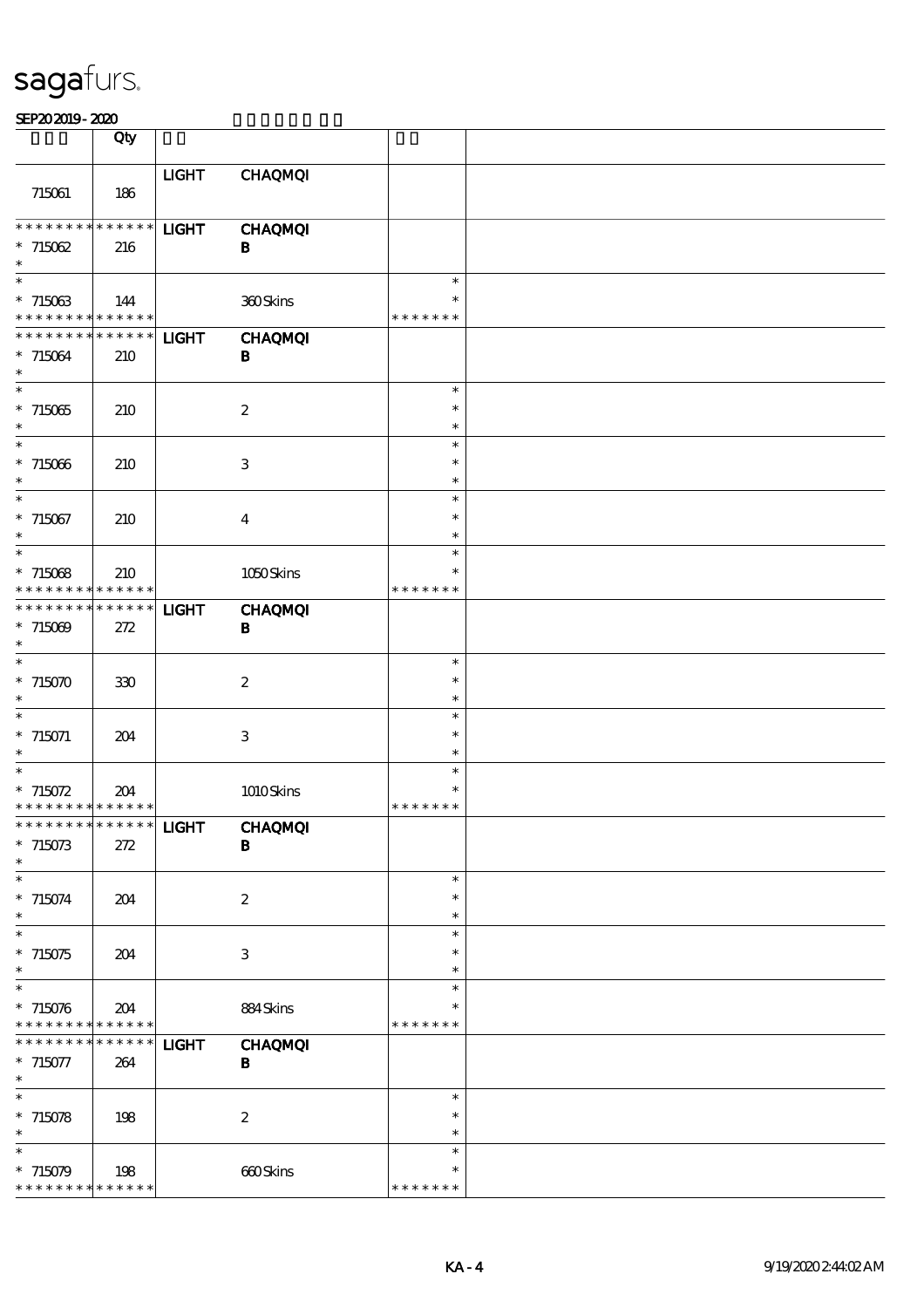|                                                           | Qty                               |              |                            |                                   |  |
|-----------------------------------------------------------|-----------------------------------|--------------|----------------------------|-----------------------------------|--|
| $* * *$<br>$* *$<br>$* 715081$<br>$\ast$                  | ******<br>204                     | <b>LIGHT</b> | <b>CHAQMQI</b><br>$\bf{B}$ |                                   |  |
| $\overline{\ast}$<br>$*715082$<br>* * * * * * * *         | 204<br>* * * * * *                |              | 408Skins                   | $\ast$<br>$\ast$<br>* * * * * * * |  |
| * * * * * * * *<br>$*715083$<br>$\ast$                    | * * * * * *<br>210                | <b>LIGHT</b> | <b>CHAQMQI</b><br>B        |                                   |  |
| $\ast$<br>$*715084$<br>$\ast$                             | 210                               |              | $\boldsymbol{2}$           | $\ast$<br>$\ast$<br>$\ast$        |  |
| $\ast$<br>$*715085$<br>$\ast$                             | 210                               |              | $\ensuremath{\mathbf{3}}$  | $\ast$<br>$\ast$<br>$\ast$        |  |
| $\ast$<br>$*715086$<br>* * * * * * * *                    | 210<br>* * * * * *                |              | 840Skins                   | $\ast$<br>$\ast$<br>* * * * * * * |  |
| * * * * * * *<br>$*715087$<br>$\ast$<br>$\overline{\ast}$ | * * * * * *<br>216                | <b>LIGHT</b> | <b>CHAQMQI</b><br>$\bf{B}$ |                                   |  |
| $*715088$<br>* * * *<br>* *                               | 216<br>* * * * * *                |              | 432Skins                   | $\ast$<br>$\ast$<br>* * * * * * * |  |
| * * * * * * * *<br>$*715089$<br>$\ast$<br>$\ast$          | * * * * * *<br>280                | <b>LIGHT</b> | <b>CHAQMQI</b><br>$\bf{B}$ |                                   |  |
| $*715000$<br>$\ast$                                       | 210                               |              | $\boldsymbol{z}$           | $\ast$<br>$\ast$<br>$\ast$        |  |
| $\ast$<br>$*715091$<br>$\ast$<br>$\ast$                   | 210                               |              | $\ensuremath{\mathsf{3}}$  | $\ast$<br>$\ast$<br>$\ast$        |  |
| $*$ 715092<br>$\ast$                                      | 210                               |              | $\boldsymbol{4}$           | $\ast$<br>$\ast$<br>$\ast$        |  |
| ⋇<br>$*715003$<br>* * * * * * * *                         | 210<br>* * * * * *<br>* * * * * * |              | 1120Skins                  | $\ast$<br>* * * * * * *           |  |
| * * * * * * * *<br>$*715094$<br>$\ast$<br>$\ast$          | 288                               | <b>LIGHT</b> | <b>CHAQMQI</b><br>B        | $\ast$                            |  |
| $*715005$<br>$\ast$<br>$\ast$                             | 288                               |              | $\boldsymbol{2}$           | $\ast$<br>$\ast$<br>$\ast$        |  |
| $*715096$<br>$\ast$<br>$\ast$                             | 216                               |              | $\ensuremath{\mathsf{3}}$  | $\ast$<br>$\ast$<br>$\ast$        |  |
| $* 715097$<br>* * * * * * * * * * * * * *                 | 216                               |              | 1008Skins                  | $\ast$<br>* * * * * * *           |  |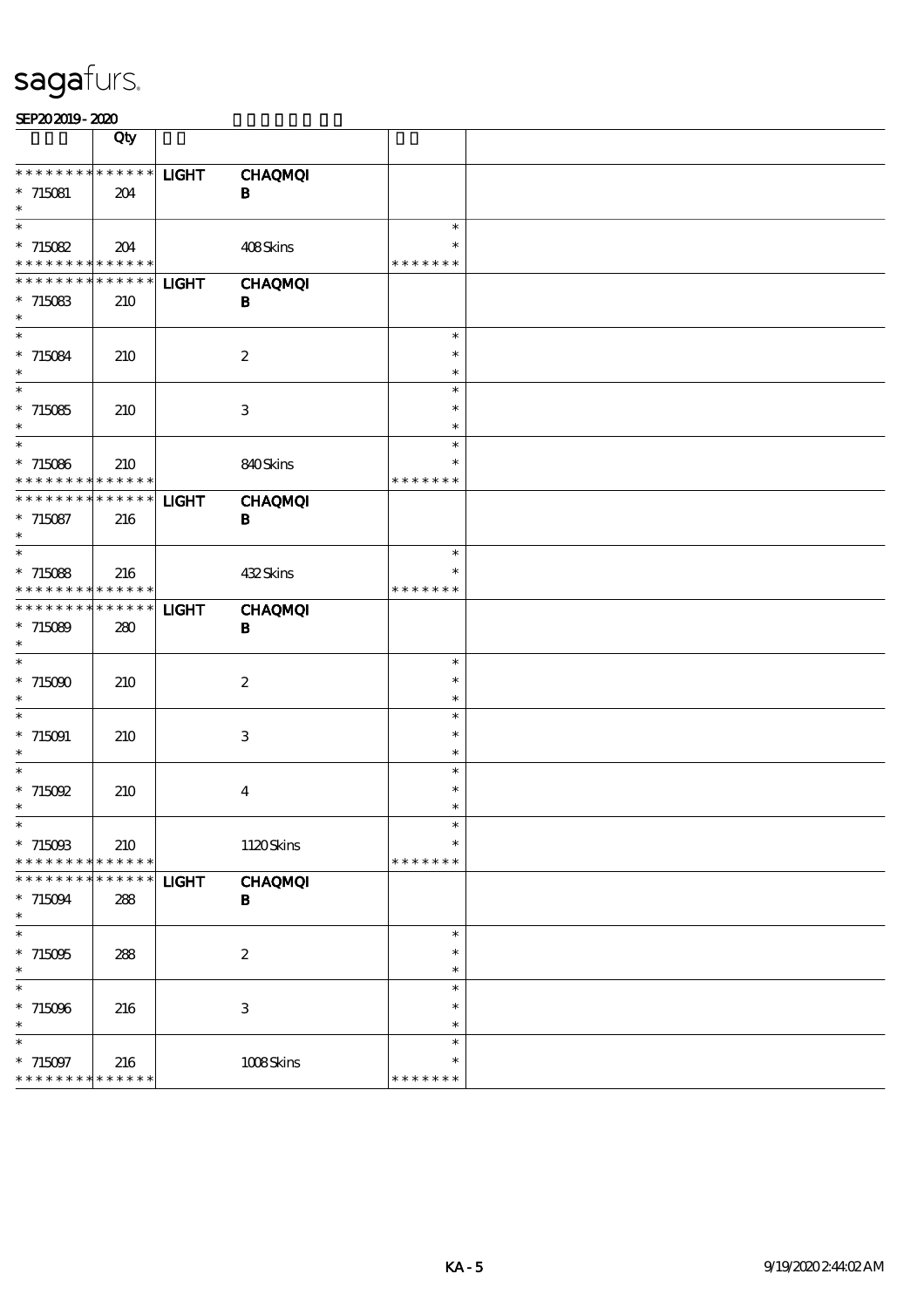|                                                                       | Qty                |              |                            |                                   |  |
|-----------------------------------------------------------------------|--------------------|--------------|----------------------------|-----------------------------------|--|
| * * * * * * * *<br>* 715101<br>$\ast$                                 | ******<br>286      | <b>LIGHT</b> | <b>CHAQMQI</b><br>B        |                                   |  |
| $*$ 715102<br>$\ast$                                                  | 216                |              | $\boldsymbol{2}$           | $\ast$<br>$\ast$<br>$\ast$        |  |
| $\ast$<br>$^*$ 715103 $\,$<br>$\ast$                                  | 216                |              | $\ensuremath{\mathbf{3}}$  | $\ast$<br>$\ast$<br>$\ast$        |  |
| $\ast$<br>$*$ 715104<br>$\ast$                                        | 216                |              | $\boldsymbol{4}$           | $\ast$<br>$\ast$<br>$\ast$        |  |
| $\ast$<br>$*$ 715105<br>$\ast$                                        | 210                |              | $\bf 5$                    | $\ast$<br>$\ast$<br>$\ast$        |  |
| $\ast$<br>$*715106$<br>* * * * * * * * * * * * * *                    | 210                |              | 1354 Skins                 | $\ast$<br>$\ast$<br>* * * * * * * |  |
| * * * * * * * *<br>$*715107$<br>$\ast$                                | * * * * * *<br>280 | <b>LIGHT</b> | <b>CHAQMQI</b><br>$\bf{B}$ |                                   |  |
| $\overline{\phantom{0}}$<br>$* 715108$<br>$\ast$                      | 280                |              | $\boldsymbol{2}$           | $\ast$<br>$\ast$<br>$\ast$        |  |
| $\ast$<br>$* 715109$<br>* * * * * * * * * * * * * *                   | 210                |              | 770Skins                   | $\ast$<br>$\ast$<br>* * * * * * * |  |
| * * * * * * * * * * * * * *<br>$*715110$<br>$\ast$                    | 272                | <b>LIGHT</b> | <b>CHAQMQI</b><br>B        |                                   |  |
| $_{\ast}^{-}$<br>$*$ 715111<br>$\ast$                                 | 340                |              | $\boldsymbol{z}$           | $\ast$<br>$\ast$<br>$\ast$        |  |
| $\overline{\phantom{1}}$<br>$* 715112$<br>* * * * * * * * * * * * * * | 204                |              | 816Skins                   | $\ast$<br>$\ast$<br>* * * * * * * |  |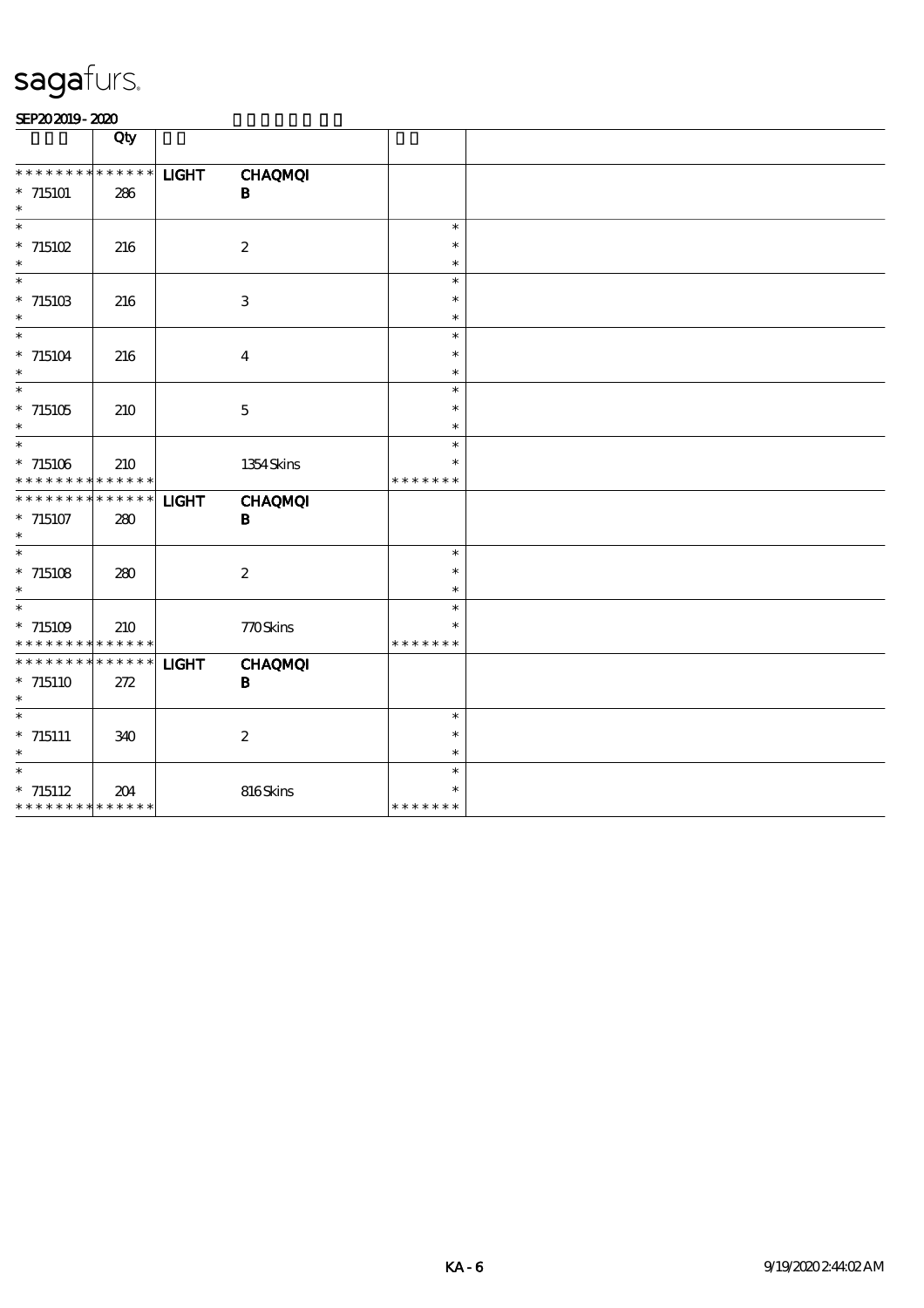|                                                         | Qty         |              |                     |                  |  |
|---------------------------------------------------------|-------------|--------------|---------------------|------------------|--|
|                                                         |             |              |                     |                  |  |
| * * * * * * * * * * * * * *                             |             | <b>LIGHT</b> | CHAQMQI FLAT        |                  |  |
| $* 715121$<br>$\ast$                                    | 280         |              | A                   |                  |  |
| $\ast$                                                  |             |              |                     | $\ast$           |  |
| $* 715122$                                              | 350         |              | 630Skins            | $\ast$           |  |
| * * * * * * * * <mark>* * * * * *</mark> *              |             |              |                     | * * * * * * *    |  |
| **************                                          |             | <b>LIGHT</b> | CHAQMQI FLAT        |                  |  |
| $*715123$                                               | 296         |              | A                   |                  |  |
| $\ast$                                                  |             |              |                     |                  |  |
| $\ast$                                                  |             |              |                     | $\ast$           |  |
| $* 715124$                                              | 222         |              | 518Skins            |                  |  |
| * * * * * * * * * * * * * *                             |             |              |                     | * * * * * * *    |  |
| * * * * * * * * * * * * * *                             |             | <b>LIGHT</b> | CHAQMQI FLAT        |                  |  |
| $*715125$                                               | 152         |              | A                   |                  |  |
| $\ast$<br>$\ast$                                        |             |              |                     |                  |  |
|                                                         |             |              |                     | $\ast$<br>$\ast$ |  |
| $*715126$<br>* * * * * * * * <mark>* * * * * *</mark> * | 228         |              | 380Skins            | * * * * * * *    |  |
|                                                         |             | <b>LIGHT</b> | CHAQMQI FLAT        |                  |  |
| 715127                                                  | 136         |              |                     |                  |  |
|                                                         |             |              |                     |                  |  |
|                                                         |             | <b>LIGHT</b> | CHAQMQI FLAT        |                  |  |
| 715128                                                  | 90          |              |                     |                  |  |
|                                                         |             |              |                     |                  |  |
| **************                                          |             | <b>LIGHT</b> | <b>CHAQMQI FLAT</b> |                  |  |
| $*715129$                                               | 280         |              | В                   |                  |  |
| $\ast$                                                  |             |              |                     |                  |  |
| $\ast$                                                  |             |              |                     | $\ast$           |  |
| $*715130$                                               | 350         |              | $\boldsymbol{2}$    | $\ast$           |  |
| $\ast$<br>$\ast$                                        |             |              |                     | $\ast$<br>$\ast$ |  |
|                                                         |             |              |                     | $\ast$           |  |
| $*715131$<br>* * * * * * * * * * * * * *                | 210         |              | 840Skins            | * * * * * * *    |  |
| * * * * * * * * * * * * * *                             |             | <b>LIGHT</b> | CHAQMQI FLAT        |                  |  |
| $* 715132$                                              | 232         |              | В                   |                  |  |
| $\ast$                                                  |             |              |                     |                  |  |
| ∗                                                       |             |              |                     | ∗                |  |
| $*715133$                                               | 154         |              | 386Skins            | $\ast$           |  |
| * * * * * * * *                                         | * * * * * * |              |                     | * * * * * * *    |  |
|                                                         |             | <b>LIGHT</b> | CHKGUL FLAT         |                  |  |
| 715134                                                  | 280         |              |                     |                  |  |
|                                                         |             |              |                     |                  |  |
|                                                         |             | <b>LIGHT</b> | CHKGUL FLAT         |                  |  |
| 715135                                                  | 280         |              |                     |                  |  |
|                                                         |             |              |                     |                  |  |
|                                                         |             | <b>LIGHT</b> | CHKGUL FLAT         |                  |  |
| 715136                                                  | $\bf{80}$   |              |                     |                  |  |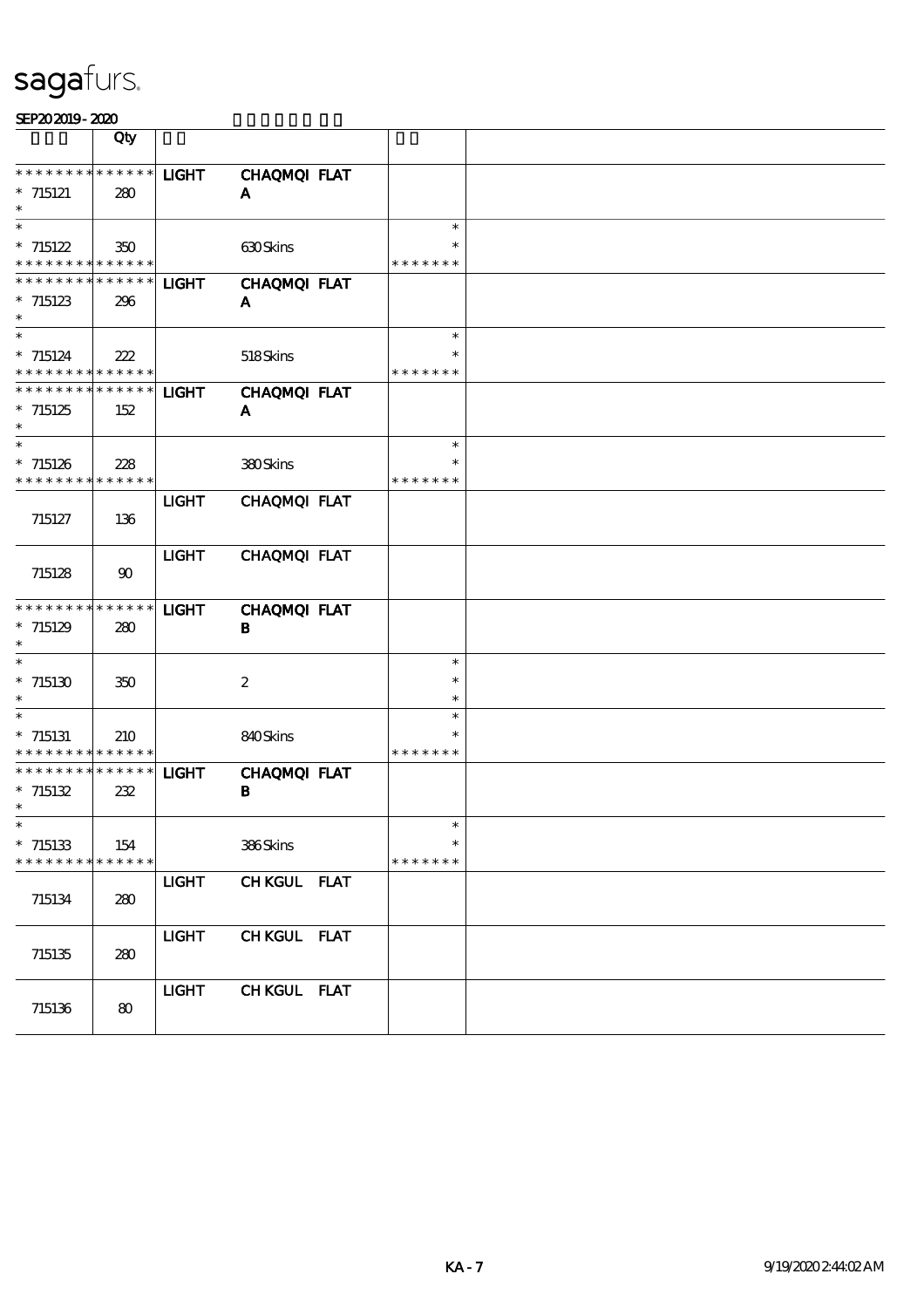|                                            | Qty |              |                           |               |  |
|--------------------------------------------|-----|--------------|---------------------------|---------------|--|
| * * * * * * * * * * * * * *                |     | <b>LIGHT</b> | <b>CHKGUL</b>             |               |  |
|                                            |     |              |                           |               |  |
| $*$ 715141                                 | 264 |              | $\mathbf{A}$              |               |  |
| $\ast$                                     |     |              |                           |               |  |
| $\overline{\phantom{1}}$                   |     |              |                           | $\ast$        |  |
| $* 715142$                                 | 330 |              | $\boldsymbol{2}$          | $\ast$        |  |
| $\ast$                                     |     |              |                           | $\ast$        |  |
| $\ast$                                     |     |              |                           | $\ast$        |  |
|                                            |     |              |                           |               |  |
| $*715143$                                  | 192 |              | 786Skins                  | $\ast$        |  |
| * * * * * * * * <mark>* * * * * * *</mark> |     |              |                           | * * * * * * * |  |
|                                            |     | <b>LIGHT</b> | <b>CHKGUL</b>             |               |  |
| 715144                                     | 304 |              |                           |               |  |
|                                            |     |              |                           |               |  |
|                                            |     |              |                           |               |  |
|                                            |     | <b>LIGHT</b> | <b>CHKGUL</b>             |               |  |
| 715145                                     | 240 |              |                           |               |  |
|                                            |     |              |                           |               |  |
| * * * * * * * * * * * * * *                |     | <b>LIGHT</b> | <b>CHKGUL</b>             |               |  |
|                                            |     |              |                           |               |  |
| $*715146$                                  | 210 |              |                           |               |  |
| $\ast$                                     |     |              |                           |               |  |
| $\overline{\phantom{a}^*}$                 |     |              |                           | $\ast$        |  |
| $* 715147$                                 | 280 |              | $\boldsymbol{z}$          | $\ast$        |  |
| $\ast$                                     |     |              |                           | $\ast$        |  |
| $\overline{\phantom{0}}$                   |     |              |                           | $\ast$        |  |
|                                            |     |              |                           |               |  |
| $* 715148$                                 | 280 |              | $\ensuremath{\mathbf{3}}$ | $\ast$        |  |
| $\ast$                                     |     |              |                           | $\ast$        |  |
| $\overline{\ast}$                          |     |              |                           | $\ast$        |  |
| $*715149$                                  | 210 |              | 980Skins                  | $\ast$        |  |
| * * * * * * * * * * * * * *                |     |              |                           | * * * * * * * |  |
|                                            |     |              |                           |               |  |
| * * * * * * * * * * * * * *                |     | <b>LIGHT</b> | <b>CHKGUL</b>             |               |  |
| $*715150$                                  | 228 |              |                           |               |  |
| $\ast$                                     |     |              |                           |               |  |
| $\ast$                                     |     |              |                           | $\ast$        |  |
|                                            |     |              |                           |               |  |
| $*$ 715151                                 | 228 |              | 456Skins                  |               |  |
| * * * * * * * * * * * * * *                |     |              |                           | * * * * * * * |  |
| * * * * * * * * * * * * * *                |     | <b>LIGHT</b> | <b>CHKGUL</b>             |               |  |
| $*715152$                                  | 256 |              | $\, {\bf B}$              |               |  |
| $\ast$                                     |     |              |                           |               |  |
|                                            |     |              |                           | $\ast$        |  |
|                                            |     |              |                           |               |  |
| $*$ 715153                                 | 320 |              | $\boldsymbol{2}$          | $\ast$        |  |
| $\ast$                                     |     |              |                           | $\ast$        |  |
| $\overline{\phantom{a}}$                   |     |              |                           | $\ast$        |  |
| $*715154$                                  | 198 |              | $\,3$                     | $\ast$        |  |
| $\ast$                                     |     |              |                           | $\ast$        |  |
| $\overline{\ast}$                          |     |              |                           |               |  |
|                                            |     |              |                           | $\ast$        |  |
| $*715155$                                  | 198 |              | $\boldsymbol{4}$          | $\ast$        |  |
| $\ast$                                     |     |              |                           | $\ast$        |  |
| $\ast$                                     |     |              |                           | $\ast$        |  |
|                                            |     |              |                           |               |  |
| $*$ 715156                                 | 192 |              | 1164Skins                 | $\ast$        |  |
| * * * * * * * * * * * * * *                |     |              |                           | * * * * * * * |  |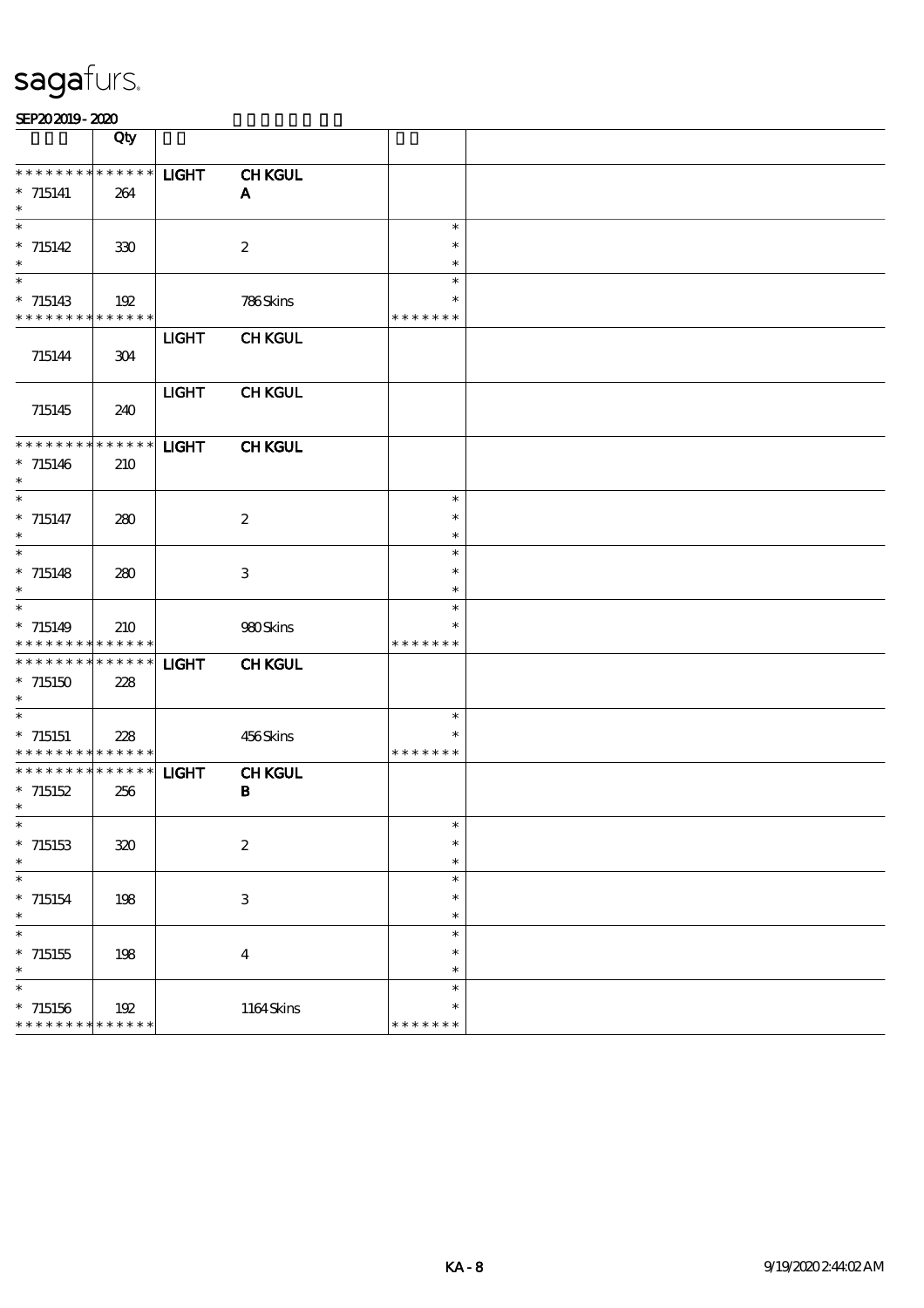|                                                                       | Qty |              |                               |                                   |  |
|-----------------------------------------------------------------------|-----|--------------|-------------------------------|-----------------------------------|--|
| * * * * * * * * * * * * * *<br>$*$ 715161<br>$\ast$                   | 256 | <b>LIGHT</b> | <b>CHKGUL</b><br>$\, {\bf B}$ |                                   |  |
| $\overline{\ast}$<br>$* 715162$<br>$\ast$                             | 256 |              | $\boldsymbol{2}$              | $\ast$<br>$\ast$<br>$\ast$        |  |
| $\ast$<br>$*$ 715163<br>$\ast$                                        | 194 |              | $\mathbf{3}$                  | $\ast$<br>$\ast$<br>$\ast$        |  |
| $\overline{\ast}$<br>$*$ 715164<br>$\ast$                             | 194 |              | $\bf{4}$                      | $\ast$<br>$\ast$<br>$\ast$        |  |
| $\ast$<br>$*715165$<br>$\ast$                                         | 194 |              | $\mathbf 5$                   | $\ast$<br>$\ast$<br>$\ast$        |  |
| $\ast$<br>$*715166$<br>* * * * * * * * * * * * * *                    | 194 |              | 1288Skins                     | $\ast$<br>$\ast$<br>* * * * * * * |  |
| * * * * * * * * * * * * * *<br>$*$ 715167<br>$\ast$                   | 252 | <b>LIGHT</b> | <b>CHKGUL</b><br>$\mathbf B$  |                                   |  |
| $\ast$<br>$*$ 715168<br>$\ast$                                        | 192 |              | $\boldsymbol{2}$              | $\ast$<br>$\ast$<br>$\ast$        |  |
| $\overline{\phantom{a}^*}$<br>$* 715169$<br>$\ast$                    | 192 |              | 3                             | $\ast$<br>$\ast$<br>$\ast$        |  |
| $\overline{\ast}$<br>$*715170$<br>$\ast$                              | 192 |              | $\overline{\mathbf{4}}$       | $\ast$<br>$\ast$<br>$\ast$        |  |
| $\overline{\phantom{0}}$<br>$*$ 715171<br>$\ast$                      | 192 |              | $\mathbf{5}$                  | $\ast$<br>$\ast$<br>$\ast$        |  |
| $\overline{\phantom{0}}$<br>$* 715172$<br>* * * * * * * * * * * * * * | 192 |              | <b>1212Skins</b>              | $\ast$<br>$\ast$<br>* * * * * * * |  |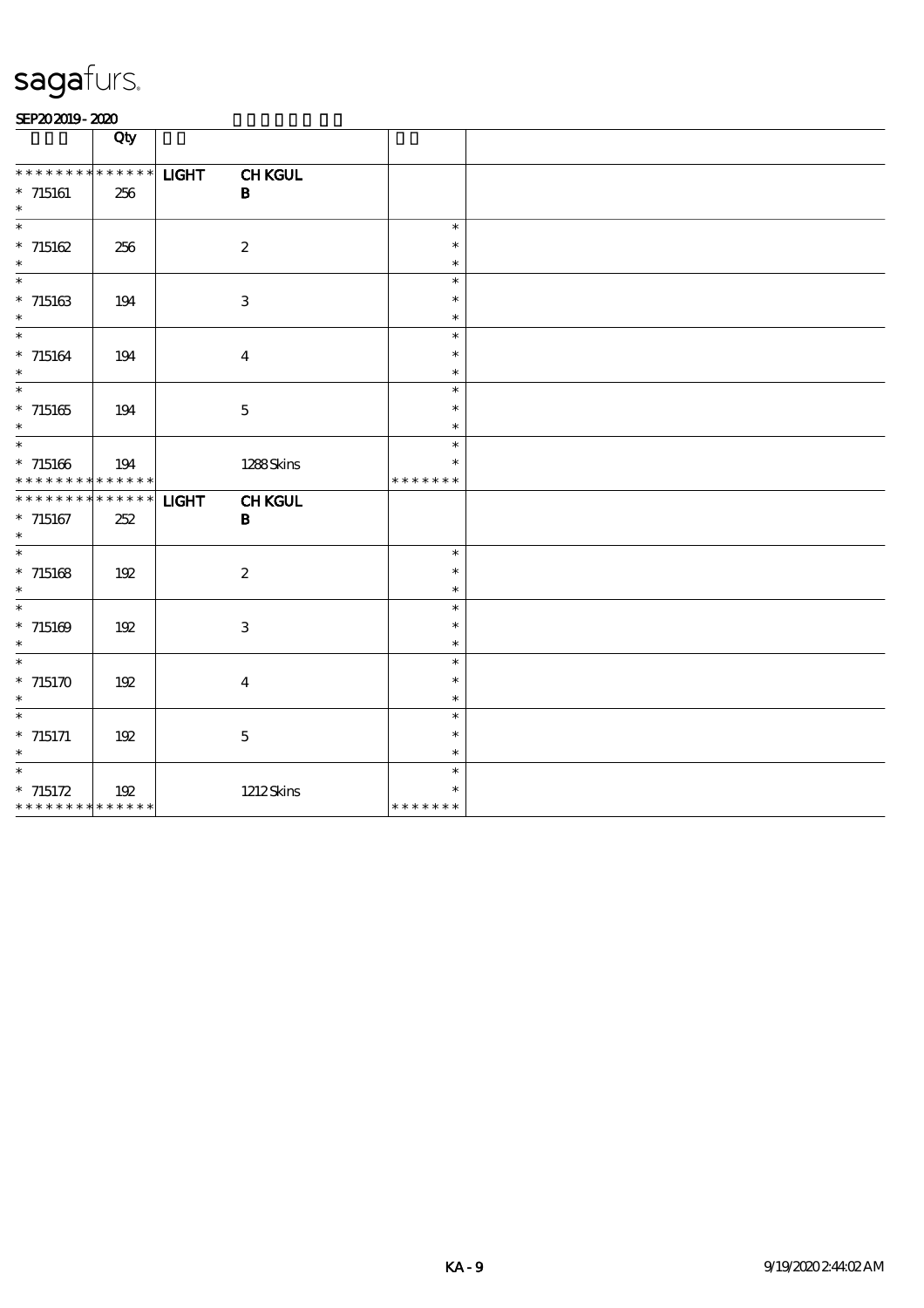|                             | Qty         |              |                  |               |  |
|-----------------------------|-------------|--------------|------------------|---------------|--|
| * * * * * * * * * * * * * * |             | <b>LIGHT</b> | <b>KALANGL</b>   |               |  |
| $*715181$                   | 210         |              | A                |               |  |
|                             |             |              |                  |               |  |
|                             |             |              |                  | $\ast$        |  |
| $*715182$                   | 280         |              | 490Skins         |               |  |
| * * * * * * * * * * * * * * |             |              |                  | * * * * * * * |  |
| $* * * * * * * * *$         | * * * * * * | <b>LIGHT</b> | <b>KALANGL</b>   |               |  |
| $* 715183$                  | 192         |              | ${\bf A}$        |               |  |
|                             |             |              |                  |               |  |
| $\ast$                      |             |              |                  | $\ast$        |  |
| $* 715184$                  | 256         |              | 448Skins         | *             |  |
| * * * * * * * * * * * * * * |             |              |                  | * * * * * * * |  |
|                             |             | <b>LIGHT</b> | <b>KALANGL</b>   |               |  |
| 715185                      | 272         |              |                  |               |  |
|                             |             |              |                  |               |  |
|                             |             | <b>LIGHT</b> | <b>KALANGL</b>   |               |  |
| 715186                      | 232         |              |                  |               |  |
|                             |             |              |                  |               |  |
| * * * * * * * *             | $******$    | <b>LIGHT</b> | <b>KALANGL</b>   |               |  |
| $*$ 715187                  | 256         |              |                  |               |  |
|                             |             |              |                  |               |  |
| $\overline{\phantom{1}}$    |             |              |                  | $\ast$        |  |
| $* 715188$                  | 256         |              | 512Skins         |               |  |
| * * * * * * * *             | * * * * * * |              |                  | * * * * * * * |  |
| * * * * * * * *             | * * * * * * | <b>LIGHT</b> | <b>KALANGL</b>   |               |  |
| $* 715189$                  | 240         |              |                  |               |  |
|                             |             |              |                  |               |  |
|                             |             |              |                  | $\ast$        |  |
| $*715190$                   | 240         |              | 480Skins         | $\ast$        |  |
| * * * * * * * * * * * * * * |             |              |                  | * * * * * * * |  |
|                             |             | <b>LIGHT</b> | <b>KALANGL</b>   |               |  |
| 715191                      | 264         |              | B                |               |  |
|                             |             |              |                  |               |  |
| * * * * * * * * * * * * * * |             | <b>LIGHT</b> | <b>KALANGL</b>   |               |  |
| $* 715192$                  | 194         |              | В                |               |  |
|                             |             |              |                  |               |  |
| $\ast$                      |             |              |                  | $\ast$        |  |
| $*715193$                   | 256         |              | $\boldsymbol{2}$ | $\ast$        |  |
|                             |             |              |                  | $\ast$        |  |
| $\ast$                      |             |              |                  | $\ast$        |  |
| $*715194$                   | 132         |              | 582Skins         |               |  |
| * * * * * * * * * * * * * * |             |              |                  | * * * *       |  |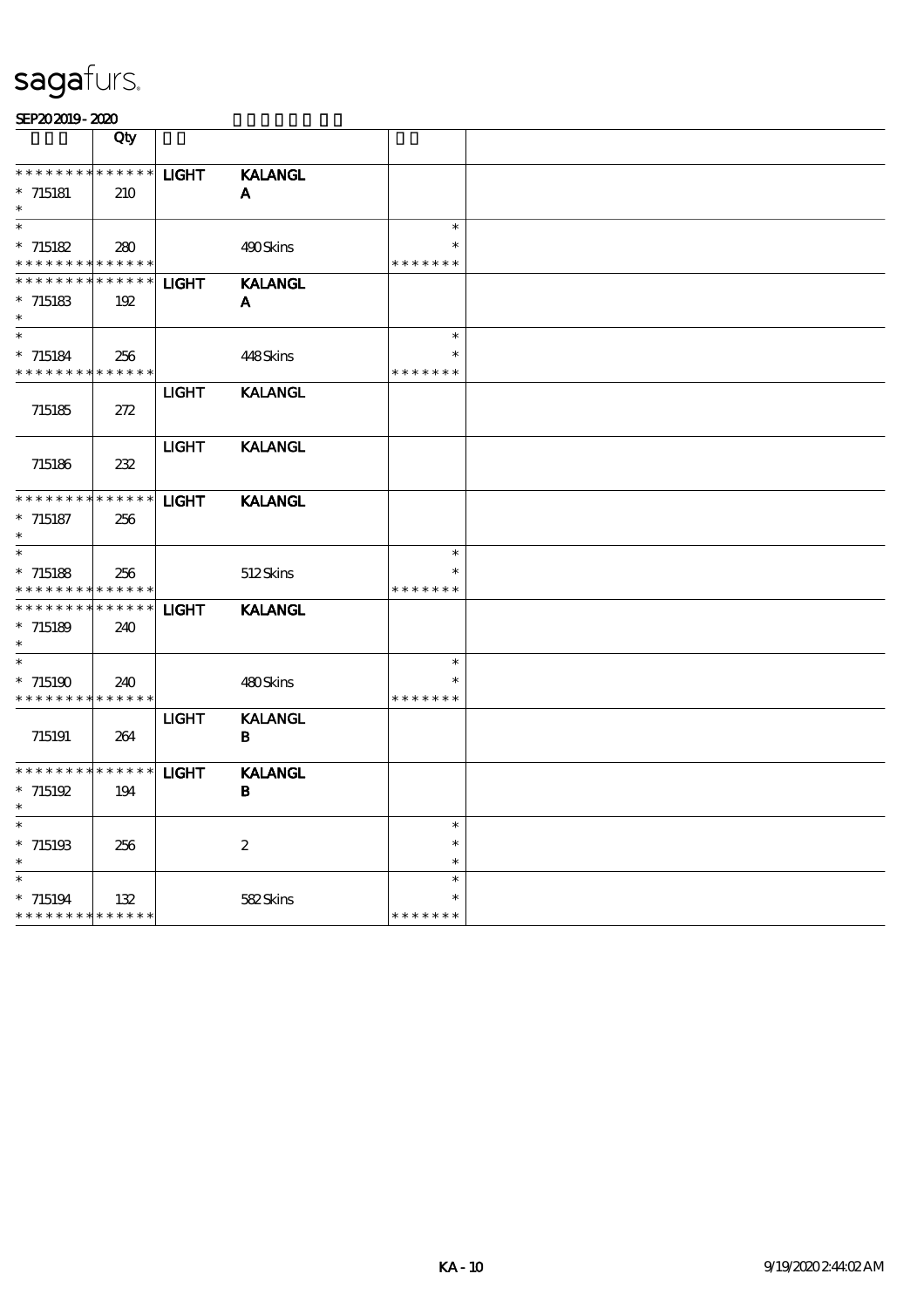|        | Qty             |                |                                          |              |  |  |
|--------|-----------------|----------------|------------------------------------------|--------------|--|--|
| 715201 | ${\mathfrak A}$ | $LIGHT$        | <b>MEDCURL</b>                           |              |  |  |
| 715202 | $192$           | $LIGHT$        | <b>PEEK</b>                              |              |  |  |
| 715203 | 136             | $LIGHT$        | <b>PEEK</b>                              |              |  |  |
| 715204 | 62              | $LIGHT$        | PEEK                                     |              |  |  |
| 715205 | $162\,$         | $LIGHT$        | <b>PEEK</b>                              |              |  |  |
| 715206 | 148             | $_{\rm IIGHT}$ | PEEK                                     |              |  |  |
| 715207 | 264             | $_{\rm LIGHT}$ | PEEK<br>$\mathbf A$                      | <b>CHAQM</b> |  |  |
| 715208 | 242             | <b>LIGHT</b>   | <b>PEEK</b><br>$\boldsymbol{\mathsf{A}}$ | <b>CHAQM</b> |  |  |
| 715209 | 152             | <b>LIGHT</b>   | PEEK                                     | <b>CHAQM</b> |  |  |
| 715210 | 228             | $LIGHT$        | <b>PEEK</b>                              | <b>CHAQM</b> |  |  |
| 715211 | 204             | $LIGHT$        | <b>PEEK</b>                              | <b>CHAQM</b> |  |  |
| 715212 | 280             | $_{\rm IIGHT}$ | ${\bf PEEK}$<br>$\, {\bf B}$             | <b>CHAQM</b> |  |  |
| 715213 | 164             | $_{\rm IIGHT}$ | ${\bf PEEK}$                             | CHFLT        |  |  |
| 715214 | 184             | <b>LIGHT</b>   | <b>PEEK</b>                              | <b>CHKGL</b> |  |  |
| 715215 | 198             | <b>LIGHT</b>   | PEEK                                     | <b>CHKGL</b> |  |  |
| 715216 | 340             | <b>LIGHT</b>   | <b>PEEK</b>                              | <b>CHKGL</b> |  |  |
| 715217 | 328             | <b>LIGHT</b>   | <b>PEEK</b>                              | <b>CHKGL</b> |  |  |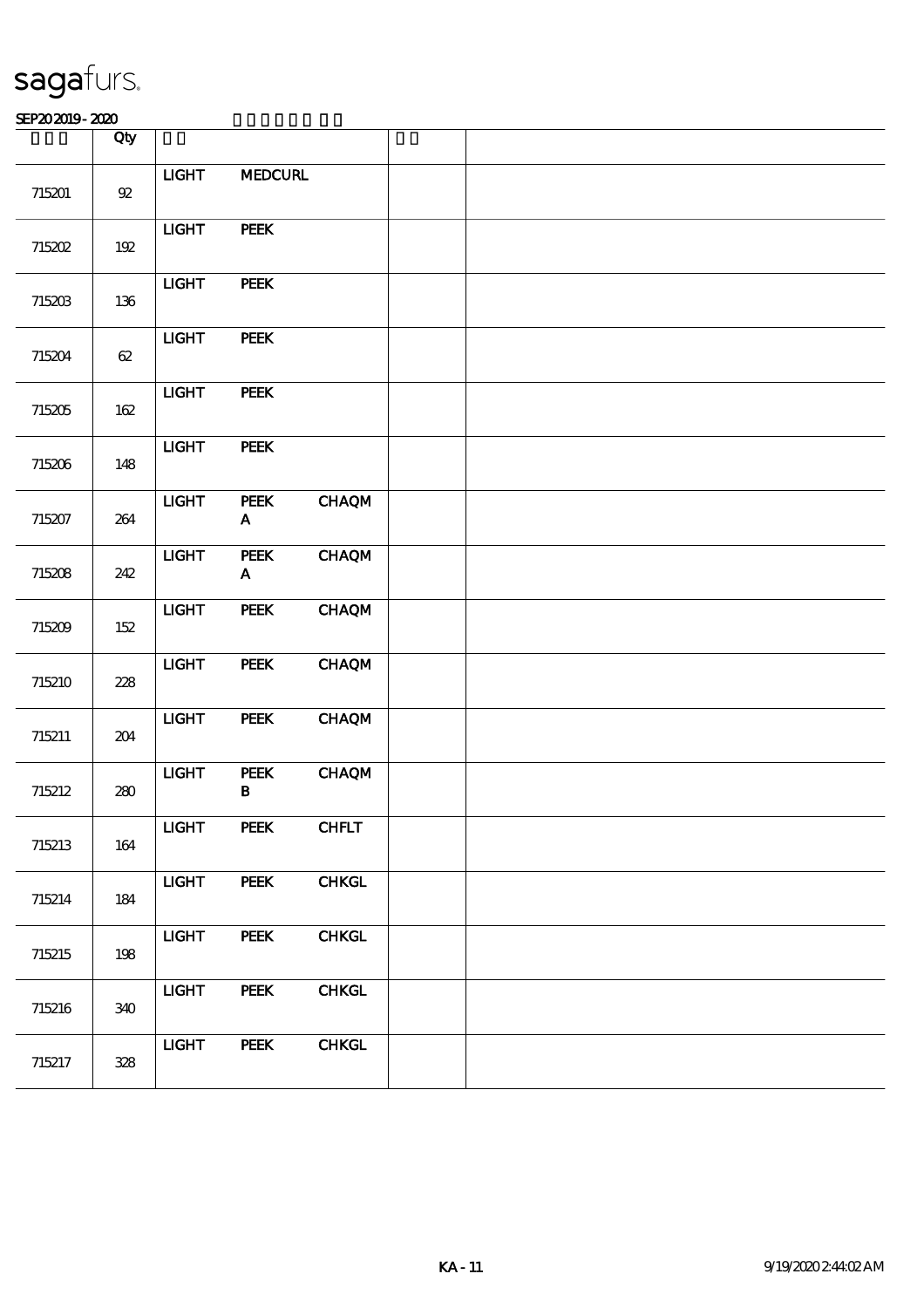|                                            | Qty                   |            |                  |                  |  |
|--------------------------------------------|-----------------------|------------|------------------|------------------|--|
| **************                             |                       | <b>SKY</b> | <b>CURL</b>      |                  |  |
| $* 715221$                                 | 194                   |            | A                |                  |  |
| $\ast$                                     |                       |            |                  |                  |  |
| $\ast$                                     |                       |            |                  | $\ast$           |  |
| $*715222$                                  | 198                   |            | 392Skins         | $\ast$           |  |
| * * * * * * * * * * * * * *                |                       |            |                  | * * * * * * *    |  |
| ******** <mark>******</mark>               |                       | <b>SKY</b> | <b>CURL</b>      |                  |  |
| $*715223$                                  | 280                   |            | A                |                  |  |
| $\ast$                                     |                       |            |                  |                  |  |
| $\ast$                                     |                       |            |                  | $\ast$           |  |
| $*715224$                                  | 350                   |            | 630Skins         | $\ast$           |  |
| * * * * * * * * * * * * * *                |                       |            |                  | * * * * * * *    |  |
| ******** <mark>******</mark>               |                       | <b>SKY</b> | <b>CURL</b>      |                  |  |
| $*715225$                                  | 272                   |            | $\mathbf{A}$     |                  |  |
| $\ast$                                     |                       |            |                  |                  |  |
| $\ast$                                     |                       |            |                  | $\ast$           |  |
| $*715226$                                  | 340                   |            | $\boldsymbol{2}$ | $\ast$           |  |
| $\ast$<br>$\overline{\phantom{0}}$         |                       |            |                  | $\ast$           |  |
|                                            |                       |            |                  | $\ast$<br>$\ast$ |  |
| $* 715227$                                 | 204                   |            | 816Skins         | * * * * * * *    |  |
| * * * * * * * * <mark>* * * * * * *</mark> |                       |            |                  |                  |  |
|                                            |                       | <b>SKY</b> | <b>CURL</b>      |                  |  |
| 715228                                     | $\boldsymbol{\omega}$ |            |                  |                  |  |
|                                            |                       | <b>SKY</b> | <b>CURL</b>      |                  |  |
| 715229                                     | 288                   |            |                  |                  |  |
|                                            |                       |            |                  |                  |  |
| **************                             |                       | <b>SKY</b> | <b>CURL</b>      |                  |  |
| $*715230$                                  | 240                   |            |                  |                  |  |
| $\ast$                                     |                       |            |                  |                  |  |
| $\ast$                                     |                       |            |                  | $\ast$           |  |
| $*715231$                                  | 320                   |            | $\boldsymbol{z}$ | $\ast$           |  |
| $\ast$                                     |                       |            |                  | $\ast$           |  |
| $\ast$                                     |                       |            |                  | $\ast$           |  |
| $* 715232$                                 | 240                   |            | 3                | $\ast$           |  |
| $\ast$                                     |                       |            |                  |                  |  |
| ∗                                          |                       |            |                  | ∗                |  |
| $*715233$                                  | $160\,$               |            | $\bf{4}$         | $\ast$           |  |
| $\ast$                                     |                       |            |                  | $\ast$           |  |
| $\overline{\phantom{0}}$                   |                       |            |                  | $\ast$           |  |
| $*715234$                                  | 160                   |            | 1120Skins        | $\ast$           |  |
| * * * * * * * * <mark>* * * * * * *</mark> |                       |            |                  | * * * * * * *    |  |
|                                            |                       | <b>SKY</b> | <b>CURL</b>      |                  |  |
| 715235                                     | 240                   |            |                  |                  |  |
|                                            |                       |            |                  |                  |  |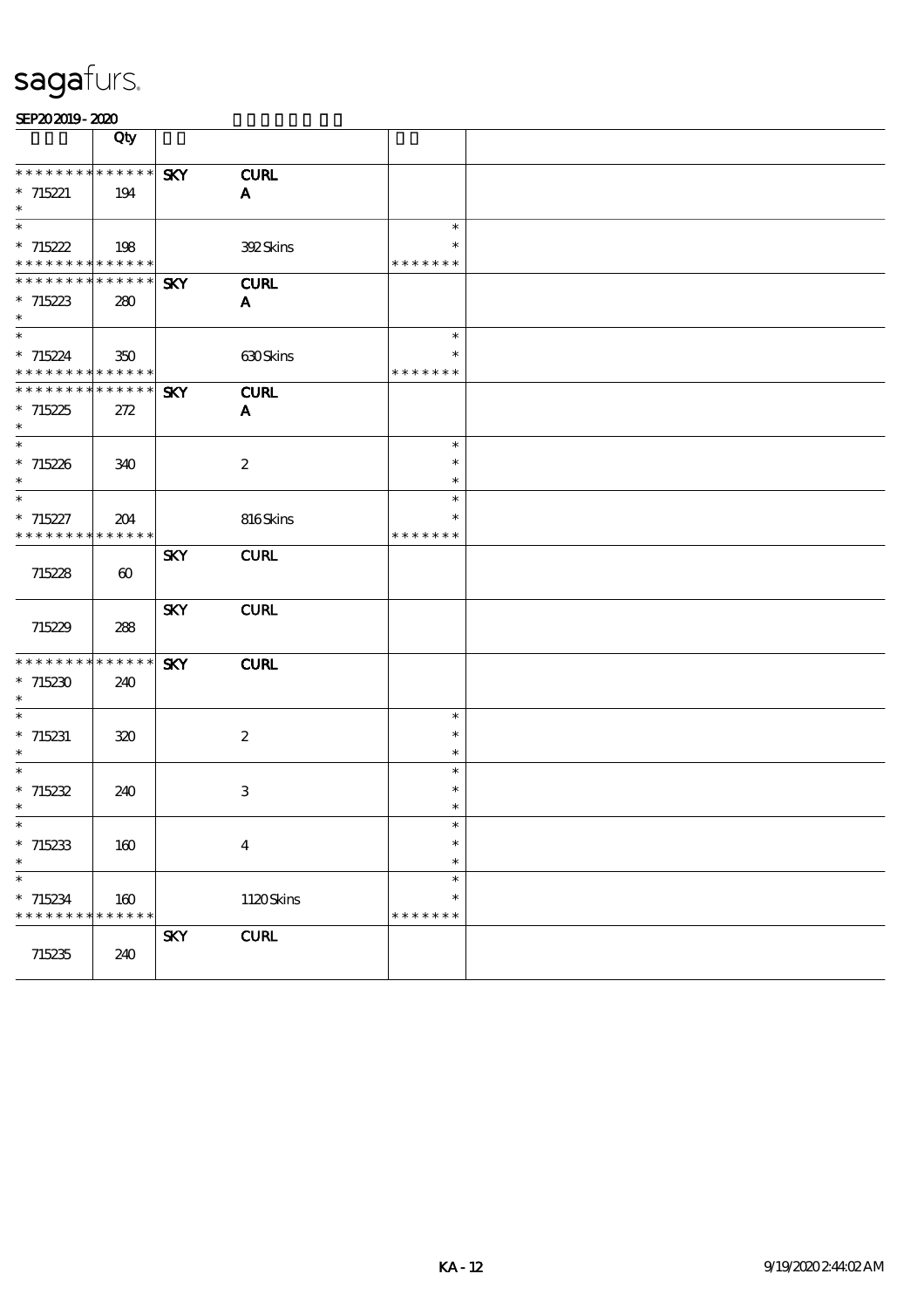|                                          | Qty         |            |                  |                         |  |
|------------------------------------------|-------------|------------|------------------|-------------------------|--|
|                                          |             |            |                  |                         |  |
| * * * * * * * * * * * * * *              |             | <b>SKY</b> | <b>CURL</b>      |                         |  |
| $* 715241$<br>$\ast$                     | 288         |            | $\, {\bf B}$     |                         |  |
| $\overline{\phantom{1}}$                 |             |            |                  | $\ast$                  |  |
| $*715242$                                | 280         |            | 568Skins         | $\ast$                  |  |
| * * * * * * * * * * * * * *              |             |            |                  | * * * * * * *           |  |
| **************                           |             | <b>SKY</b> | <b>CURL</b>      |                         |  |
| $*715243$                                | 210         |            | B                |                         |  |
| $\ast$                                   |             |            |                  |                         |  |
| $\ast$                                   |             |            |                  | $\ast$                  |  |
| $* 715244$                               | 280         |            | 490Skins         | $\ast$                  |  |
| * * * * * * * * * * * * * *              |             |            |                  | * * * * * * *           |  |
| **************                           |             | <b>SKY</b> | <b>CURL</b>      |                         |  |
| $*715245$<br>$\ast$                      | 288         |            | $\bf{B}$         |                         |  |
| $\ast$                                   |             |            |                  | $\ast$                  |  |
| $*715246$                                | 216         |            | 504Skins         | *                       |  |
| * * * * * * * * * * * * * *              |             |            |                  | * * * * * * *           |  |
| * * * * * * * * * * * * * *              |             | <b>SKY</b> | <b>CHAQMQI</b>   |                         |  |
| $*715247$                                | 214         |            | A                |                         |  |
| $\ast$                                   |             |            |                  |                         |  |
| $\overline{\phantom{0}}$                 |             |            |                  | $\ast$                  |  |
| $* 715248$                               | 216         |            | $\boldsymbol{2}$ | $\ast$                  |  |
| $\ast$                                   |             |            |                  | $\ast$                  |  |
| $\overline{\ast}$                        |             |            |                  | $\ast$                  |  |
| $*715249$<br>$\ast$                      | 216         |            | 3                | $\ast$<br>$\ast$        |  |
| $\ast$                                   |             |            |                  | $\ast$                  |  |
| $*715250$                                | 210         |            | $\boldsymbol{4}$ | $\ast$                  |  |
| $\ast$                                   |             |            |                  | $\ast$                  |  |
| $\ast$                                   |             |            |                  | $\ast$                  |  |
| $*715251$                                | 210         |            | 1066Skins        | $\ast$                  |  |
| * * * * * * * * * * * * * *              |             |            |                  | * * * * * * *           |  |
| * * * * * * * *                          | * * * * * * | <b>SKY</b> | <b>CHAQMQI</b>   |                         |  |
| $*715252$                                | 294         |            | A                |                         |  |
| $\ast$                                   |             |            |                  |                         |  |
| ∗                                        |             |            |                  | ∗<br>$\ast$             |  |
| $*715253$<br>$\ast$                      | 202         |            | $\boldsymbol{2}$ | $\ast$                  |  |
| $\overline{\phantom{a}}$                 |             |            |                  | $\ast$                  |  |
| $*715254$                                | 218         |            | 804Skins         | $\ast$                  |  |
| * * * *<br>* * * *                       | * * * * * * |            |                  | * * * * * * *           |  |
| * * * * * * *                            | * * * * * * | <b>SKY</b> | <b>CHAQMQI</b>   |                         |  |
| $*715255$                                | 280         |            | A                |                         |  |
| $\ast$                                   |             |            |                  |                         |  |
| $\ast$                                   |             |            |                  | $\ast$                  |  |
| $*715256$                                | 350         |            | $\boldsymbol{2}$ | $\ast$                  |  |
| $\ast$                                   |             |            |                  | $\ast$                  |  |
| $\ast$                                   |             |            |                  | $\ast$                  |  |
| $*715257$<br>* * * * * * * * * * * * * * | 210         |            | 840Skins         | $\ast$<br>* * * * * * * |  |
|                                          |             |            |                  |                         |  |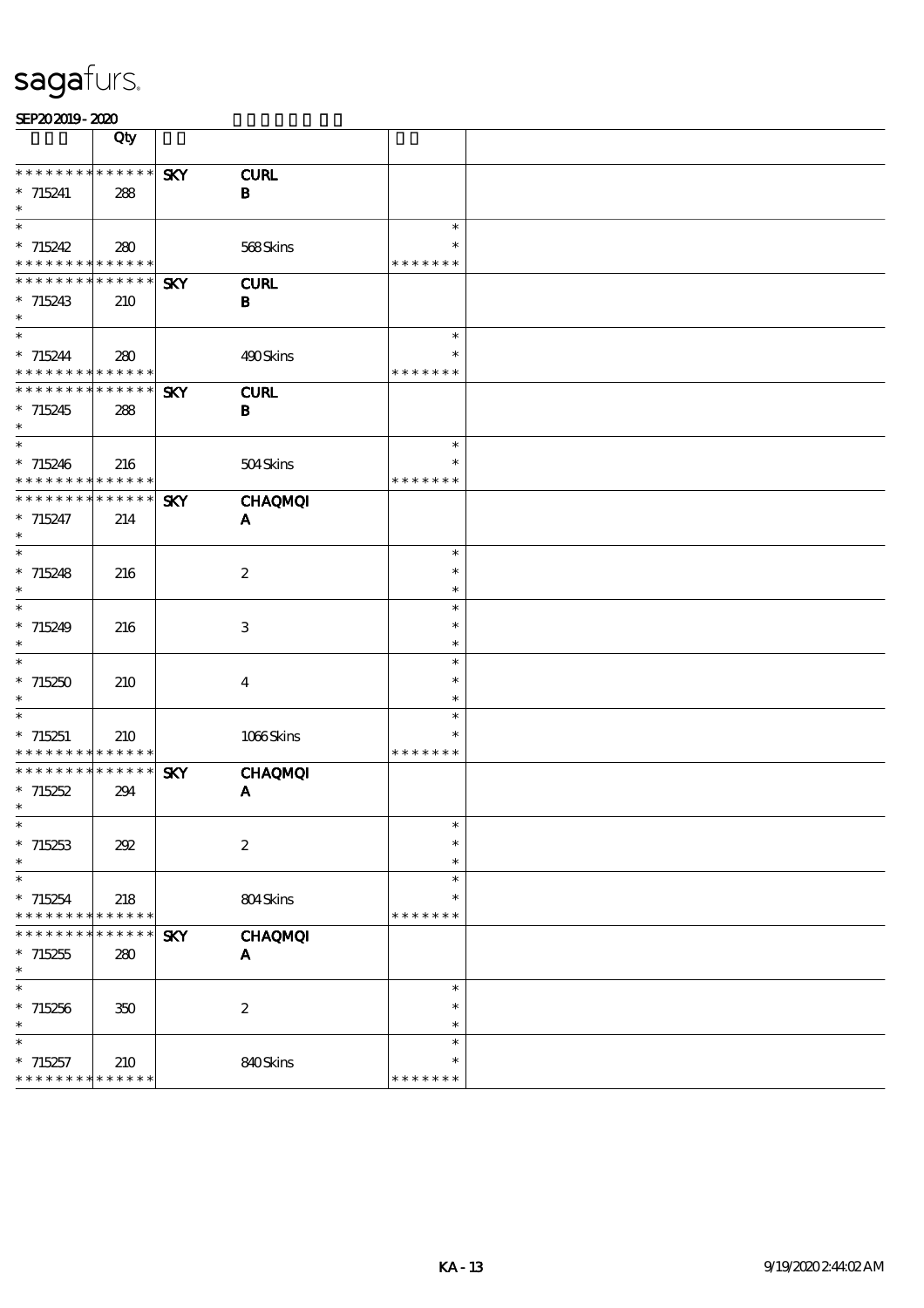|                                            | Qty                               |            |                           |                         |  |
|--------------------------------------------|-----------------------------------|------------|---------------------------|-------------------------|--|
|                                            |                                   |            |                           |                         |  |
| 715261                                     | 288                               | <b>SKY</b> | <b>CHAQMQI</b>            |                         |  |
|                                            |                                   |            |                           |                         |  |
| **************                             |                                   | <b>SKY</b> | <b>CHAQMQI</b>            |                         |  |
| $* 715262$                                 | 154                               |            |                           |                         |  |
| $\ast$<br>$\ast$                           |                                   |            |                           | $\ast$                  |  |
| $*715263$                                  | 154                               |            | $\boldsymbol{2}$          | $\ast$                  |  |
| $\ast$                                     |                                   |            |                           | $\ast$                  |  |
| $\ast$                                     |                                   |            |                           | $\ast$                  |  |
| $*715264$<br>$\ast$                        | 154                               |            | 3                         | $\ast$                  |  |
| $\overline{\phantom{0}}$                   |                                   |            |                           | $\ast$<br>$\ast$        |  |
| $*715265$                                  | 154                               |            | 616Skins                  | $\ast$                  |  |
| * * * * * * * * * * * * * *                |                                   |            |                           | * * * * * * *           |  |
| * * * * * * * * * * * * * *                |                                   | <b>SKY</b> | <b>CHAQMQI</b>            |                         |  |
| $*715266$<br>$\ast$                        | 288                               |            | $\bf{B}$                  |                         |  |
| $\overline{\ast}$                          |                                   |            |                           | $\ast$                  |  |
| $*715267$                                  | 216                               |            | $\boldsymbol{2}$          | $\ast$                  |  |
| $\ast$                                     |                                   |            |                           | $\ast$                  |  |
| $\overline{\ast}$                          |                                   |            |                           | $\ast$                  |  |
| $* 715268$<br>$\ast$                       | 216                               |            | $\mathbf{3}$              | $\ast$<br>$\ast$        |  |
| $\ast$                                     |                                   |            |                           | $\ast$                  |  |
| $* 715209$                                 | 216                               |            | $\bf{4}$                  | $\ast$                  |  |
| $\ast$                                     |                                   |            |                           | $\ast$                  |  |
| $\ast$                                     |                                   |            |                           | $\ast$                  |  |
| $*715270$<br>* * * * * * * *               | 216<br>* * * * * *                |            | 1152Skins                 | $\ast$<br>* * * * * * * |  |
| * * * * * * * *                            | $******$                          | <b>SKY</b> | <b>CHAQMQI</b>            |                         |  |
| $*715271$                                  | 296                               |            | B                         |                         |  |
| $\ast$<br>$\ast$                           |                                   |            |                           |                         |  |
| $* 715272$                                 | 368                               |            | $\boldsymbol{z}$          | $\ast$<br>$\ast$        |  |
| $\ast$                                     |                                   |            |                           | $\ast$                  |  |
| $*$                                        |                                   |            |                           |                         |  |
| $* 715273$                                 | 220                               |            | $\ensuremath{\mathbf{3}}$ | $\ast$                  |  |
| $\ast$<br>$\ast$                           |                                   |            |                           | $\ast$<br>$\ast$        |  |
| $* 715274$                                 | 220                               |            | $\bf{4}$                  | $\ast$                  |  |
| $\ast$                                     |                                   |            |                           | $\ast$                  |  |
| $\ast$                                     |                                   |            |                           | $\ast$                  |  |
| $*715275$<br>* * * * * * * *               | 220<br>$\ast\ast\ast\ast\ast\ast$ |            | 1324 Skins                | $\ast$<br>* * * * * * * |  |
| * * * * * * *                              | * * * * * *                       | <b>SKY</b> | <b>CHAQMQI</b>            |                         |  |
| $* 715276$                                 | 280                               |            | $\bf{B}$                  |                         |  |
| $\ast$                                     |                                   |            |                           |                         |  |
| $\ast$                                     |                                   |            |                           | $\ast$                  |  |
| $* 715277$<br>$\ast$                       | 350                               |            | $\boldsymbol{2}$          | $\ast$<br>$\ast$        |  |
| $\ast$                                     |                                   |            |                           | $\ast$                  |  |
| $* 715278$                                 | 210                               |            | 3                         | $\ast$                  |  |
| $\ast$                                     |                                   |            |                           | $\ast$                  |  |
| $\ast$<br>$* 715279$                       |                                   |            | $1050$ Skins              | $\ast$<br>$\ast$        |  |
| * * * * * * * * <mark>* * * * * *</mark> * | 210                               |            |                           | * * * * * * *           |  |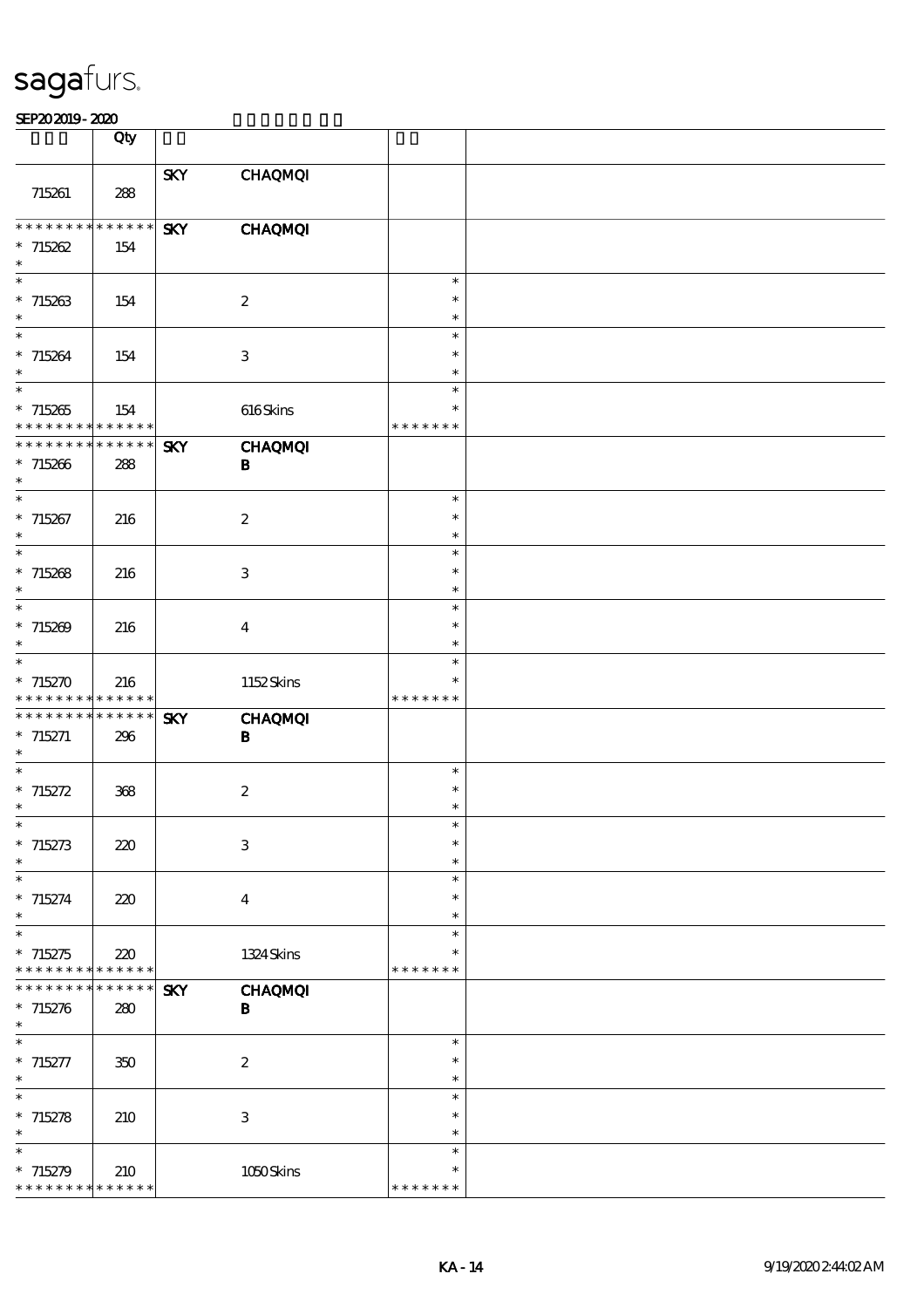|                             | Qty |            |                  |               |        |
|-----------------------------|-----|------------|------------------|---------------|--------|
| * * * * * * * * * * * * * * |     | <b>SKY</b> | <b>CHAQMQI</b>   |               |        |
| $*715281$                   | 280 |            | В                |               |        |
| $\ast$                      |     |            |                  |               |        |
| $\ast$                      |     |            |                  |               | $\ast$ |
| $* 715282$                  | 210 |            | $\boldsymbol{2}$ |               | $\ast$ |
| $\ast$                      |     |            |                  |               | $\ast$ |
| $\ast$                      |     |            |                  |               | $\ast$ |
| $*715283$                   | 210 |            | <b>700Skins</b>  |               | $\ast$ |
| * * * * * * * * * * * * * * |     |            |                  | * * * * * * * |        |
|                             |     | <b>SKY</b> | CHAQMQI FLAT     |               |        |
| 715284                      | 304 |            | $\mathbf{A}$     |               |        |
|                             |     |            |                  |               |        |
|                             |     | <b>SKY</b> | CHAQMQI FLAT     |               |        |
| 715285                      | 272 |            | $\mathbf{A}$     |               |        |
|                             |     |            |                  |               |        |
|                             |     | <b>SKY</b> | CHAQMQI FLAT     |               |        |
| 715286                      | 272 |            | A                |               |        |
|                             |     |            |                  |               |        |
|                             |     | <b>SKY</b> | CHAQMQI FLAT     |               |        |
| 715287                      | 198 |            |                  |               |        |
|                             |     |            |                  |               |        |
|                             |     | <b>SKY</b> | CHAQMQI FLAT     |               |        |
| 715288                      | 340 |            | B                |               |        |
|                             |     |            |                  |               |        |
|                             |     | <b>SKY</b> | CHKGUL FLAT      |               |        |
| 715289                      | 168 |            |                  |               |        |
|                             |     |            |                  |               |        |
|                             |     | <b>SKY</b> | CHKGUL FLAT      |               |        |
| 715290                      | 140 |            |                  |               |        |
|                             |     |            |                  |               |        |
|                             |     | <b>SKY</b> | CHKGUL FLAT      |               |        |
| 715291                      | 148 |            |                  |               |        |
|                             |     |            |                  |               |        |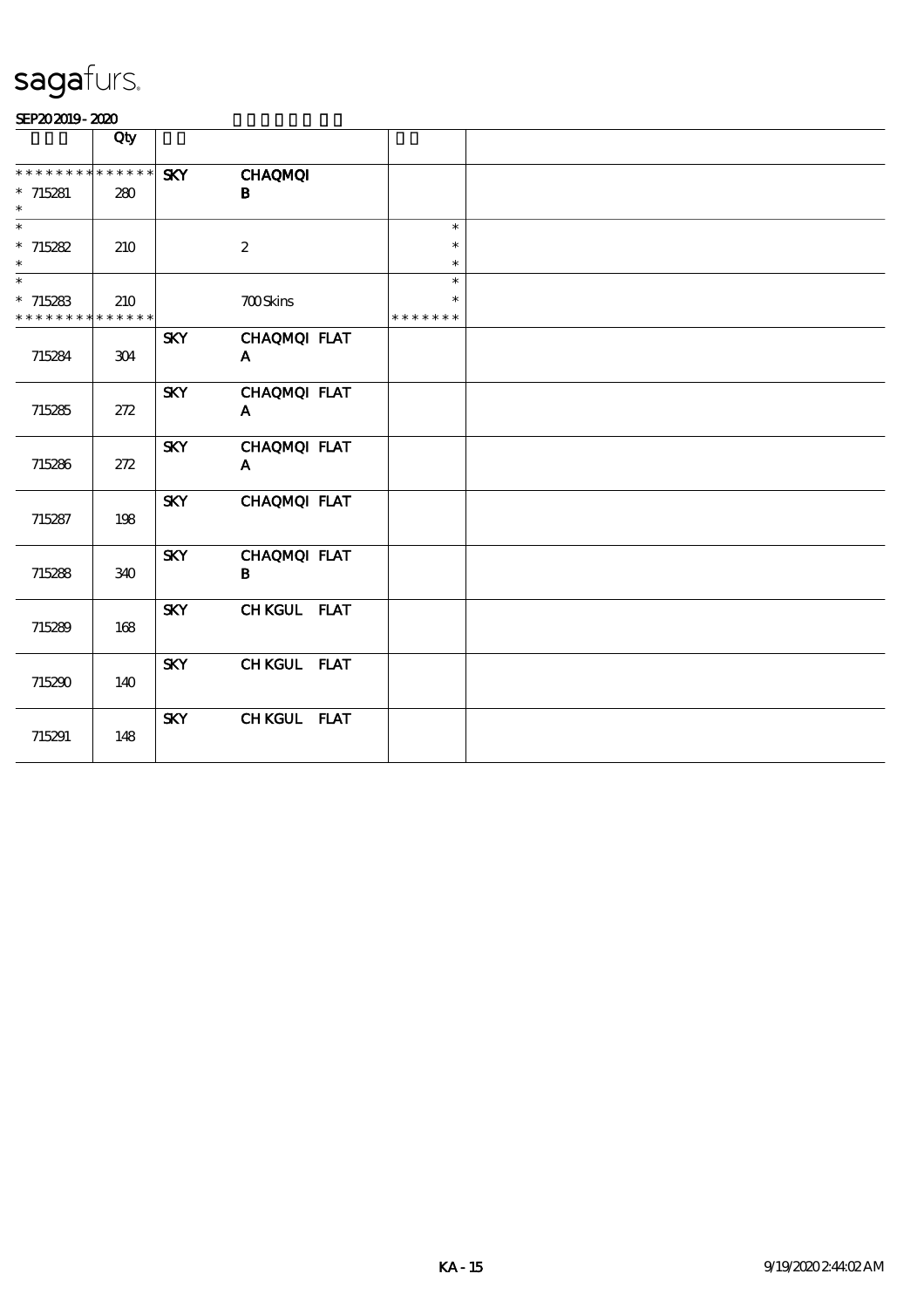|                                           | Qty                     |            |                           |                         |  |
|-------------------------------------------|-------------------------|------------|---------------------------|-------------------------|--|
| * * * * * * * *                           | * * * * * *             | <b>SKY</b> | <b>CHKGUL</b>             |                         |  |
| $*715301$                                 | 272                     |            | A                         |                         |  |
| $\ast$<br>$\overline{\phantom{0}}$        |                         |            |                           | $\ast$                  |  |
| $*715302$                                 | 340                     |            | 612Skins                  | $\ast$                  |  |
| * * * * * * * * * * * * * *               |                         |            |                           | * * * * * * *           |  |
| * * * * * * * *                           | $* * * * * * *$         | <b>SKY</b> | <b>CHKGUL</b>             |                         |  |
| $*71530B$<br>$\ast$                       | 204                     |            | A                         |                         |  |
| $\ast$                                    |                         |            |                           | $\ast$                  |  |
| $*715304$                                 | 204                     |            | 408Skins                  | *                       |  |
| * * * * * * * * * * * * * *               |                         |            |                           | * * * * * * *           |  |
| ********                                  | $* * * * * * *$         | <b>SKY</b> | <b>CHKGUL</b>             |                         |  |
| $*715305$<br>$\ast$                       | 252                     |            |                           |                         |  |
| $\ast$                                    |                         |            |                           | $\ast$                  |  |
| $*715306$                                 | 336                     |            | $\boldsymbol{2}$          | $\ast$                  |  |
| $\ast$<br>$\ast$                          |                         |            |                           | $\ast$<br>$\ast$        |  |
| $*715307$                                 | 252                     |            | 3                         | $\ast$                  |  |
| $\ast$                                    |                         |            |                           | $\ast$                  |  |
| $\overline{\phantom{1}}$                  |                         |            |                           | $\ast$                  |  |
| $* 715308$<br>$\ast$                      | 168                     |            | $\overline{4}$            | $\ast$<br>$\ast$        |  |
| $\ast$                                    |                         |            |                           | $\ast$                  |  |
| $*715309$                                 | 168                     |            | 1176Skins                 | $\ast$                  |  |
| * * * * * * * *<br>* * * * * * * *        | * * * * * *<br>$******$ |            |                           | * * * * * * *           |  |
| $*715310$                                 | 222                     | <b>SKY</b> | <b>CHKGUL</b>             |                         |  |
| $\ast$                                    |                         |            |                           |                         |  |
| $\ast$                                    |                         |            |                           | $\ast$                  |  |
| $* 715311$<br>* * * * * * * * * * * * * * | 148                     |            | 370Skins                  | $\ast$<br>* * * * * * * |  |
|                                           |                         | <b>SKY</b> | <b>CHKGUL</b>             |                         |  |
| 715312                                    | 180                     |            |                           |                         |  |
| **************                            |                         |            |                           |                         |  |
| $*$ 715313                                | 258                     | SKY        | <b>CHKGUL</b>             |                         |  |
| $\ast$                                    |                         |            |                           |                         |  |
| $\overline{\phantom{0}}$                  |                         |            |                           | $\ast$                  |  |
| $* 715314$<br>$\ast$                      | 344                     |            | $\boldsymbol{2}$          | $\ast$<br>$\ast$        |  |
| $\ast$                                    |                         |            |                           | $\ast$                  |  |
| $*715315$                                 | 172                     |            | 774Skins                  | $\ast$                  |  |
| * * * * * * * *                           | * * * * * *             |            |                           | * * * * * * *           |  |
| 715316                                    | 340                     | <b>SKY</b> | <b>CHKGUL</b><br>$\bf{B}$ |                         |  |
|                                           |                         |            |                           |                         |  |
| * * * * * * * *                           | * * * * * *             | <b>SKY</b> | <b>CHKGUL</b>             |                         |  |
| $*$ 715317<br>$\ast$                      | 248                     |            | B                         |                         |  |
| $\ast$                                    |                         |            |                           | $\ast$                  |  |
| $*$ 715318                                | 310                     |            | 558Skins                  | *                       |  |
| * * * * * * * * * * * * * *               |                         |            |                           | * * * * * * *           |  |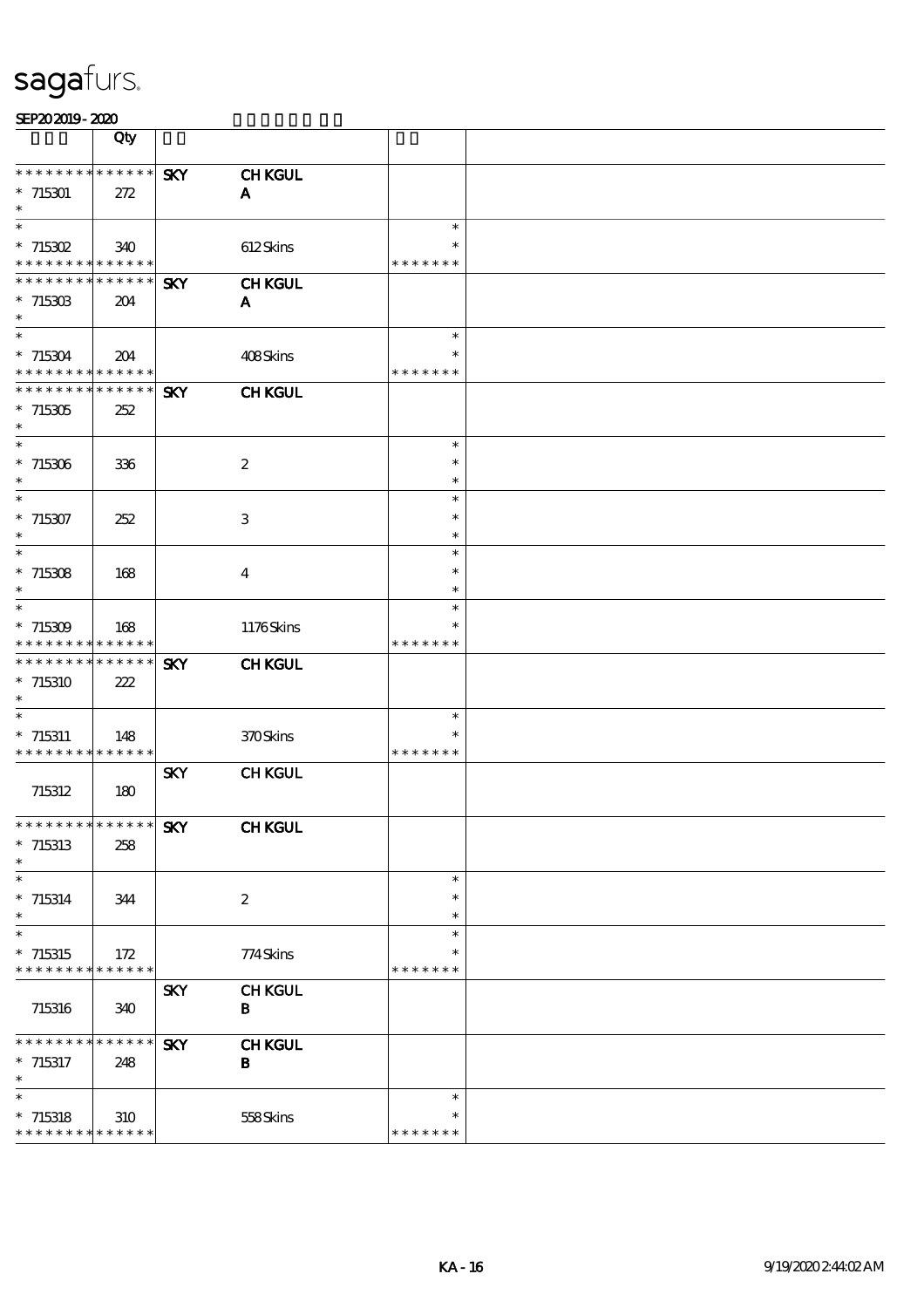|                             | Qty |            |                |               |  |
|-----------------------------|-----|------------|----------------|---------------|--|
|                             |     | <b>SKY</b> | <b>KALANGL</b> |               |  |
| 715321                      | 216 |            | A              |               |  |
|                             |     |            |                |               |  |
| * * * * * * * * * * * * * * |     | <b>SKY</b> | <b>KALANGL</b> |               |  |
| $*715322$                   | 198 |            | A              |               |  |
| $\ast$                      |     |            |                |               |  |
| $\ast$                      |     |            |                | $\ast$        |  |
| $*715323$                   | 198 |            | 396Skins       | $\ast$        |  |
| * * * * * * * * * * * * * * |     |            |                | * * * * * * * |  |
|                             |     | <b>SKY</b> | <b>KALANGL</b> |               |  |
| 715324                      | 148 |            |                |               |  |
|                             |     |            |                |               |  |
|                             |     | <b>SKY</b> | <b>KALANGL</b> |               |  |
| 715325                      | 132 |            |                |               |  |
|                             |     |            |                |               |  |
| * * * * * * * * * * * * * * |     | <b>SKY</b> | <b>KALANGL</b> |               |  |
| $*715326$                   | 252 |            |                |               |  |
| $\ast$                      |     |            |                |               |  |
| $\overline{\ast}$           |     |            |                | $\ast$        |  |
| $* 715327$                  | 168 |            | 420Skins       | $\ast$        |  |
| * * * * * * * * * * * * * * |     |            |                | * * * * * * * |  |
|                             |     | <b>SKY</b> | <b>KALANGL</b> |               |  |
| 715328                      | 256 |            |                |               |  |
|                             |     |            |                |               |  |
|                             |     | <b>SKY</b> | <b>KALANGL</b> |               |  |
| 715329                      | 112 |            | $\bf{B}$       |               |  |
|                             |     |            |                |               |  |
| * * * * * * * * * * * * * * |     | <b>SKY</b> | <b>KALANGL</b> |               |  |
| $*715330$                   | 204 |            | В              |               |  |
| $\ast$                      |     |            |                |               |  |
| $\ast$                      |     |            |                | $\ast$        |  |
| $*$ 715331                  | 204 |            | 408Skins       | $\ast$        |  |
| * * * * * * * * * * * * * * |     |            |                | * * * * * * * |  |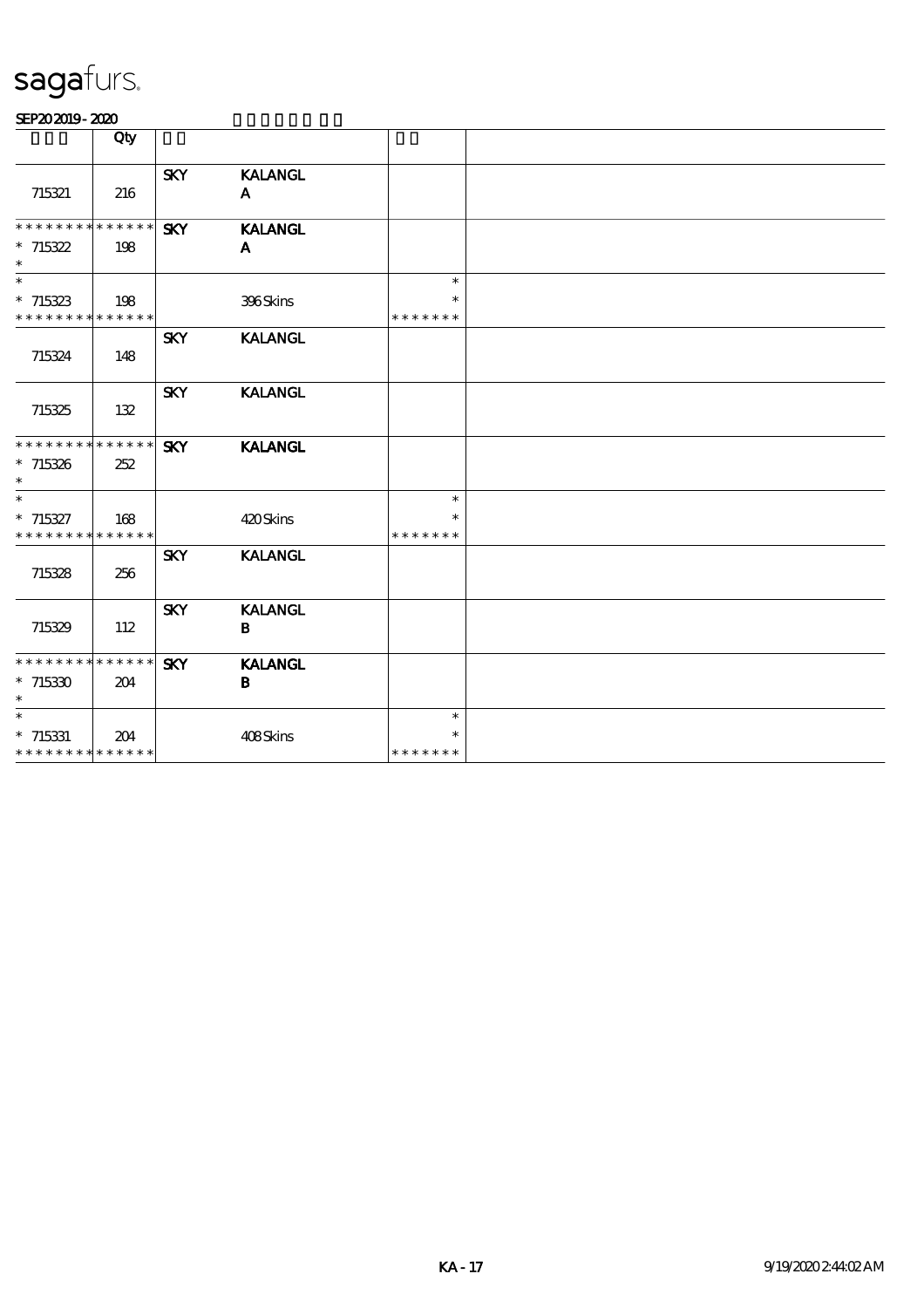|        | Qty                |                                        |                |               |  |
|--------|--------------------|----------------------------------------|----------------|---------------|--|
| 715341 | $\pmb{\infty}$     | <b>SKY</b>                             | <b>MEDCURL</b> |               |  |
| 715342 | $144$              | <b>SKY</b>                             | PEEK           |               |  |
| 715343 | $104$              | <b>SKY</b>                             | PEEK           |               |  |
| 715344 | ${\bf 54}$         | <b>SKY</b>                             | <b>PEEK</b>    |               |  |
| 715345 | 126                | <b>SKY</b>                             | PEEK           |               |  |
| 715346 | $\boldsymbol{\pi}$ | <b>SKY</b>                             | PEEK           |               |  |
| 715347 | 264                | <b>SKY</b>                             | PEEK           | <b>CHAQM</b>  |  |
| 715348 | 120                | <b>SKY</b>                             | <b>PEEK</b>    | <b>CHAQM</b>  |  |
| 715349 | $108$              | <b>SKY</b>                             | PEEK           | <b>CHAQM</b>  |  |
| 715350 | $168$              | <b>SKY</b>                             | PEEK           | <b>CHAQM</b>  |  |
| 715351 | $164\,$            | <b>SKY</b>                             | <b>PEEK</b>    | <b>CHAQM</b>  |  |
| 715352 | $120$              | $\ensuremath{\textbf{S\!K\!Y}}\xspace$ | PEEK           | CHFLT         |  |
| 715353 | 246                | <b>SKY</b>                             | <b>PEEK</b>    | ${\bf CHKGL}$ |  |
| 715354 | 120                | <b>SKY</b>                             | <b>PEEK</b>    | CHKGL         |  |
| 715355 | 86                 | <b>SKY</b>                             | <b>PEEK</b>    | <b>CHKGL</b>  |  |
| 715356 | 116                | <b>SKY</b>                             | <b>PEEK</b>    | <b>KGUL</b>   |  |
| 715357 | 104                | <b>SKY</b>                             | PEEK           | <b>KGUL</b>   |  |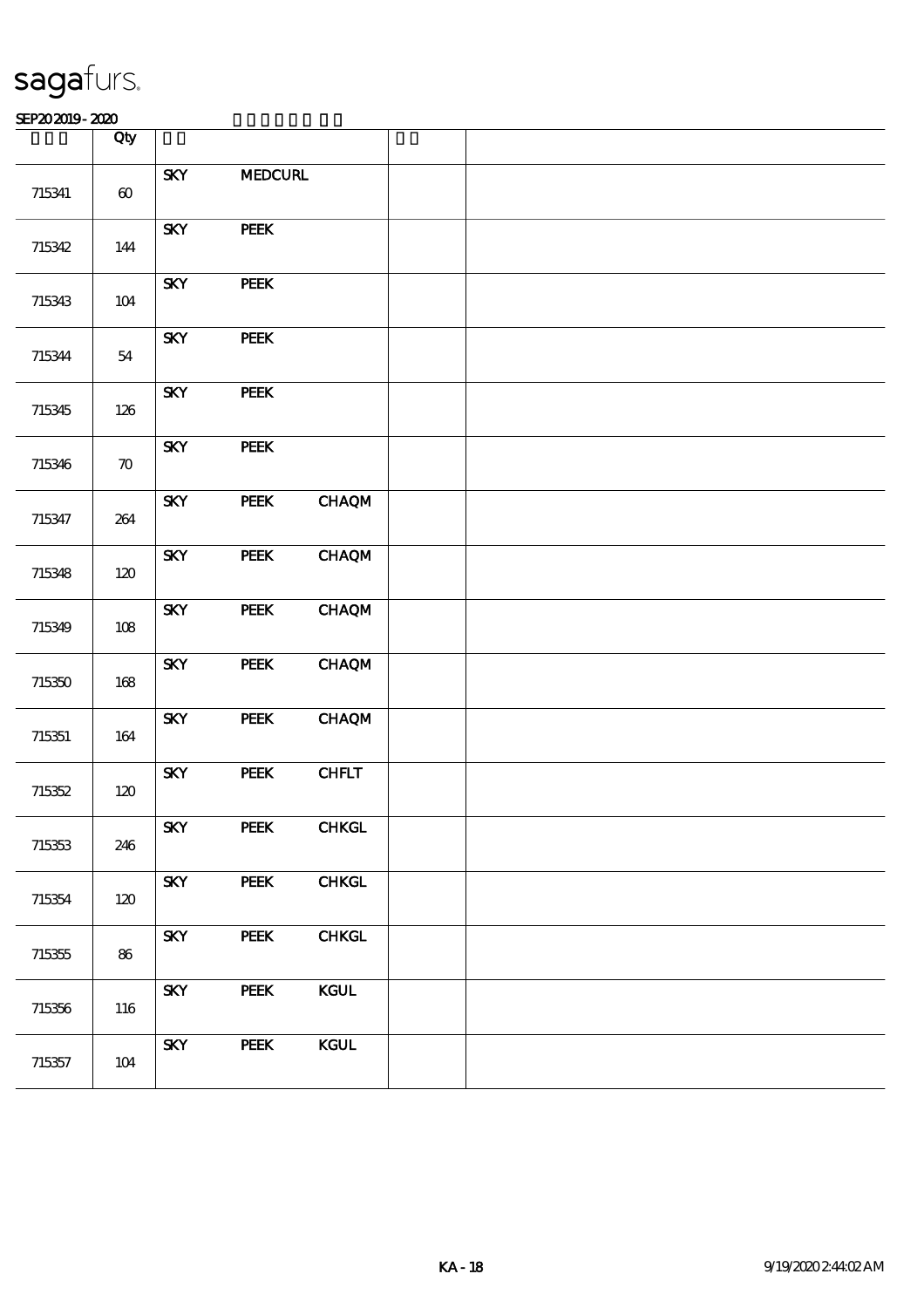|                                                                                    | Qty |                                         |                                   |  |
|------------------------------------------------------------------------------------|-----|-----------------------------------------|-----------------------------------|--|
| 715361                                                                             | 124 | ${\bf C}\mathbf{U}\mathbf{R}\mathbf{L}$ |                                   |  |
| 715362                                                                             | 320 | ${\bf C}\mathbf{U}\mathbf{R}\mathbf{L}$ |                                   |  |
| 715363                                                                             | 216 | <b>CURL</b>                             |                                   |  |
| 715364                                                                             | 112 | <b>CURL</b>                             |                                   |  |
| **************<br>$*715365$<br>$\ast$                                              | 222 | <b>CURL</b>                             |                                   |  |
| $\ast$<br>$*715366$<br>* * * * * * * * <mark>* * * * * *</mark>                    | 148 | 370Skins                                | $\ast$<br>*<br>* * * * * * *      |  |
| * * * * * * * * * * * * * *<br>$*715367$<br>$\ast$                                 | 288 | <b>CHAQMQI</b><br>$\mathbf A$           |                                   |  |
| $\ast$<br>$*715368$<br>$\ast$                                                      | 216 | $\boldsymbol{z}$                        | $\ast$<br>$\ast$<br>$\ast$        |  |
| $\ast$<br>$*715369$<br>* * * * * * * * * * * * *                                   | 216 | 720Skins                                | $\ast$<br>$\ast$<br>* * * * * * * |  |
| 715370                                                                             | 354 | <b>CHAQMQI</b><br>A                     |                                   |  |
| 715371                                                                             | 330 | <b>CHAQMQI</b>                          |                                   |  |
| 715372                                                                             | 152 | <b>CHAQMQI</b>                          |                                   |  |
| * * * * * * * * * * * * * * *<br>$*715373$<br>$\ast$                               | 340 | <b>CHAQMQI</b>                          |                                   |  |
| $\overline{\phantom{a}}$<br>$*715374$<br>* * * * * * * * <mark>* * * * * *</mark>  | 336 | 676Skins                                | $\ast$<br>$\ast$<br>* * * * * * * |  |
| * * * * * * * * <mark>* * * * * * *</mark><br>$*715375$<br>$\ast$                  | 288 | <b>CHAQMQI</b>                          |                                   |  |
| $\overline{\phantom{a}}$<br>$* 715376$<br>* * * * * * * * <mark>* * * * * *</mark> | 288 | 576Skins                                | $\ast$<br>$\ast$<br>* * * * * * * |  |
| 715377                                                                             | 280 | <b>CHAQMQI</b><br>$\bf{B}$              |                                   |  |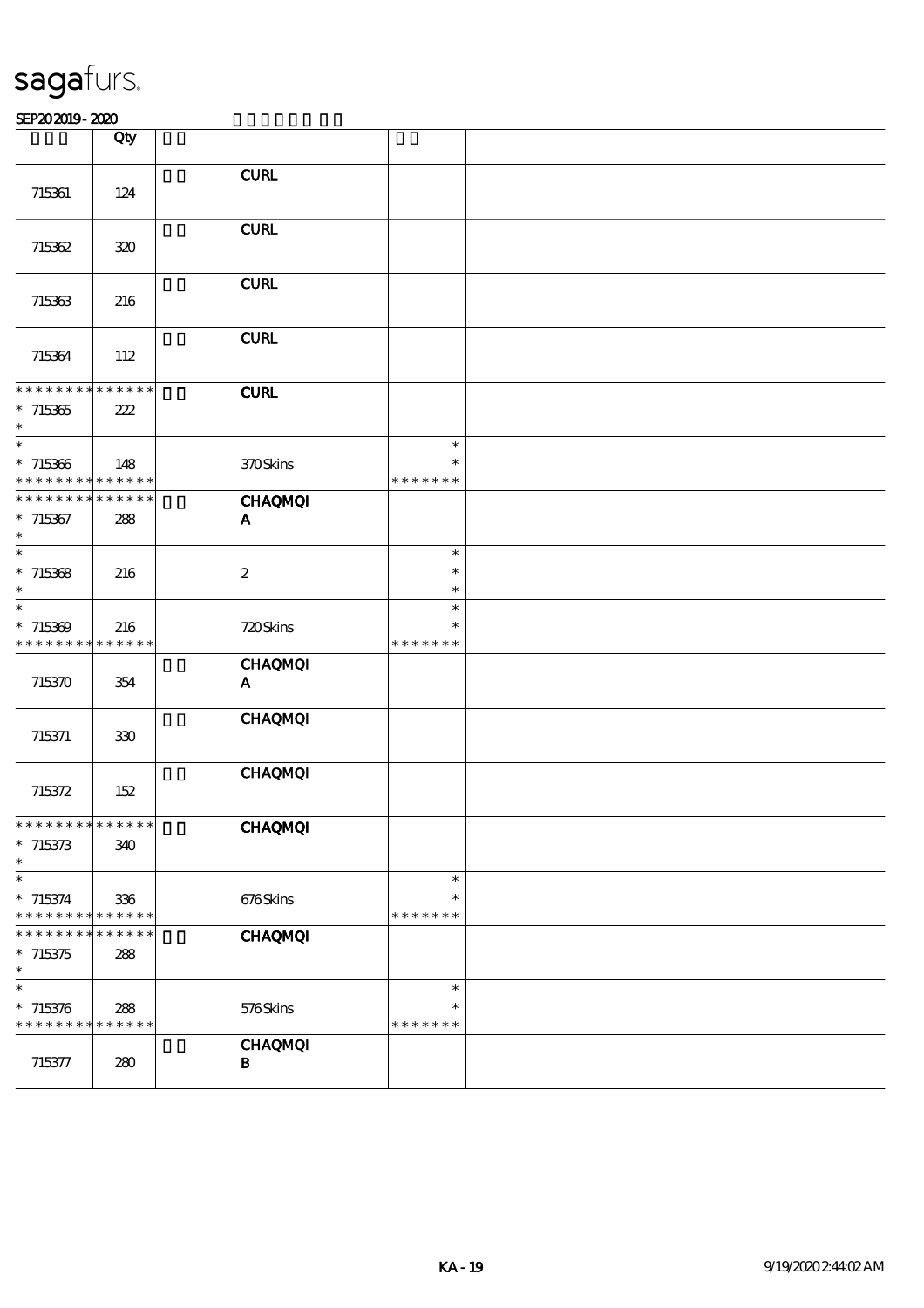|                                                    | Qty                |                                |                                   |  |
|----------------------------------------------------|--------------------|--------------------------------|-----------------------------------|--|
| 715381                                             | 222                | CHAQMQI FLAT                   |                                   |  |
| 715382                                             | 148                | CHAQMQI FLAT                   |                                   |  |
| 715383                                             | 228                | CHAQMQI FLAT                   |                                   |  |
| 715384                                             | 176                | CHAQMQI FLAT                   |                                   |  |
| 715385                                             | 148                | CHAQMQI FLAT                   |                                   |  |
| 715386                                             | 116                | CHAQMQI FLAT                   |                                   |  |
| 715387                                             | 64                 | CHKGUL FLAT                    |                                   |  |
| **************<br>$*715388$<br>$\ast$              | 198                | <b>CHKGUL</b><br>$\mathbf{A}$  |                                   |  |
| $\ast$<br>$*715389$<br>* * * * * * * * * * * * * * | 198                | 396Skins                       | $\ast$<br>$\ast$<br>* * * * * * * |  |
| 715390                                             | $\boldsymbol{\pi}$ | <b>CHKGUL</b>                  |                                   |  |
| 715391                                             | 320                | <b>CHKGUL</b>                  |                                   |  |
| 715392                                             | 204                | <b>CHKGUL</b>                  |                                   |  |
| 715393                                             | 100                | <b>CHKGUL</b>                  |                                   |  |
| 715394                                             | 120                | <b>KALANGL</b><br>$\mathbf{A}$ |                                   |  |
| 715395                                             | 54                 | <b>KALANGL</b>                 |                                   |  |
| 715396                                             | 104                | <b>KALANGL</b>                 |                                   |  |
| 715397                                             | 152                | <b>KALANGL</b>                 |                                   |  |
| 715398                                             | 244                | <b>KALANGL</b>                 |                                   |  |
| 715399                                             | 234                | <b>KALANGL</b>                 |                                   |  |
| 715400                                             | $92\,$             | <b>KALANGL</b><br>$\mathbf B$  |                                   |  |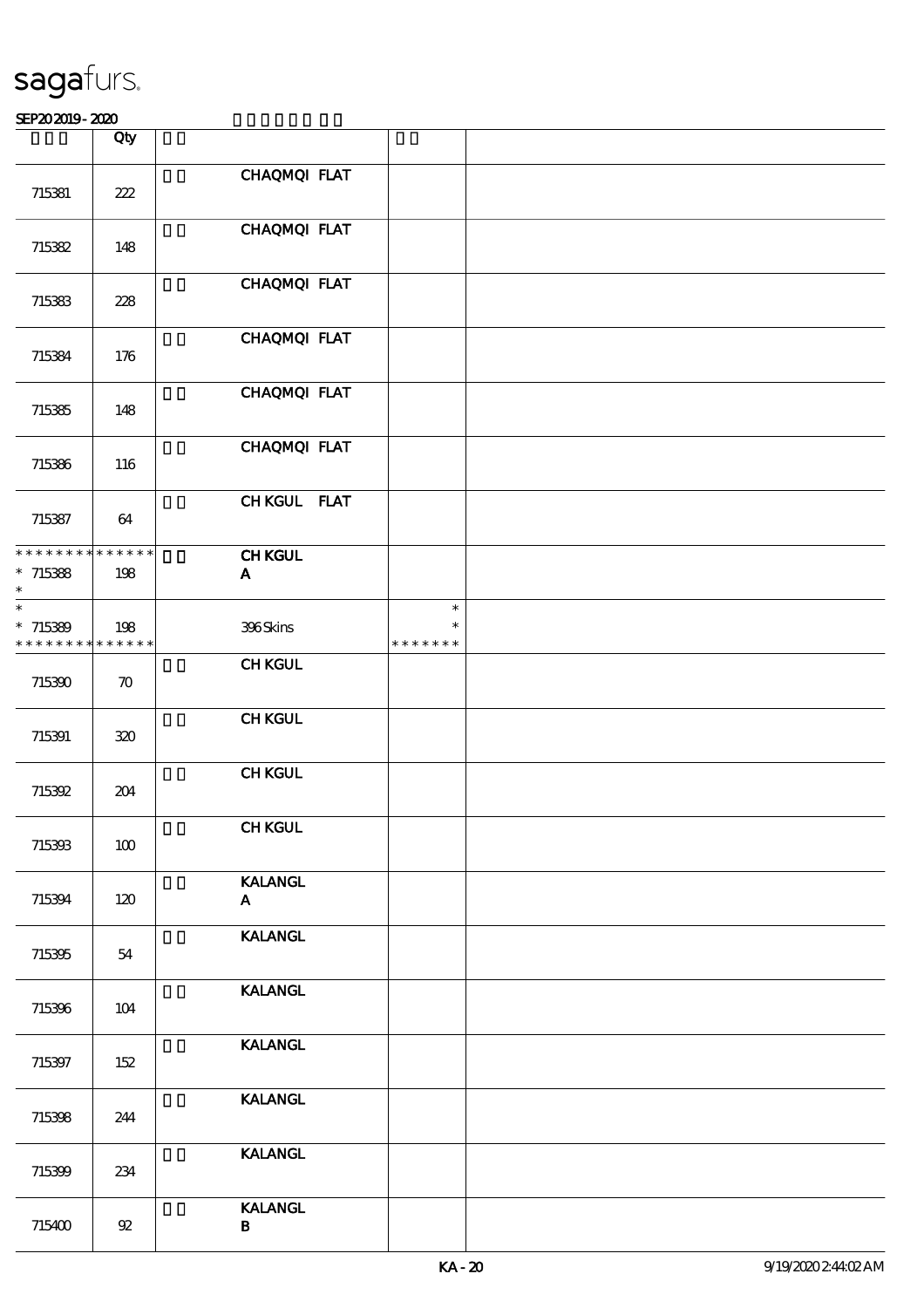|        | Qty        |             |                                         |               |  |  |  |
|--------|------------|-------------|-----------------------------------------|---------------|--|--|--|
| 715401 | 164        |             | <b>PEEK</b>                             | <b>CHAQM</b>  |  |  |  |
| 715402 | $56\,$     |             | <b>PEEK</b>                             | <b>CHAQM</b>  |  |  |  |
| 715403 | ${\bf 88}$ |             | PEEK                                    | <b>CHAQM</b>  |  |  |  |
| 715404 | 144        |             | PEEK                                    | <b>CHAQM</b>  |  |  |  |
| 715405 | 164        |             | PEEK                                    | <b>CHAQM</b>  |  |  |  |
| 715406 | 124        |             | PEEK                                    | ${\bf CHKGL}$ |  |  |  |
| 715407 | 116        |             | PEEK                                    | <b>CHKGL</b>  |  |  |  |
| 715408 | $104$      | <b>XDRK</b> | ${\bf C}\mathbf{U}\mathbf{R}\mathbf{L}$ |               |  |  |  |
| 715409 | 164        | <b>XDRK</b> | <b>CHAQMQI</b>                          |               |  |  |  |
| 715410 | 102        | <b>XDRK</b> | <b>CHAQMQI</b>                          |               |  |  |  |
| 715411 | $98\,$     | <b>XDRK</b> | <b>CHAQMQI</b>                          |               |  |  |  |
| 715412 | $172$      | <b>XDRK</b> | <b>CHAQMQI</b>                          |               |  |  |  |
| 715413 | 148        | <b>XDRK</b> | <b>CHKGUL</b>                           |               |  |  |  |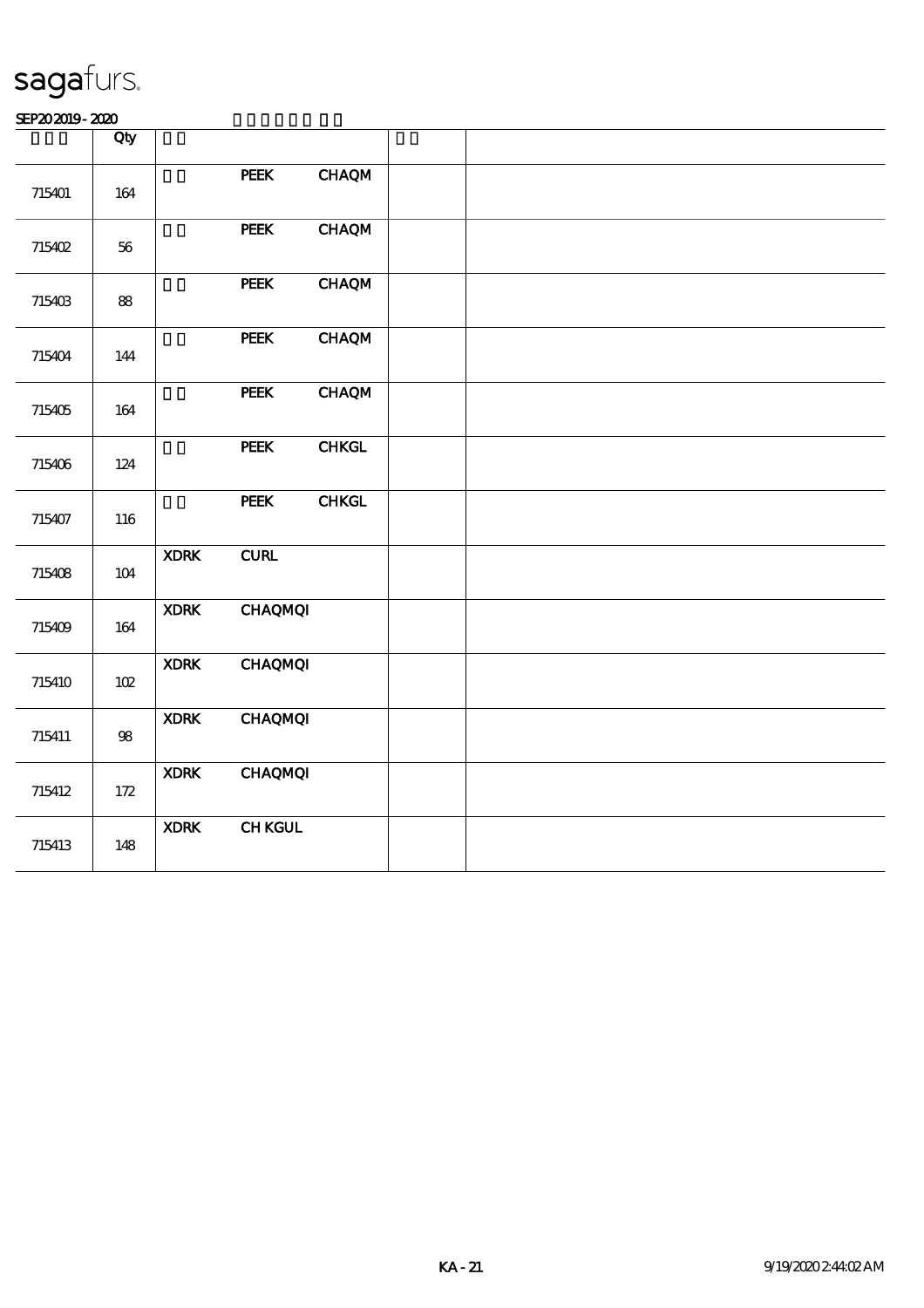|        | Qty                        |                                         |  |
|--------|----------------------------|-----------------------------------------|--|
| 715421 | 104                        | ${\bf C}\mathbf{U}\mathbf{R}\mathbf{L}$ |  |
| 715422 | 274                        | ${\bf C}\mathbf{U}\mathbf{R}\mathbf{L}$ |  |
| 715423 | 248                        | ${\bf C}\mathbf{U}\mathbf{R}\mathbf{L}$ |  |
| 715424 | 340                        | <b>CHAQMQI</b>                          |  |
| 715425 | 100                        | <b>CHAQMQI</b>                          |  |
| 715426 | $8\!2$                     | CHAQMQI FLAT                            |  |
| 715427 | 172                        | <b>CHKGUL</b>                           |  |
| 715428 | $\boldsymbol{\mathcal{R}}$ | <b>CHKGUL</b>                           |  |
| 715429 | 112                        | <b>KALANGL</b>                          |  |
| 715430 | 48                         | <b>KALANGL</b>                          |  |
| 715431 | 144                        | <b>KALANGL</b>                          |  |
| 715432 | $122\,$                    | <b>KALANGL</b>                          |  |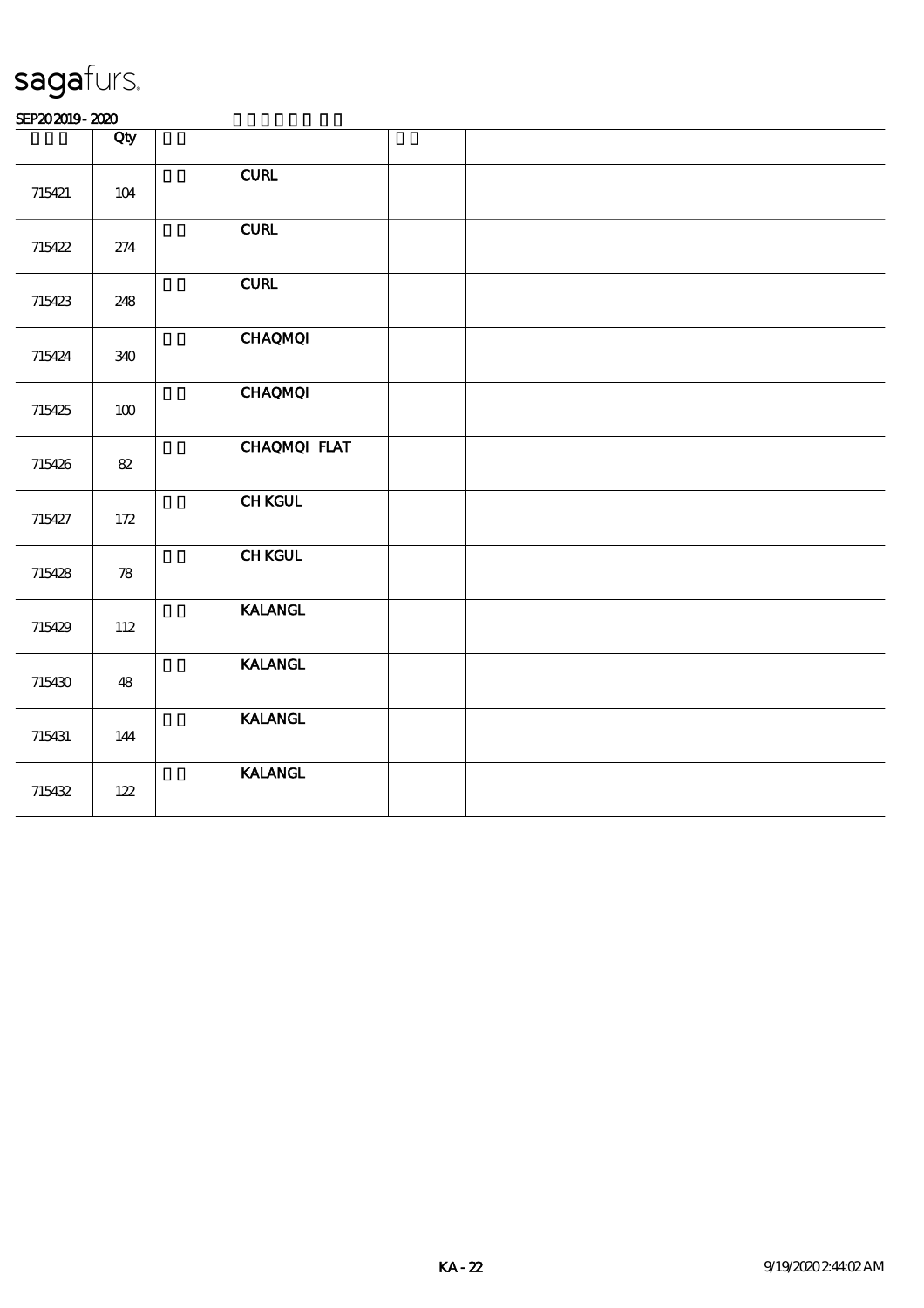|        | Qty                   |                                                         |                                                      |  |
|--------|-----------------------|---------------------------------------------------------|------------------------------------------------------|--|
|        |                       | GGAZ                                                    | ${\bf CURL}$                                         |  |
| 715441 | $108$                 |                                                         | $UCHT$                                               |  |
| 715442 | 72                    | GGAZ                                                    | ${\bf C}\mathbf{U}\mathbf{R}\mathbf{L}$<br>$1 1 1 1$ |  |
| 715443 | 64                    | GGAZ                                                    | <b>CHKGUL</b><br><b>LIGHT</b>                        |  |
| 715444 | 62                    | GGAZ                                                    | <b>CHKGUL</b><br>$1 1 1$                             |  |
| 715445 | $90\,$                | GGAZ                                                    | <b>KALANGL</b><br>$UGHT$                             |  |
| 715446 | 204                   | GGAZ                                                    | <b>KALANGL</b><br><b>LIGHT</b>                       |  |
| 715447 | $8\!2$                | GGAZ                                                    | <b>CHAQMQI</b><br><b>SKY</b>                         |  |
| 715448 | 136                   | GGAZ                                                    | <b>CHAQMQI</b><br><b>SKY</b>                         |  |
| 715449 | ${\mathfrak A}$       | GGAZ                                                    | <b>CHKGUL</b><br><b>SKY</b>                          |  |
| 715450 | $\boldsymbol{\omega}$ | GGAZ                                                    | <b>CHKGUL</b><br><b>SKY</b>                          |  |
| 715451 | 118                   | GGAZ                                                    | <b>CHAQMQI</b>                                       |  |
| 715452 | $174\,$               | $1 1 1 1$<br>$\mathbf I$                                |                                                      |  |
| 715453 | 132                   | $_{\rm IIGHT}$<br>$\rm I\hspace{-.1em}I\hspace{-.1em}I$ |                                                      |  |
| 715454 | 256                   | $1 1 1 1$<br>$\rm I\hspace{-.1em}I\hspace{-.1em}I$      |                                                      |  |
| 715455 | 186                   | $_{\rm IIGHT}$<br>$\mathbf I$                           |                                                      |  |
| 715456 | 82                    | <b>SKY</b><br>$\mathbf{I}$                              |                                                      |  |
| 715457 | ${\bf Z}$             | <b>SKY</b><br>$\mathbf{I}$                              |                                                      |  |
| 715458 | 102                   | <b>SKY</b><br>$\rm I\hspace{-.1em}I\hspace{-.1em}I$     |                                                      |  |
| 715459 | 204                   | <b>SKY</b><br>$\mathbf I$                               |                                                      |  |
| 715460 | 140                   | <b>SKY</b><br>$\mathbf I$                               |                                                      |  |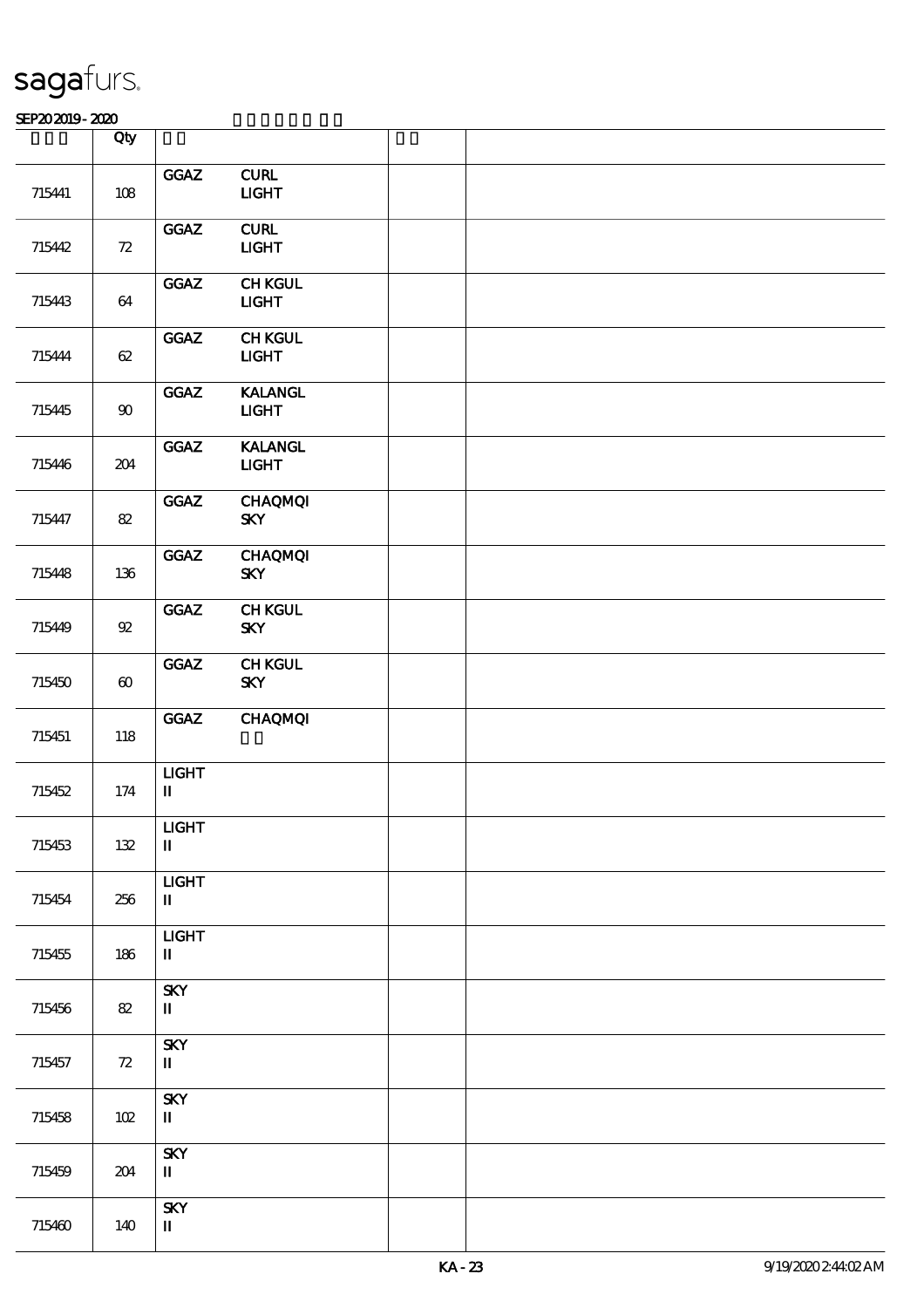|                                                                                    | Qty                |                  |                                   |  |
|------------------------------------------------------------------------------------|--------------------|------------------|-----------------------------------|--|
| 717001                                                                             | 108                | <b>NAZUCHA</b>   |                                   |  |
| 717002                                                                             | 66                 | <b>NAZUCHA</b>   |                                   |  |
| 717003                                                                             | 128                | <b>NAZUCHA</b>   |                                   |  |
| * * * * * * * * * * * * * *<br>$* 717004$<br>$\ast$                                | 280                | <b>NAZUCHA</b>   |                                   |  |
| $\ast$<br>$*717005$<br>$\ast$                                                      | 210                | $\boldsymbol{2}$ | $\ast$<br>$\ast$<br>$\ast$        |  |
| $\ast$<br>$*717006$<br>* * * * * * * * <mark>* * * * * * *</mark>                  | 210                | <b>700Skins</b>  | $\ast$<br>$\ast$<br>* * * * * * * |  |
| 717007                                                                             | 84                 | <b>NAZUCHA</b>   |                                   |  |
| 717008                                                                             | 120                | <b>NAZUCHA</b>   |                                   |  |
| 717009                                                                             | 88                 | <b>NAZPNI</b>    |                                   |  |
| 717010                                                                             | 140                | <b>NAZPNI</b>    |                                   |  |
| 717011                                                                             | 192                | <b>NAZPNI</b>    |                                   |  |
| * * * * * * * * * * * * * *<br>$* 717012$<br>$\ast$                                | 288                | <b>NAZPNI</b>    |                                   |  |
| $\ast$<br>$*717013$<br>$\ast$                                                      | 216                | $\boldsymbol{2}$ | $\ast$<br>$\ast$<br>$\ast$        |  |
| $\overline{\phantom{a}}$<br>$* 717014$<br>* * * * * * * * <mark>* * * * * *</mark> | 216                | 720Skins         | $\ast$<br>$\ast$<br>* * * * * * * |  |
| * * *<br>* * * * *<br>$*717015$<br>$\ast$                                          | * * * * * *<br>272 | <b>NAZPNI</b>    |                                   |  |
| $\ast$<br>* 717016<br>* * * * * * * * <mark>* * * * * *</mark>                     | 204                | 476Skins         | $\ast$<br>$\ast$<br>* * * * * * * |  |
| 717017                                                                             | 248                | <b>NAZPNI</b>    |                                   |  |
|                                                                                    |                    |                  |                                   |  |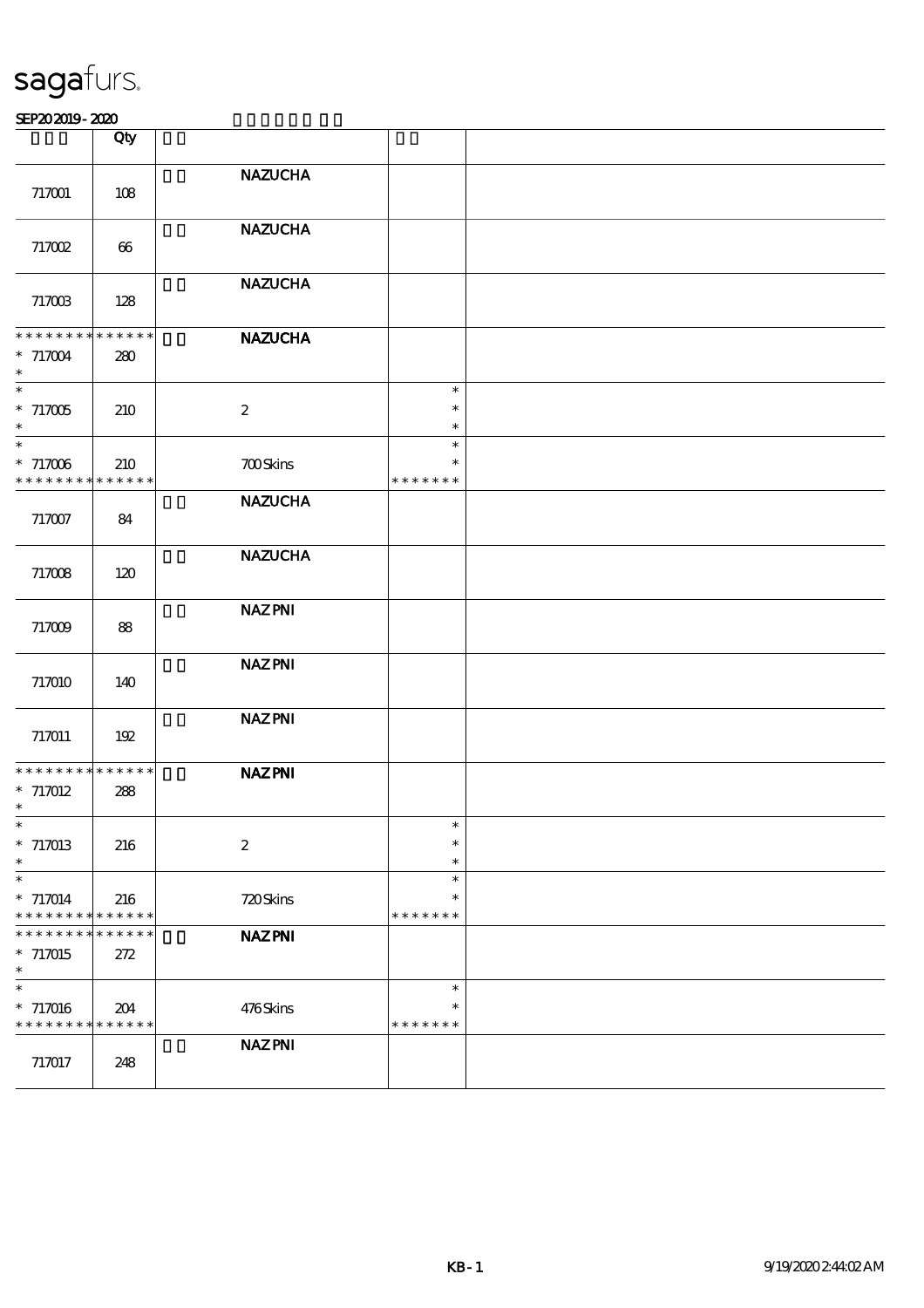|                                                                         | Qty                |                  |                         |  |
|-------------------------------------------------------------------------|--------------------|------------------|-------------------------|--|
|                                                                         |                    | <b>PARNI</b>     |                         |  |
| 717021                                                                  | 210                |                  |                         |  |
|                                                                         |                    |                  |                         |  |
|                                                                         |                    | <b>PARNI</b>     |                         |  |
| 717022                                                                  | 280                |                  |                         |  |
|                                                                         |                    |                  |                         |  |
|                                                                         |                    | <b>PARNI</b>     |                         |  |
| 717023                                                                  | 144                |                  |                         |  |
| **************                                                          |                    | <b>PARNI</b>     |                         |  |
| $* 717024$                                                              | 272                |                  |                         |  |
| $\ast$                                                                  |                    |                  |                         |  |
| $\ast$                                                                  |                    |                  | $\ast$                  |  |
| $*717025$                                                               | 340                | 612Skins         | $\ast$                  |  |
| * * * * * * * * <mark>* * * * * *</mark><br>* * * * * * * * * * * * * * |                    |                  | * * * * * * *           |  |
| $*717026$                                                               | 278                | <b>PARNI</b>     |                         |  |
| $\ast$                                                                  |                    |                  |                         |  |
| $\overline{\phantom{a}^*}$                                              |                    |                  | $\ast$                  |  |
| $*717027$                                                               | 272                | 550Skins         | $\ast$                  |  |
| * * * * * * * * * * * * * *                                             |                    |                  | * * * * * * *           |  |
|                                                                         |                    | <b>PARNI</b>     |                         |  |
| 717028                                                                  | 300                |                  |                         |  |
| * * * * * * * * * * * * * *                                             |                    | <b>PARNI</b>     |                         |  |
| $* 717029$                                                              | 222                |                  |                         |  |
| $\ast$                                                                  |                    |                  |                         |  |
| $\ast$                                                                  |                    |                  | $\ast$                  |  |
| $*717030$                                                               | 296                | 518Skins         | $\ast$                  |  |
| * * * * * * * * * * * * * *                                             |                    |                  | * * * * * * *           |  |
|                                                                         |                    | <b>ARG PNI</b>   |                         |  |
| 717031                                                                  | 248                |                  |                         |  |
|                                                                         |                    | ARG PNI          |                         |  |
| 717032                                                                  | 312                |                  |                         |  |
|                                                                         |                    |                  |                         |  |
| **************                                                          |                    | ARG PNI          |                         |  |
| $*717033$                                                               | 280                |                  |                         |  |
| $\ast$<br>$\overline{\phantom{a}}$                                      |                    |                  | $\ast$                  |  |
| $*717034$                                                               | 280                | $\boldsymbol{2}$ | $\ast$                  |  |
| $\ast$                                                                  |                    |                  | $\ast$                  |  |
| $\overline{\ast}$                                                       |                    |                  | $\ast$                  |  |
| $*717035$                                                               | 210                | 3                | $\ast$                  |  |
| $\ast$                                                                  |                    |                  | $\ast$                  |  |
| $\ast$                                                                  |                    |                  | $\ast$                  |  |
| $*717036$<br>* * * * * * * *                                            | 210<br>* * * * * * | 980Skins         | $\ast$<br>* * * * * * * |  |
| * * * * * * * *                                                         | * * * * * *        | ARG PNI          |                         |  |
| $*717037$                                                               | 264                |                  |                         |  |
| $\ast$                                                                  |                    |                  |                         |  |
| $\ast$                                                                  |                    |                  | $\ast$                  |  |
| $*717038$                                                               | 264                | $\boldsymbol{z}$ | $\ast$                  |  |
| $\ast$                                                                  |                    |                  | $\ast$                  |  |
| $\ast$                                                                  |                    |                  | $\ast$                  |  |
| $*717039$<br>* * * * * * * * * * * * * *                                | 198                | 726Skins         | $\ast$<br>* * * * * * * |  |
|                                                                         |                    |                  |                         |  |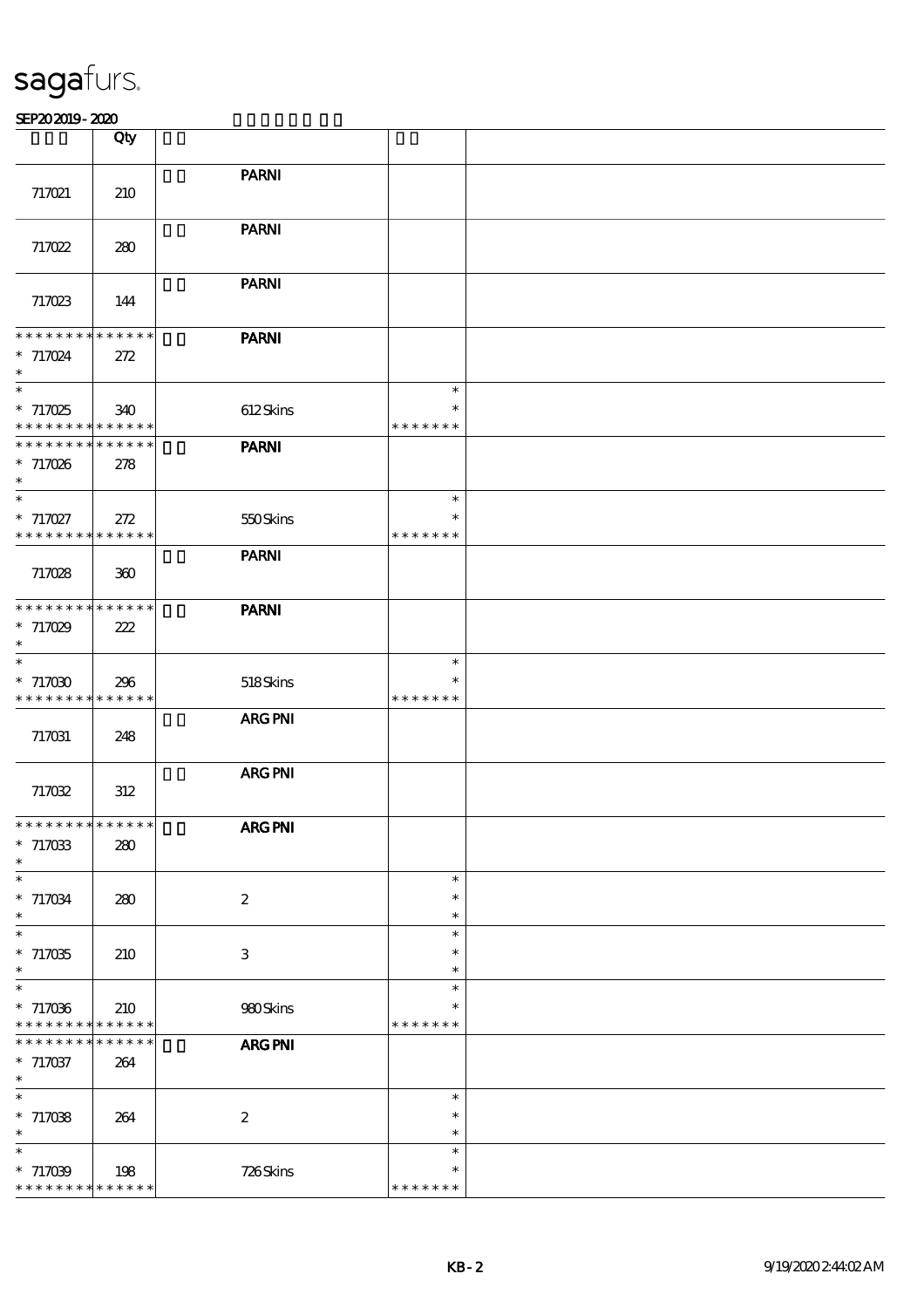| SEP202019-2020 |
|----------------|
|----------------|

|                                          | Qty         |                  |               |  |
|------------------------------------------|-------------|------------------|---------------|--|
|                                          |             |                  |               |  |
| * * * * * * * *                          | * * * * * * | <b>ARG PNI</b>   |               |  |
| $* 717041$                               | 280         |                  |               |  |
| $\ast$                                   |             |                  |               |  |
| $\ast$                                   |             |                  | $\ast$        |  |
| $* 717042$                               |             |                  | $\ast$        |  |
|                                          | 280         | 560Skins         |               |  |
| * * * * * * * * * * * * * *              |             |                  | * * * * * * * |  |
| * * * * * * *                            | * * * * * * | ARG PNI          |               |  |
| $* 717043$                               | 272         |                  |               |  |
| $\ast$                                   |             |                  |               |  |
| $\ast$                                   |             |                  |               |  |
|                                          |             |                  | $\ast$        |  |
| $* 717044$                               | 204         | $\boldsymbol{2}$ | $\ast$        |  |
| $\ast$                                   |             |                  | $\ast$        |  |
| $\ast$                                   |             |                  | $\ast$        |  |
| $* 717045$                               |             |                  | $\ast$        |  |
|                                          | 204         | 680Skins         |               |  |
| * * * * * * * * <mark>* * * * * *</mark> |             |                  | * * * * * * * |  |
| * * * * * * * *                          | * * * * * * | <b>ARG PNI</b>   |               |  |
| $* 717046$                               | 268         |                  |               |  |
| $\ast$                                   |             |                  |               |  |
| $\ast$                                   |             |                  | $\ast$        |  |
|                                          |             |                  |               |  |
| * 717047                                 | 336         | 604Skins         | ∗             |  |
| * * * * * * * * * * * * * *              |             |                  | * * * * * * * |  |
| * * * * * * * *                          | * * * * * * | <b>ARG PNI</b>   |               |  |
| $* 717048$                               |             |                  |               |  |
|                                          | 280         |                  |               |  |
| $\ast$                                   |             |                  |               |  |
| $\ast$                                   |             |                  | $\ast$        |  |
| * 717049                                 | 280         | $\boldsymbol{2}$ | $\ast$        |  |
| $\ast$                                   |             |                  | $\ast$        |  |
| $\ast$                                   |             |                  | $\ast$        |  |
|                                          |             |                  |               |  |
| $*717050$                                | 140         | <b>700Skins</b>  | $\ast$        |  |
| * * * * * * * *                          | * * * * * * |                  | * * * * * * * |  |
|                                          |             | <b>ARGUL</b>     |               |  |
|                                          |             |                  |               |  |
| 717051                                   | 132         |                  |               |  |
|                                          |             |                  |               |  |
|                                          |             | <b>ARGUL</b>     |               |  |
| 717052                                   | 288         |                  |               |  |
|                                          |             |                  |               |  |
|                                          |             |                  |               |  |
|                                          |             | <b>ARGUL</b>     |               |  |
| 717053                                   | 180         |                  |               |  |
|                                          |             |                  |               |  |
|                                          |             | <b>ARGUL</b>     |               |  |
| 717054                                   | 300         |                  |               |  |
|                                          |             |                  |               |  |
|                                          |             |                  |               |  |
| * * * * * * *                            | * * * * * * | <b>ARGUL</b>     |               |  |
| $*717055$                                | 276         |                  |               |  |
| $\ast$                                   |             |                  |               |  |
| $\overline{\ast}$                        |             |                  | $\ast$        |  |
|                                          |             |                  | $\ast$        |  |
| $* 717066$                               | 280         | $\boldsymbol{2}$ |               |  |
| $\ast$                                   |             |                  | $\ast$        |  |
| $\ast$                                   |             |                  | $\ast$        |  |
| $* 717057$                               | 272         | 828Skins         | $\ast$        |  |
| * * * * * * * *                          | * * * * * * |                  | * * * * * * * |  |
|                                          |             |                  |               |  |
|                                          |             | <b>ARGUL</b>     |               |  |
| 717058                                   | 350         |                  |               |  |
|                                          |             |                  |               |  |
| * * * * * * * *                          | * * * * * * | <b>ARGUL</b>     |               |  |
| $* 717059$                               | 252         |                  |               |  |
|                                          |             |                  |               |  |
| $\ast$                                   |             |                  |               |  |
| $\ast$                                   |             |                  | $\ast$        |  |
| $* 71700$                                | 336         | 588Skins         | $\ast$        |  |
| * * * * * * * *                          | * * * * * * |                  | * * * * * * * |  |
|                                          |             |                  |               |  |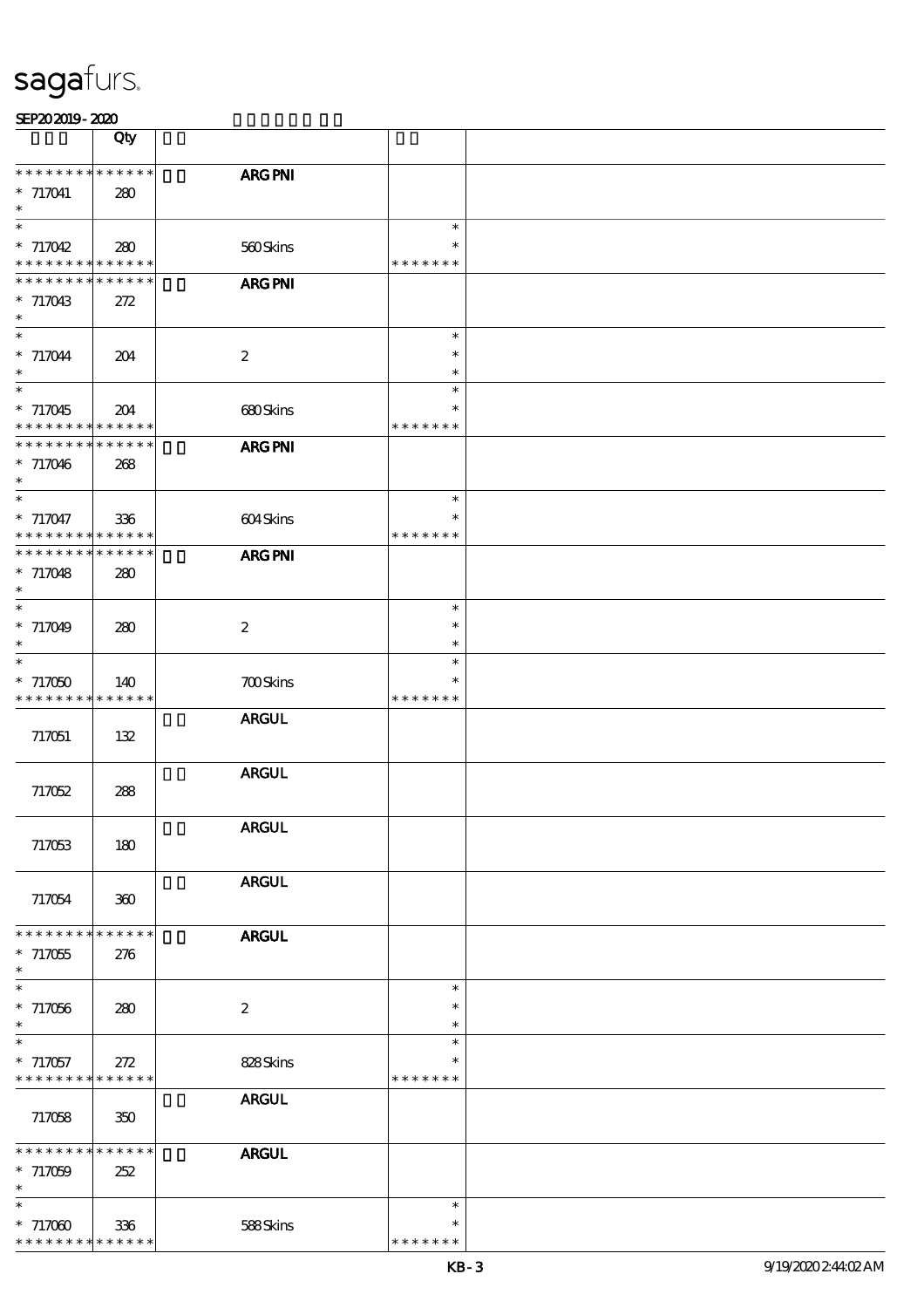|                                    | Qty                        |                  |                         |  |
|------------------------------------|----------------------------|------------------|-------------------------|--|
|                                    |                            |                  |                         |  |
| * * * * * * * *                    | * * * * * *                | <b>CHAQMQI</b>   |                         |  |
| $* 717061$<br>$\ast$               | 288                        |                  |                         |  |
| $\ast$                             |                            |                  | $\ast$                  |  |
| $* 71702$                          | 216                        | $\boldsymbol{2}$ | $\ast$                  |  |
| $\ast$                             |                            |                  | $\ast$                  |  |
| $\ast$<br>$* 717063$               |                            |                  | $\ast$<br>$\ast$        |  |
| $\ast$                             | 216                        | $\,3$            | $\ast$                  |  |
| $\ast$                             |                            |                  | $\ast$                  |  |
| $* 717064$                         | 216                        | 936Skins         | $\ast$                  |  |
| * * * * * * * *                    | * * * * * *                |                  | * * * * * * *           |  |
| * * * * * * * *                    | * * * * * *                | <b>CHAQMQI</b>   |                         |  |
| $*717065$<br>$\ast$                | 280                        |                  |                         |  |
| $\ast$                             |                            |                  | $\ast$                  |  |
| $*717066$                          | 350                        | $\boldsymbol{2}$ | $\ast$                  |  |
| $\ast$<br>$\ast$                   |                            |                  | $\ast$                  |  |
| $* 717067$                         | 210                        | 840Skins         | $\ast$<br>$\ast$        |  |
| * * * * * * * *                    | * * * * * *                |                  | * * * * * * *           |  |
| * * * * * * * *                    | * * * * * *                | <b>CHAQMQI</b>   |                         |  |
| $* 717068$                         | 280                        |                  |                         |  |
| $\ast$<br>$\ast$                   |                            |                  | $\ast$                  |  |
| $* 717009$                         | 350                        | $\boldsymbol{2}$ | $\ast$                  |  |
| $\ast$                             |                            |                  | $\ast$                  |  |
| $\ast$                             |                            |                  | $\ast$                  |  |
| $*717070$                          | 210                        | 840Skins         | $\ast$                  |  |
| * * * * * * * *<br>* * * * * * * * | * * * * * *<br>* * * * * * | <b>CHAQMQI</b>   | * * * * * * *           |  |
| $* 717071$                         | 288                        |                  |                         |  |
| $\ast$                             |                            |                  |                         |  |
| $\ast$                             |                            |                  | $\ast$                  |  |
| $* 717072$<br>$\ast$               | 288                        | $\boldsymbol{2}$ | $\ast$<br>$\ast$        |  |
| -क                                 |                            |                  |                         |  |
| $* 717073$                         | 216                        | 792Skins         | $\ast$                  |  |
| * * * * * * * *                    | * * * * * *                |                  | * * * * * * *           |  |
| * * * * * * *                      | * * * * * *                | <b>CHAQMQI</b>   |                         |  |
| $* 717074$<br>$\ast$               | 280                        |                  |                         |  |
| $\ast$                             |                            |                  | $\ast$                  |  |
| $* 717075$                         | 280                        | $\boldsymbol{2}$ | $\ast$                  |  |
| $\ast$<br>$\ast$                   |                            |                  | $\ast$<br>$\ast$        |  |
| $* 717076$                         | 210                        | 770Skins         | $\ast$                  |  |
| * * * * * * * *                    | * * * * * *                |                  | * * * * * * *           |  |
| * * * * * * *                      | * * * * * *                | <b>CHAQMQI</b>   |                         |  |
| $* 717077$<br>$\ast$               | 280                        |                  |                         |  |
| $\ast$                             |                            |                  | $\ast$                  |  |
| $* 717078$                         | 280                        | $\boldsymbol{2}$ | $\ast$                  |  |
| $\ast$                             |                            |                  | $\ast$                  |  |
|                                    |                            |                  | $\ast$                  |  |
| * 717079<br>* * * * * * * *        | 210<br>* * * * * *         | 770Skins         | $\ast$<br>* * * * * * * |  |
|                                    |                            |                  |                         |  |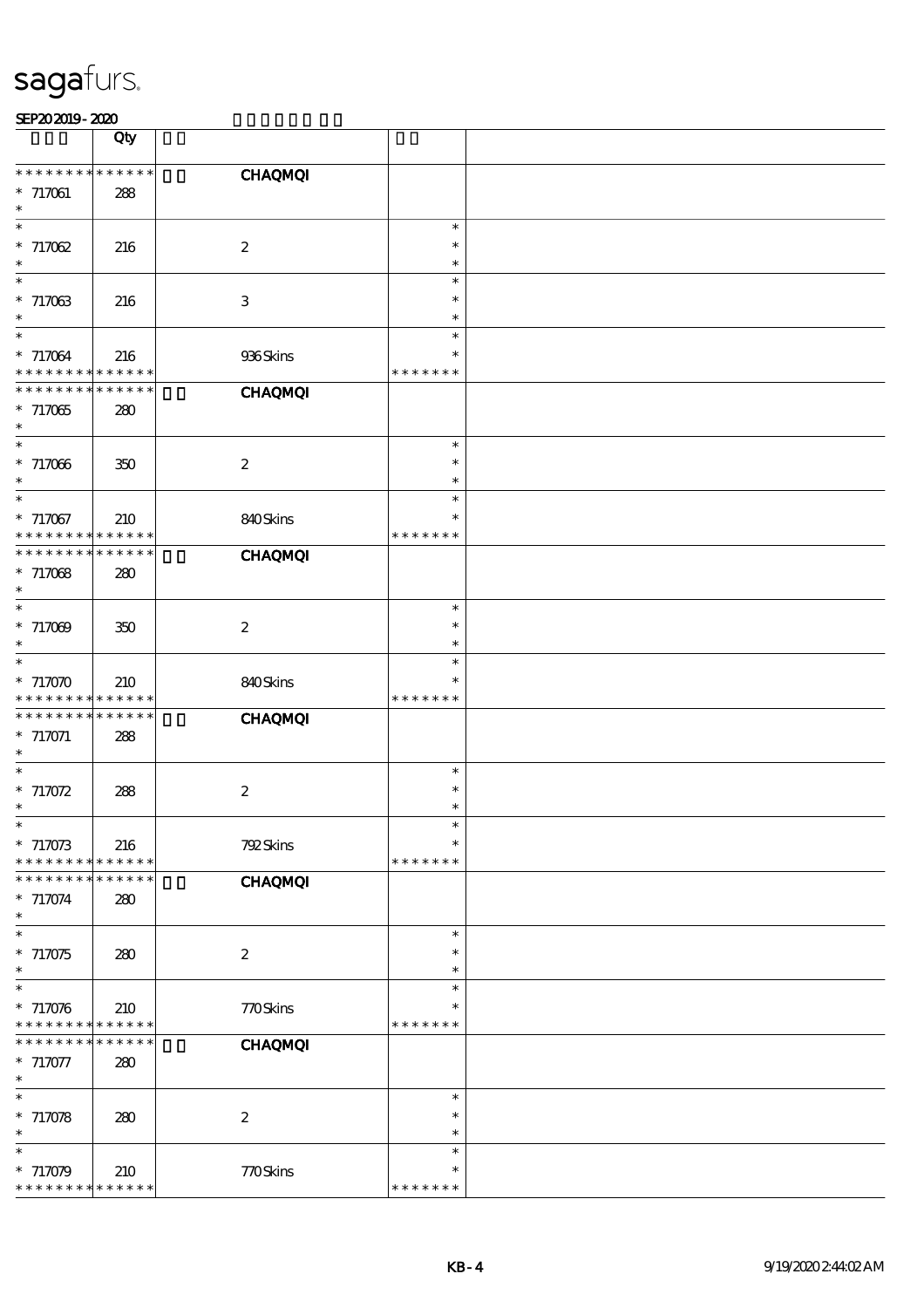| SEP202019-2020 |  |
|----------------|--|
|----------------|--|

|                                    | Qty                        |                           |                         |  |
|------------------------------------|----------------------------|---------------------------|-------------------------|--|
| * * * * * * * *                    | —<br>* * * * * *           | <b>CHAQMQI</b>            |                         |  |
| $* 717081$                         | 282                        |                           |                         |  |
| $\ast$                             |                            |                           |                         |  |
| $\ast$<br>$* 717082$               |                            | $\boldsymbol{2}$          | $\ast$<br>$\ast$        |  |
| $\ast$                             | 216                        |                           | $\ast$                  |  |
| $\ast$                             |                            |                           | $\ast$                  |  |
| $*717083$<br>* * * * * * * *       | 214<br>* * * * * *         | 712Skins                  | $\ast$<br>* * * * * * * |  |
|                                    |                            | <b>CHAQMQI</b>            |                         |  |
| 717084                             | 300                        |                           |                         |  |
|                                    |                            |                           |                         |  |
| 717085                             | 222                        | <b>CHAQMQI</b>            |                         |  |
|                                    |                            |                           |                         |  |
| * * * * * * *                      | * * * * * *                | <b>CHAQMQI</b>            |                         |  |
| $* 717086$<br>$\ast$               | 208                        |                           |                         |  |
| $\overline{\ast}$                  |                            |                           | $\ast$                  |  |
| $* 717087$                         | $312\,$                    | 520Skins                  | $\ast$                  |  |
| * * * * * * * *                    | * * * * * *                | <b>CHAQMQI</b>            | * * * * * * *           |  |
| 717088                             | 456                        |                           |                         |  |
|                                    |                            |                           |                         |  |
| * * * * * * * *<br>$* 717089$      | * * * * * *<br>288         | <b>CHAQMQI</b>            |                         |  |
| $\ast$                             |                            |                           |                         |  |
| $\ast$                             |                            |                           | $\ast$                  |  |
| $*717000$<br>$\ast$                | 288                        | $\boldsymbol{2}$          | $\ast$<br>$\ast$        |  |
| $\ast$                             |                            |                           | $\ast$                  |  |
| $*717091$                          | 288                        | 864Skins                  | $\ast$                  |  |
| * * * * * * * *<br>* * * * * * * * | * * * * * *<br>* * * * * * | <b>CHAQMQI</b>            | * * * * * * *           |  |
| $*717092$                          | 296                        |                           |                         |  |
| $\ast$                             |                            |                           |                         |  |
| ∗<br>$* 717008$                    | 222                        | $\boldsymbol{2}$          | ∗<br>$\ast$             |  |
| $\ast$                             |                            |                           | $\ast$                  |  |
| $\ast$                             |                            |                           | $\ast$                  |  |
| $* 717094$<br>$\ast$               | 222                        | $\ensuremath{\mathbf{3}}$ | $\ast$<br>$\ast$        |  |
| $\ast$                             |                            |                           | $\ast$                  |  |
| $*717095$                          | 222                        | 962Skins                  | $\ast$                  |  |
| * * * * * * * *<br>* * * * * * *   | * * * * * *<br>* * * * * * | <b>CHAQMQI</b>            | * * * * * * *           |  |
| $*717096$                          | 288                        |                           |                         |  |
| $\ast$                             |                            |                           |                         |  |
| $\ast$<br>$* 717097$               | 216                        | $\boldsymbol{2}$          | $\ast$<br>$\ast$        |  |
| $\ast$                             |                            |                           | $\ast$                  |  |
| $\ast$                             |                            |                           | $\ast$                  |  |
| $* 717098$<br>$\ast$               | 216                        | $\ensuremath{\mathsf{3}}$ | $\ast$<br>$\ast$        |  |
| $\ast$                             |                            |                           | $\ast$                  |  |
| $* 717099$                         | 216                        | 936Skins                  | $\ast$                  |  |
| * * * * * * * *                    | * * * * * *                |                           | * * * * * * *           |  |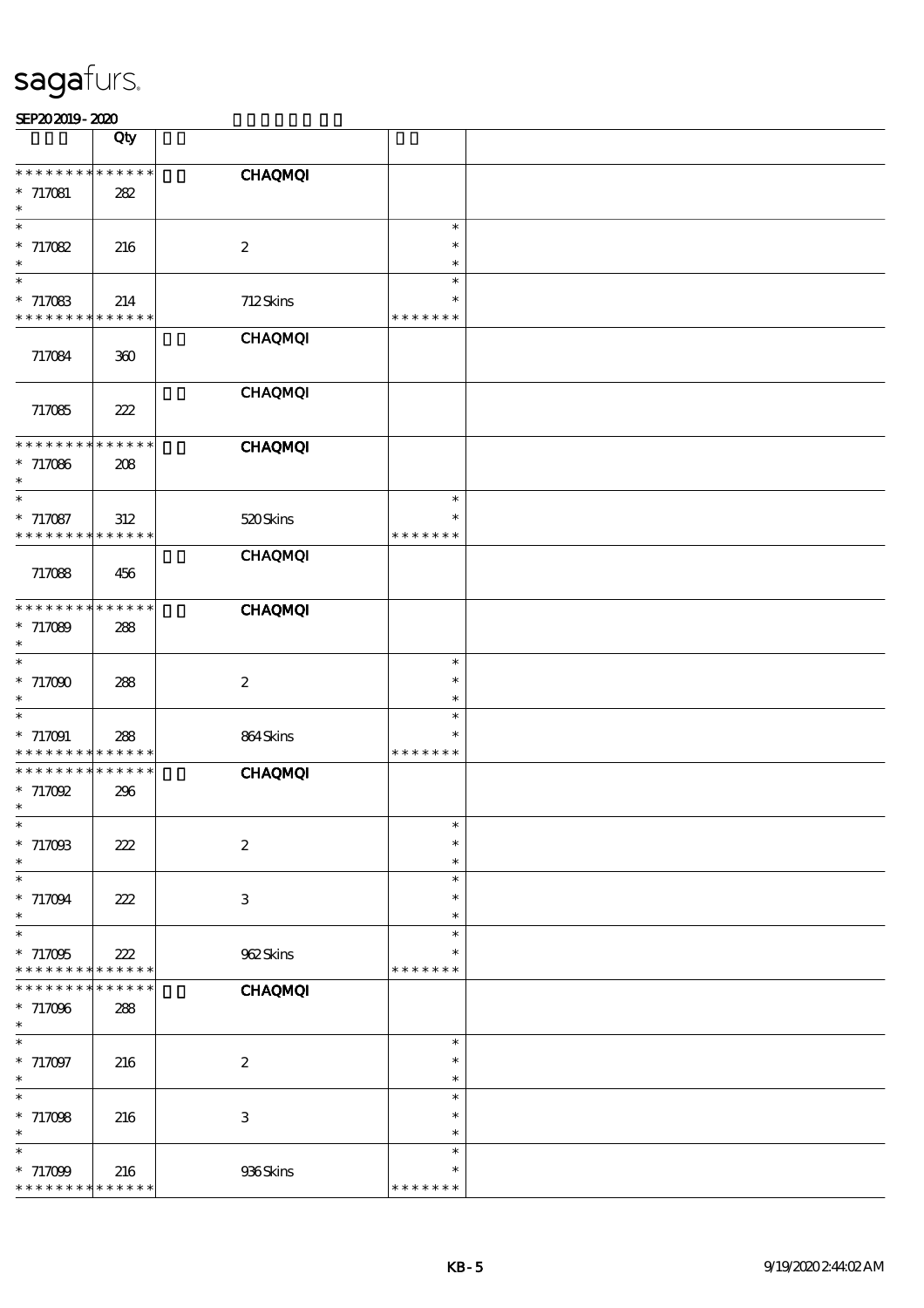|                             | Qty         |                           |               |  |
|-----------------------------|-------------|---------------------------|---------------|--|
|                             |             |                           |               |  |
| * * *<br>$* *$              | * * * * * * | <b>CHAQMQI</b>            |               |  |
| $* 717101$                  | 288         |                           |               |  |
| $\ast$                      |             |                           |               |  |
| $\ast$                      |             |                           | $\ast$        |  |
| $* 717102$                  | 216         | $\boldsymbol{2}$          | $\ast$        |  |
| $\ast$                      |             |                           | $\ast$        |  |
| $\ast$                      |             |                           | $\ast$        |  |
| $* 71710B$                  | 216         | $\ensuremath{\mathbf{3}}$ | $\ast$        |  |
| $\ast$                      |             |                           | $\ast$        |  |
| $\ast$                      |             |                           | $\ast$        |  |
|                             |             |                           | $\ast$        |  |
| $* 717104$                  | 216         | 936Skins                  | * * * * * * * |  |
| * * * * * * * *             | $******$    |                           |               |  |
| * * * * * * * *             | * * * * * * | <b>CHAQMQI</b>            |               |  |
| $* 717105$                  | 288         |                           |               |  |
| $\ast$                      |             |                           |               |  |
| $\ast$                      |             |                           | $\ast$        |  |
| $*717106$                   | 300         | $\boldsymbol{2}$          | $\ast$        |  |
| $\ast$                      |             |                           | $\ast$        |  |
| $\overline{\ast}$           |             |                           | $\ast$        |  |
| $*717107$                   | 216         | 864Skins                  | $\ast$        |  |
| * * * * * * * *             | * * * * * * |                           | * * * * * * * |  |
| * * * * * * * *             | * * * * * * | <b>CHAQMQI</b>            |               |  |
| $* 717108$                  | 280         |                           |               |  |
| $\ast$                      |             |                           |               |  |
| $\ast$                      |             |                           | $\ast$        |  |
| $* 717109$                  | 350         | $\boldsymbol{2}$          | $\ast$        |  |
| $\ast$                      |             |                           | $\ast$        |  |
| $\ast$                      |             |                           | $\ast$        |  |
| $* 717110$                  | 210         | 840Skins                  | $\ast$        |  |
| * * * * * * * *             | * * * * * * |                           | * * * * * * * |  |
| * * * * * * * *             | * * * * * * | <b>CHAQMQI</b>            |               |  |
| $*$ 717111                  | 234         |                           |               |  |
| $\ast$                      |             |                           |               |  |
| $\ast$                      |             |                           | $\ast$        |  |
| $* 717112$                  | 312         | $\boldsymbol{2}$          | $\ast$        |  |
| $\ast$                      |             |                           | $\ast$        |  |
| ∗                           |             |                           | ∗             |  |
| $* 717113$                  | $312\,$     | $\ensuremath{\mathbf{3}}$ | $\ast$        |  |
| $\ast$                      |             |                           | $\ast$        |  |
| $\overline{\phantom{0}}$    |             |                           | $\ast$        |  |
| $* 717114$                  | $312\,$     | $\boldsymbol{4}$          | $\ast$        |  |
| $\ast$                      |             |                           | $\ast$        |  |
| $\ast$                      |             |                           | $\ast$        |  |
| $* 717115$                  | 156         | 1326Skins                 | $\ast$        |  |
| * * * * * * * * * * * * * * |             |                           | * * * * * * * |  |
|                             |             |                           |               |  |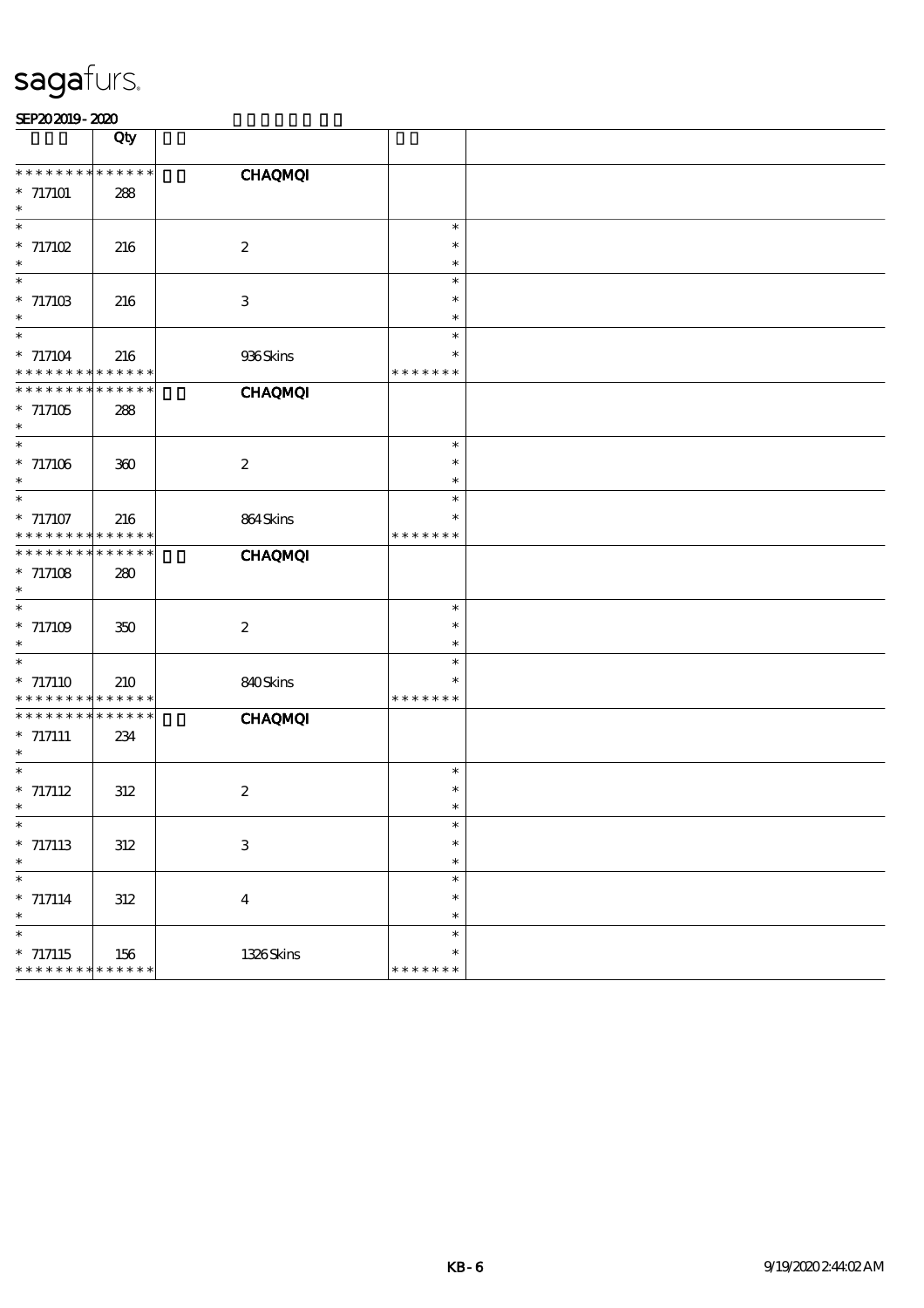|                                                  | Qty                |                           |                                   |  |
|--------------------------------------------------|--------------------|---------------------------|-----------------------------------|--|
| * * * * * * *<br>$* 717121$<br>$\ast$            | ******<br>216      | <b>CHAQMQI</b>            |                                   |  |
| $\ast$<br>$* 717122$<br>$\ast$                   | 288                | $\boldsymbol{2}$          | $\ast$<br>$\ast$<br>$\ast$        |  |
| $\ast$<br>$* 717123$<br>$\ast$                   | 288                | $\ensuremath{\mathbf{3}}$ | $\ast$<br>$\ast$<br>$\ast$        |  |
| $\ast$<br>$* 717124$<br>$\ast$                   | 288                | $\boldsymbol{4}$          | $\ast$<br>$\ast$<br>$\ast$        |  |
| $\ast$<br>$* 717125$<br>$\ast$                   | 288                | $\mathbf 5$               | $\ast$<br>$\ast$<br>$\ast$        |  |
| $\overline{\phantom{0}}$<br>$* 717126$<br>$\ast$ | 288                | $\bf 6$                   | $\ast$<br>$\ast$<br>$\ast$        |  |
| $\ast$<br>$* 717127$<br>* * * * * * * *          | 288<br>* * * * * * | 1944 Skins                | $\ast$<br>$\ast$<br>* * * * * * * |  |
| * * * * * * * *<br>$* 717128$<br>$\ast$          | * * * * * *<br>328 | <b>CHAQMQI</b>            |                                   |  |
| $\ast$<br>$*717129$<br>* * * * * * * *           | 328<br>* * * * * * | 656Skins                  | $\ast$<br>$\ast$<br>* * * * * * * |  |
| 717130                                           | 162                | <b>CHAQMQI</b>            |                                   |  |
| * * * * * * * *<br>$*$ 717131<br>$\ast$          | * * * * * *<br>228 | <b>CHAQMQI</b>            |                                   |  |
| $\ast$<br>$* 717132$<br>$\ast$                   | 304                | $\boldsymbol{2}$          | $\ast$<br>$\ast$<br>$\ast$        |  |
| $*$<br>$* 717133$<br>* * * * * * *               | 304<br>* * * * * * | 836Skins                  | $\ast$<br>$\ast$<br>* * * * * * * |  |
| * * * * * * *<br>$* 717134$<br>$\ast$            | * * * * * *<br>208 | <b>CHAQMQI</b>            |                                   |  |
| $\ast$<br>$*717135$<br>$\ast$                    | 312                | $\boldsymbol{2}$          | $\ast$<br>$\ast$<br>$\ast$        |  |
| $\ast$<br>$*717136$<br>* * * * * * * *           | 208<br>* * * * * * | 728Skins                  | $\ast$<br>$\ast$<br>* * * * * * * |  |
| 717137                                           | 140                | CHAQMQI FLAT              |                                   |  |
| * * * * * * *<br>$* 717138$<br>$\ast$            | * * * * * *<br>160 | CHAQMQI FLAT              |                                   |  |
| $\ast$<br>$* 717139$<br>* * * * * * * *          | 240<br>* * * * * * | 400Skins                  | $\ast$<br>$\ast$<br>* * * * * * * |  |
| 717140                                           | 192                | CHAQMQI FLAT              |                                   |  |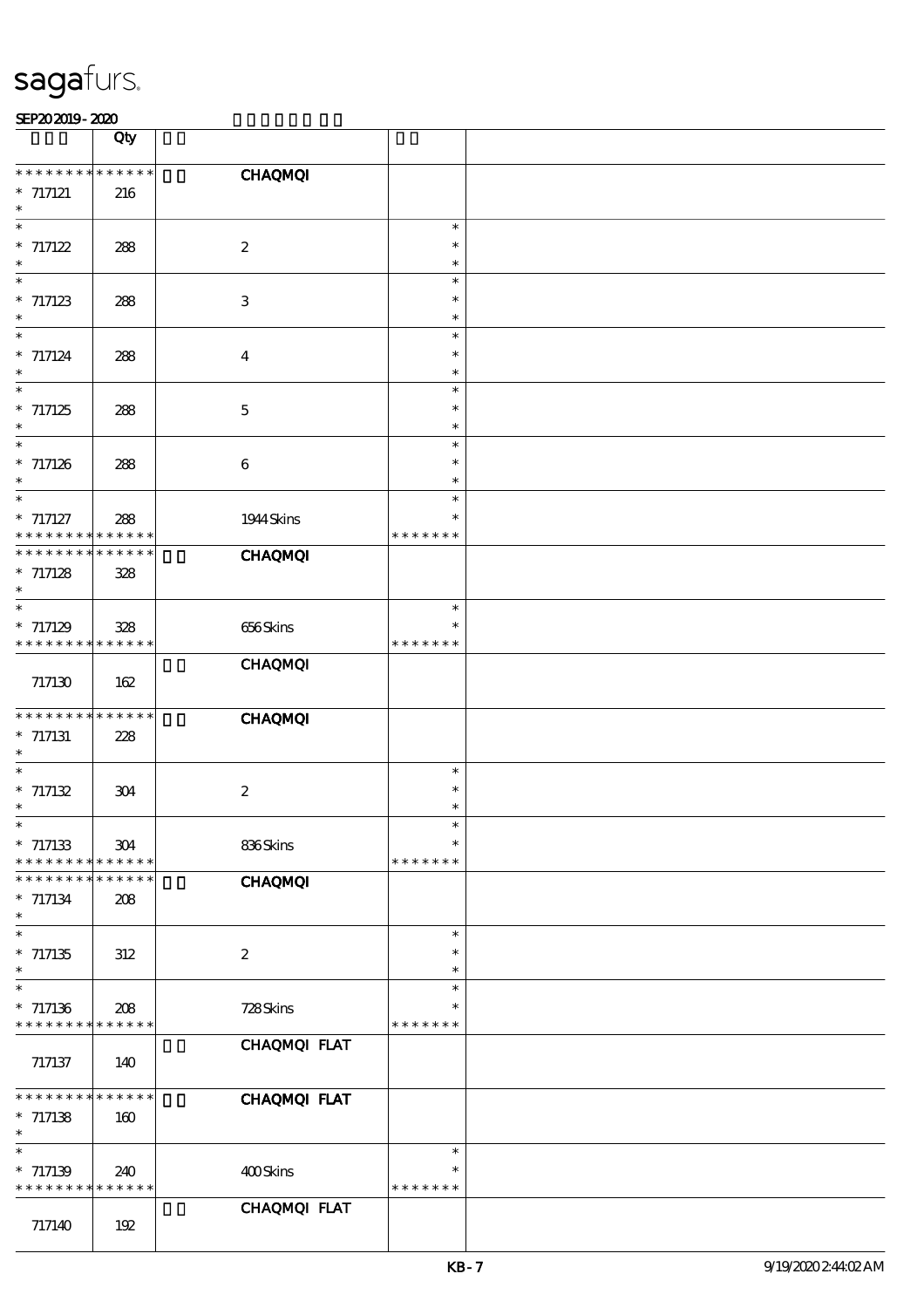|                                                        | Qty         |                  |                         |  |
|--------------------------------------------------------|-------------|------------------|-------------------------|--|
|                                                        |             | CHKGUL FLAT      |                         |  |
| 717141                                                 | 68          |                  |                         |  |
|                                                        |             | CHKGUL FLAT      |                         |  |
| 717142                                                 | 132         |                  |                         |  |
|                                                        |             | CHKGUL FLAT      |                         |  |
| 717143                                                 | 168         |                  |                         |  |
|                                                        |             | CHKGUL FLAT      |                         |  |
| 717144                                                 | 288         |                  |                         |  |
| 717145                                                 | 256         | <b>CHKGUL</b>    |                         |  |
|                                                        |             |                  |                         |  |
| 717146                                                 | 264         | <b>CHKGUL</b>    |                         |  |
| * * * * * * * * * * * * * *                            |             |                  |                         |  |
| $* 717147$                                             | 264         | <b>CHKGUL</b>    |                         |  |
| $\ast$<br>$\ast$                                       |             |                  | $\ast$                  |  |
| $* 717148$                                             | 198         | $\boldsymbol{2}$ | $\ast$                  |  |
| $\ast$                                                 |             |                  | $\ast$                  |  |
| $\ast$                                                 |             |                  | $\ast$<br>$\ast$        |  |
| $* 717149$<br>* * * * * * * * <mark>* * * * * *</mark> | 198         | 660Skins         | * * * * * * *           |  |
| * * * * * * * * * * * * * *                            |             | <b>CHKGUL</b>    |                         |  |
| $*717150$<br>$\ast$                                    | 270         |                  |                         |  |
| $\ast$                                                 |             |                  | $\ast$                  |  |
| $* 717151$<br>* * * * * * * * * * * * * *              | 330         | 600Skins         | $\ast$<br>* * * * * * * |  |
|                                                        |             | <b>CHKGUL</b>    |                         |  |
| 717152                                                 | 310         |                  |                         |  |
| ******** <mark>******</mark>                           |             | <b>CHKGUL</b>    |                         |  |
| $*717153$                                              | 234         |                  |                         |  |
| $\ast$<br>$\ast$                                       |             |                  | $\ast$                  |  |
| $* 717154$                                             | 312         | $\boldsymbol{2}$ | $\ast$                  |  |
| $\ast$                                                 |             |                  | $\ast$                  |  |
| $\ast$<br>$^\ast$ 717155                               | 156         | 3                | $\ast$<br>$\ast$        |  |
| $\ast$                                                 |             |                  | $\ast$                  |  |
| $\ast$                                                 |             |                  | $\ast$<br>$\ast$        |  |
| $*717156$<br>* * * * * * * * * * * * * *               | 156         | 858Skins         | * * * * * * *           |  |
| * * * * * * * *                                        | * * * * * * | <b>CHKGUL</b>    |                         |  |
| $*717157$<br>$\ast$                                    | 186         |                  |                         |  |
| $\ast$                                                 |             |                  | $\ast$                  |  |
| $*717158$<br>* * * * * * * * * * * * * *               | 186         | 372Skins         | $\ast$<br>* * * * * * * |  |
| * * * * * * * * * * * * * *                            |             | <b>CHKGUL</b>    |                         |  |
| $* 717159$                                             | 258         |                  |                         |  |
| $\ast$<br>$\ast$                                       |             |                  | $\ast$                  |  |
| $* 717160$                                             | 172         | 430Skins         | $\ast$                  |  |
| * * * * * * * * * * * * * *                            |             |                  | * * * * * * *           |  |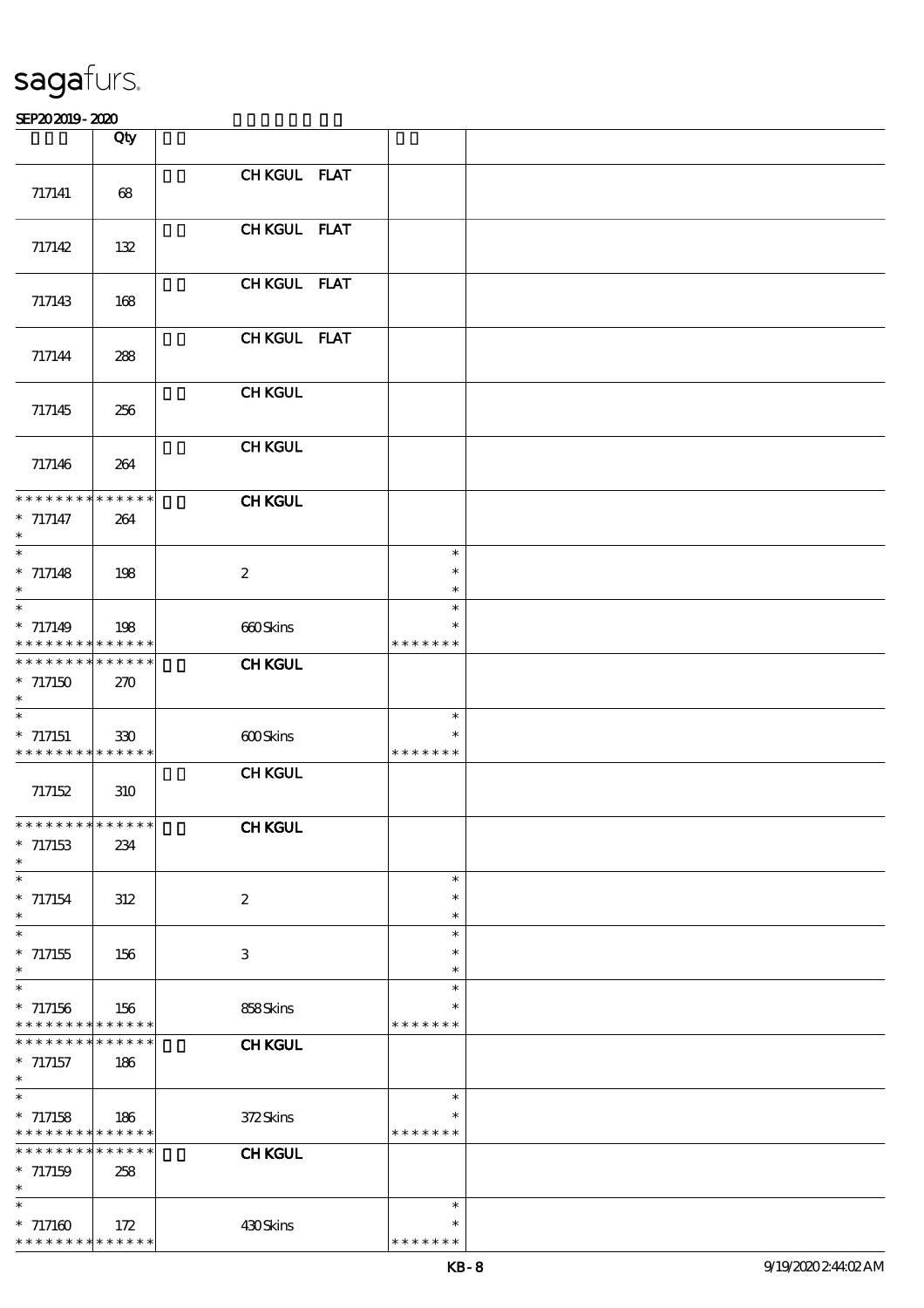|                                           | Qty                        |                           |                         |  |
|-------------------------------------------|----------------------------|---------------------------|-------------------------|--|
| * * * *<br>$***$<br>$* 717161$            | * * * * * *<br>256         | <b>CHKGUL</b>             |                         |  |
| $\ast$                                    |                            |                           |                         |  |
| $\ast$<br>$* 717162$                      | 192                        | $\boldsymbol{2}$          | $\ast$<br>$\ast$        |  |
| $\ast$<br>$\ast$                          |                            |                           | $\ast$<br>$\ast$        |  |
| $* 717163$                                | 192                        | $\ensuremath{\mathbf{3}}$ | $\ast$                  |  |
| $\ast$<br>$\ast$                          |                            |                           | $\ast$<br>$\ast$        |  |
| $* 717164$<br>* * * * * * * * * * * * * * | 192                        | 832Skins                  | $\ast$<br>* * * * * * * |  |
| * * * * * * * * * * * * * *               |                            | <b>CHKGUL</b>             |                         |  |
| $* 717165$<br>$\ast$                      | 330                        |                           |                         |  |
| $\ast$<br>$* 717166$                      | 264                        | $\boldsymbol{2}$          | $\ast$<br>$\ast$        |  |
| $\ast$<br>$\overline{\ast}$               |                            |                           | $\ast$                  |  |
| $* 717167$                                | 264                        | 858Skins                  | $\ast$<br>$\ast$        |  |
| * * * * * * * *<br>* * * * * * * *        | * * * * * *<br>* * * * * * | <b>CHKGUL</b>             | * * * * * * *           |  |
| $* 717168$                                | $312\,$                    |                           |                         |  |
| $\ast$<br>$\ast$                          |                            |                           | $\ast$                  |  |
| $* 717169$<br>$\ast$                      | 312                        | $\boldsymbol{z}$          | $\ast$<br>$\ast$        |  |
| $\overline{\ast}$                         |                            |                           | $\ast$                  |  |
| $*$ 717170<br>$\ast$                      | 312                        | 3                         | $\ast$<br>$\ast$        |  |
| $\ast$<br>$*$ 717171                      |                            |                           | $\ast$<br>$\ast$        |  |
| * * * * * * * *                           | 156<br>* * * * * *         | 1092Skins                 | * * * * * * *           |  |
| * * * * * * * *<br>$* 717172$             | * * * * * *<br>376         | <b>CHKGUL</b>             |                         |  |
| $\ast$                                    |                            |                           |                         |  |
| ∗<br>$* 717173$                           | 376                        | $\boldsymbol{2}$          | ∗<br>$\ast$             |  |
| $\ast$<br>$\overline{\ast}$               |                            |                           | $\ast$<br>$\ast$        |  |
| $* 717174$                                | 376                        | $\ensuremath{\mathbf{3}}$ | $\ast$                  |  |
| $\ast$<br>$\ast$                          |                            |                           | $\ast$<br>$\ast$        |  |
| $* 717175$<br>$\ast$                      | 376                        | $\boldsymbol{4}$          | $\ast$<br>$\ast$        |  |
| $\ast$                                    |                            |                           | $\ast$                  |  |
| $* 717176$<br>* * * * * * * *             | 376<br>* * * * * *         | 1880Skins                 | $\ast$<br>* * * * * * * |  |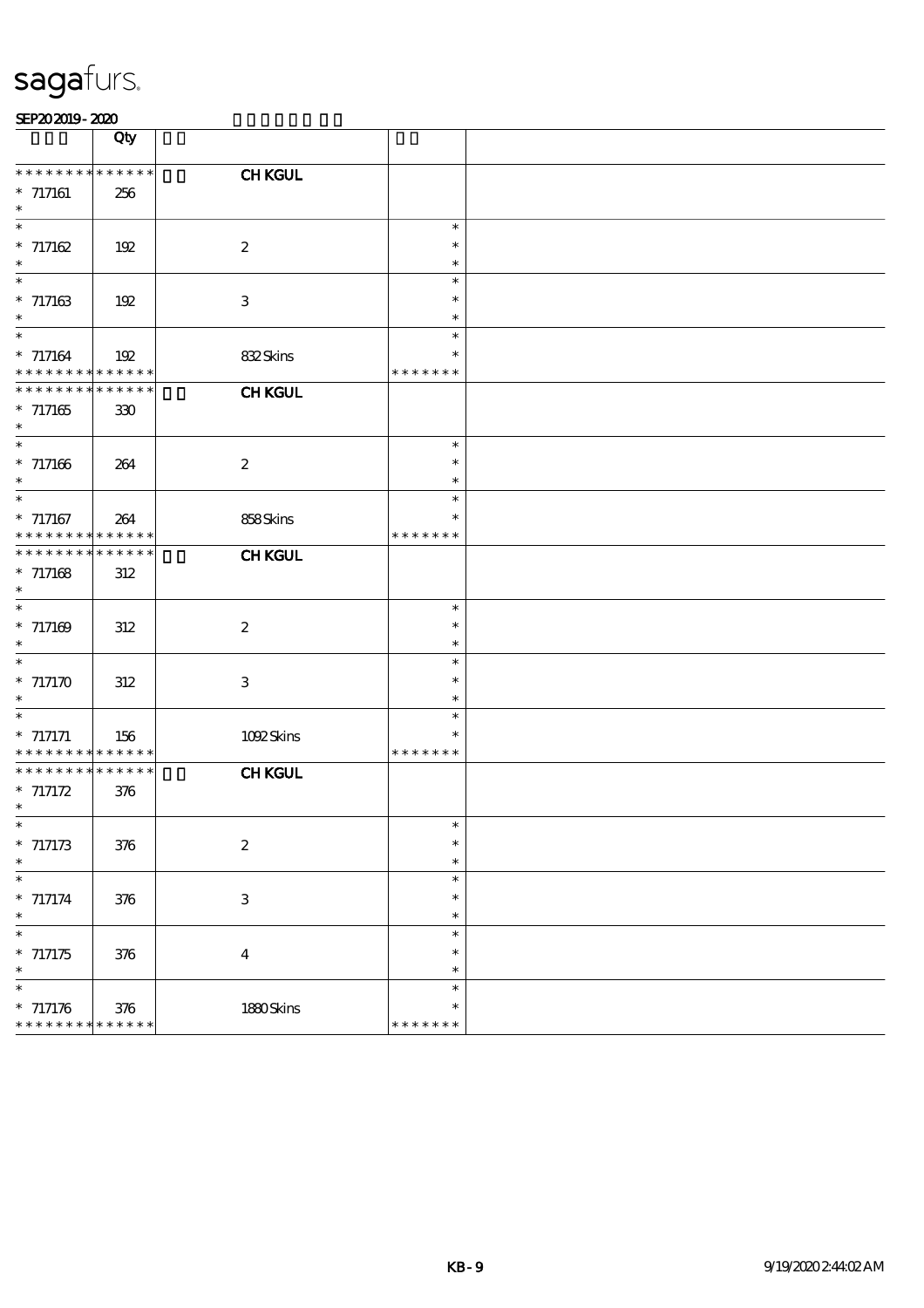|                                                                    | $\overline{Q}$ ty |                           |                                   |  |
|--------------------------------------------------------------------|-------------------|---------------------------|-----------------------------------|--|
| 717181                                                             | 256               | <b>ARG KGL</b>            |                                   |  |
| 717182                                                             | 246               | <b>ARG KGL</b>            |                                   |  |
| * * * * * * * * * * * * * *<br>$*717183$<br>$\ast$                 | 256               | <b>ARG KGL</b>            |                                   |  |
| $\ast$<br>$*717184$<br>$\ast$                                      | 256               | $\boldsymbol{z}$          | $\ast$<br>$\ast$<br>$\ast$        |  |
| $\ast$<br>$*717185$<br>* * * * * * * * * * * * * *                 | 128               | 640Skins                  | $\ast$<br>$\ast$<br>* * * * * * * |  |
| 717186                                                             | 112               | <b>ARG KGL</b>            |                                   |  |
| * * * * * * * * * * * * * *<br>$*717187$<br>$\ast$                 | 264               | <b>ARG KGL</b>            |                                   |  |
| $\ast$<br>$*717188$<br>* * * * * * * * <mark>* * * * * *</mark>    | 262               | 526Skins                  | $\ast$<br>$\ast$<br>* * * * * * * |  |
| 717189                                                             | 304               | <b>ARG KGL</b>            |                                   |  |
| * * * * * * * * * * * * * *<br>$*717190$<br>$\ast$                 | 240               | <b>ARG KGL</b>            |                                   |  |
| $\ast$<br>$*717191$<br>* * * * * * * * * * * * * *                 | 240               | 480Skins                  | $\ast$<br>$\ast$<br>* * * * * * * |  |
| * * * * * * * * * * * * * *<br>$* 717192$<br>$\ast$                | 296               | <b>ARG KGL</b>            |                                   |  |
| ∗<br>$*717193$<br>$\ast$                                           | 202               | $\boldsymbol{2}$          | $\ast$<br>$\ast$                  |  |
| $\ast$<br>$*717194$<br>$\ast$                                      | 202               | $\ensuremath{\mathsf{3}}$ | $\ast$<br>$\ast$<br>$\ast$        |  |
| $\ast$<br>$*717195$<br>$\ast$                                      | 202               | $\bf{4}$                  | $\ast$<br>$\ast$<br>$\ast$        |  |
| $\ast$<br>$* 717196$<br>* * * * * * * * <mark>* * * * * *</mark> * | 202               | 1464 Skins                | $\ast$<br>$\ast$<br>* * * * * * * |  |
| 717197                                                             | $312\,$           | ${\bf ARG}$ KGL           |                                   |  |
| 717198                                                             | 280               | <b>ARG KGL</b>            |                                   |  |